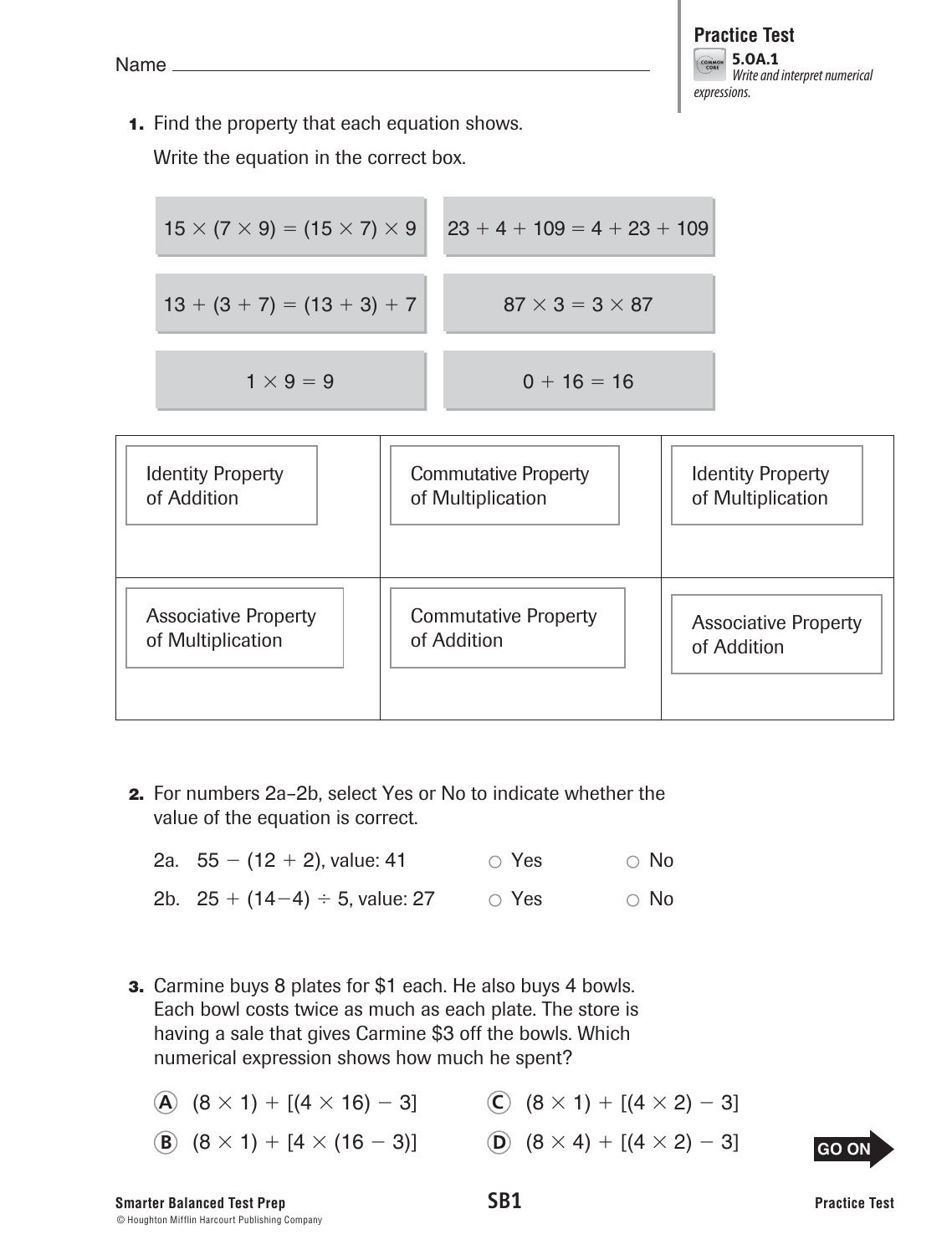- **4.** Valerie earns \$24 per hour. Which expression can be used to show how much money she earns in 7 hours?
	- $\hat{A}$  (7 + 20) + (7 + 4)
	- **B**  $(7 \times 20) + (7 \times 4)$
	- **C**  $(7 + 20) \times (7 + 4)$
	- **D**  $(7 \times 20) \times (7 \times 4)$
- **5.** Evaluate the numerical expression.

| $2 + (65 + 7) \times 3 =$ |  |  |
|---------------------------|--|--|
|---------------------------|--|--|

- **6.** Jackie followed these steps to evaluate the expression  $15 (37 + 8) \div 3$ .
	- $37 + 8 = 45$
	- $45 15 = 30$
	- $30 \div 3 = 10$

Mark looks at Jackie's work and says she made a mistake. He says she should have divided by 3 before she subtracted.

# Part A

Which student is correct? Explain how you know.

# Part B

Evaluate the expression.

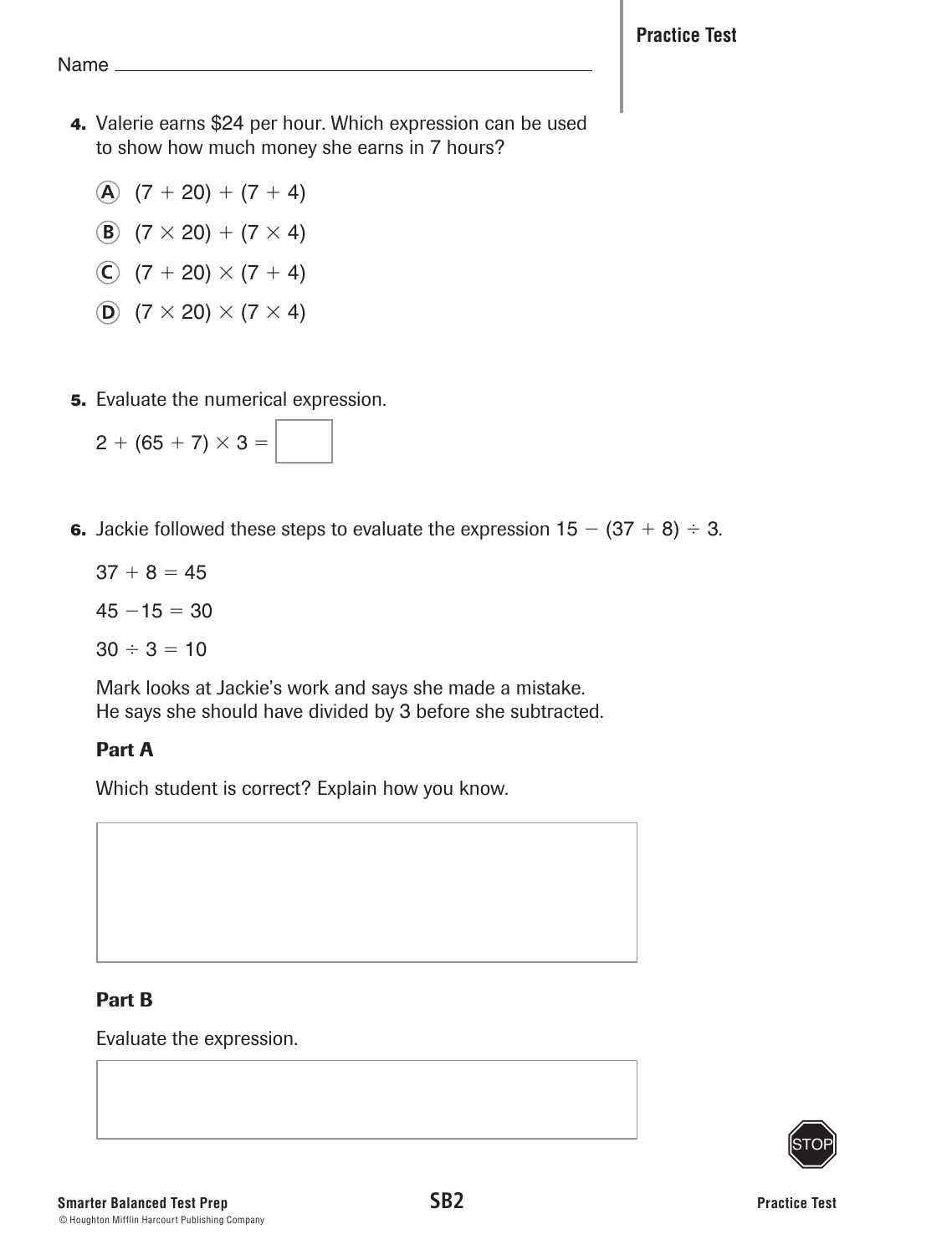**1.** An adult elephant eats about 300 pounds of food each day. Write an expression to represent the number of pounds of food a herd of 12 elephants eats in 5 days.

 **2.** Tara bought 2 bottles of juice a day for 15 days. On the 16th day, Tara bought 7 bottles of juice. Write an expression that matches the words.

**3.** Paul displays his sports trophies on shelves in his room. He has 5 trophies on each of 3 shelves and 2 trophies on another shelf. Write an expression to represent the number of trophies Paul displays.

 **4.** Peter ran 3 miles a day for 17 days. On the 18th day, Peter ran 5 miles. Write an expression that matches the words.

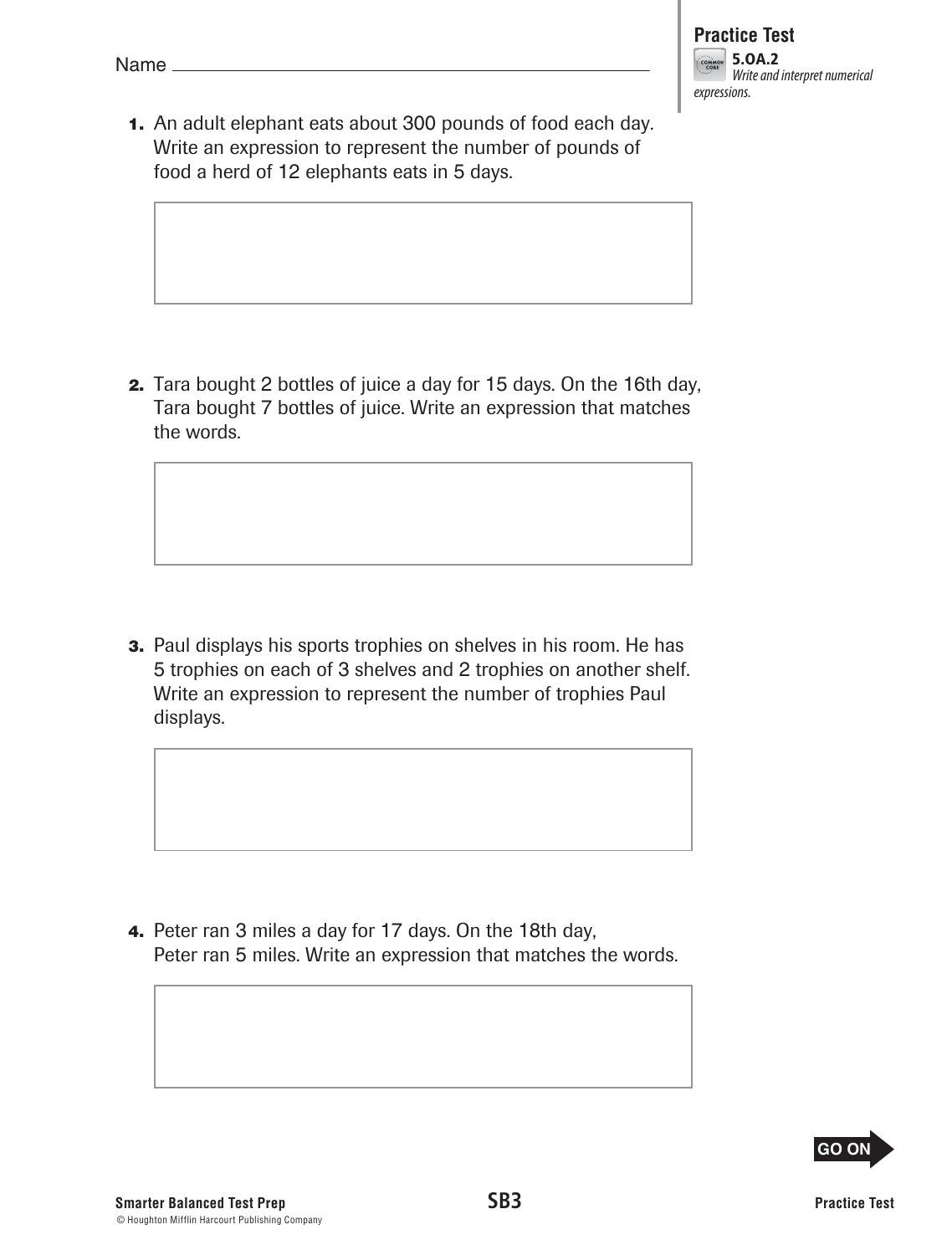Name\_

 **5.** Daniel bought 30 tokens when he arrived at the festival. He won 8 more tokens for getting the highest score at the basketball contest, but lost 6 tokens at the ring toss game. Write an expression to find the number of tokens Daniel has left.

**6.** Write  $12.9 + 8$  using words.

**7.** Write  $8 \div (7 - 5)$  using words.

 **8.** For numbers 8a–8e, select Yes or No to indicate whether the expression represents multiplying the sum of 8 and 2 by 6.

| 8a. $8 + 2 \times 6$   | $\circ$ Yes | $\circ$ No |
|------------------------|-------------|------------|
| 8b. $(8 + 2) \times 6$ | $\circ$ Yes | $\circ$ No |
| 8c. $8 + (2 \times 6)$ | $\circ$ Yes | $\circ$ No |
| 8d. $6 \times (8 + 2)$ | $\circ$ Yes | $\circ$ No |
| 8e. $6 \times 8 + 2$   | $\circ$ Yes | $\circ$ No |

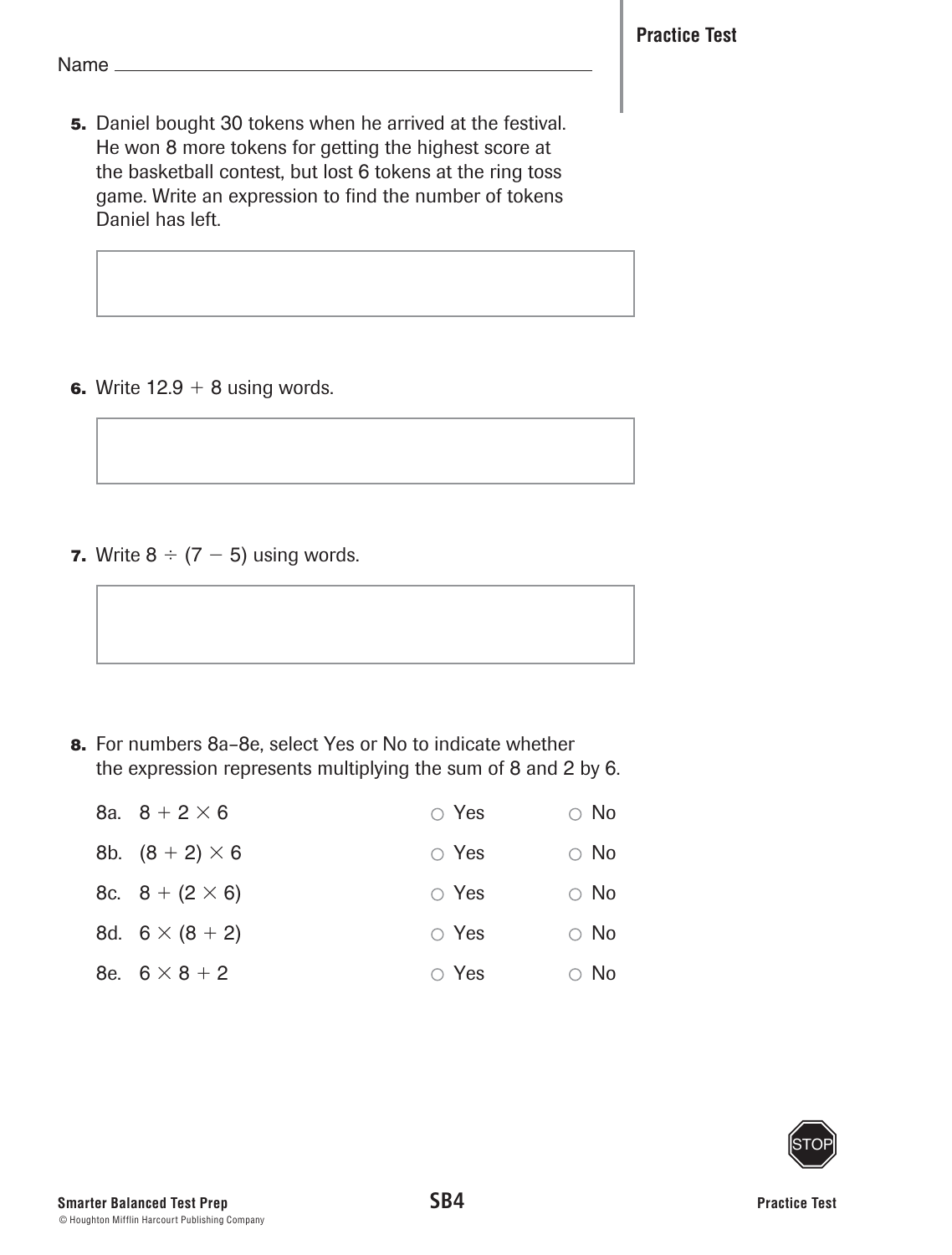**1.** The table shows two sequences of numbers.

| <b>Day</b>                     |    | $\mathcal{P}$ |    |    |    |
|--------------------------------|----|---------------|----|----|----|
| <b>Number of T-shirts sold</b> | 5  | 10            | 15 | 20 | 25 |
| <b>Amount earned (\$)</b>      | 20 |               | 60 | 80 |    |

For numbers 1a–1b, choose the correct values to describe how one sequence is related to the other.

1a. The unknown number in Day 5 is

| $\frac{1}{2}$ $\frac{1}{2}$                   |
|-----------------------------------------------|
| 1b. The rule that describes how the number of |
| T-shirts sold relates to the amount earned is |

90

100  $100$ 

.

| add 15        |
|---------------|
| multiply by 5 |
| multiply by 4 |

 **2.** Jawan made a table to figure out how much he earns at his job.

| <b>Job Earnings</b>          |   |                   |                   |     |          |    |
|------------------------------|---|-------------------|-------------------|-----|----------|----|
| Week                         |   | 2                 | 3                 |     | .        | 6  |
| <b>Hours Worked</b>          | 6 | $12 \overline{ }$ | 18                | -24 | .        | 36 |
| <b>Amount Earned (\$)</b> 54 |   |                   | $108$   162   216 |     | $\cdots$ |    |

## Part A

Write a rule that relates the amount Jawan earns to the number of hours worked. Explain how you can check your rule.

## Part B

How much does he earn from his job by the end of Week 6?



**Smarter Balanced Test Prep SB5** © Houghton Mifflin Harcourt Publishing Company

\$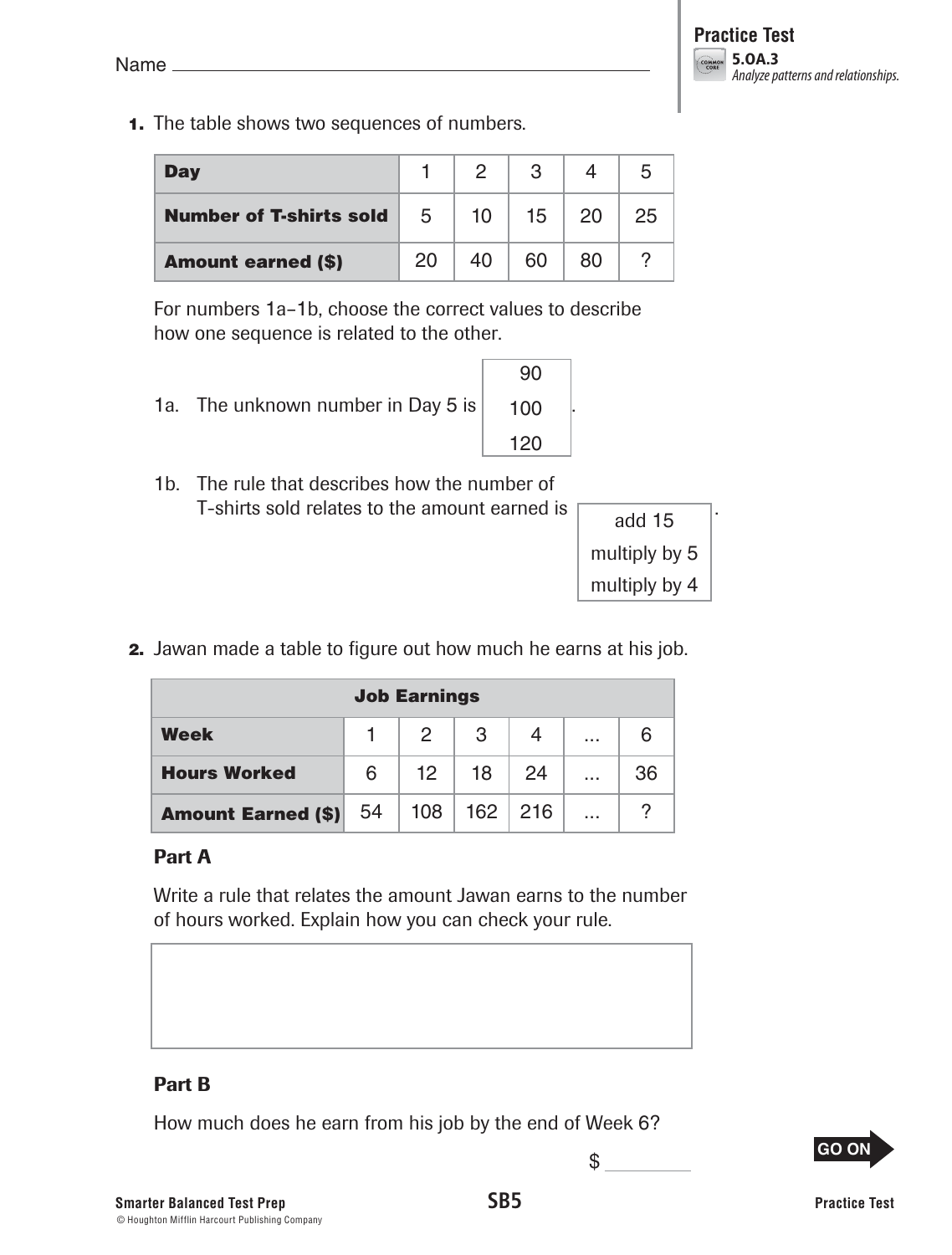**Practice Test**

Name

 **3.** Look for a pattern.



How many squares will there be in Figure 5? Squares squares

 **4.** Steven is buying a new mountain bike on layaway for \$272. If he pays \$34 each week, how many weeks will it take Steven to pay for the bike? How can making a table help you solve the problem?



 **5.** Look for a pattern.



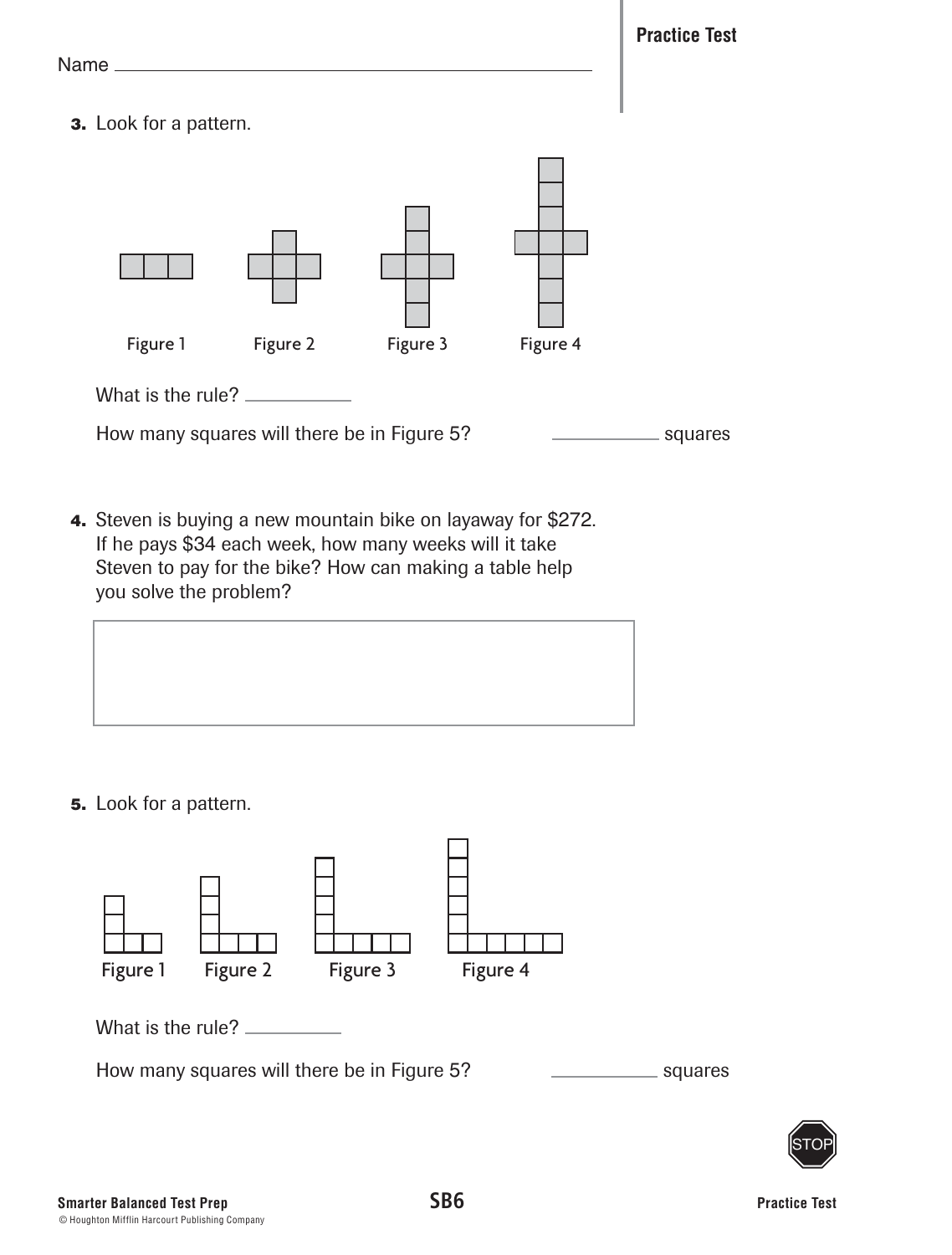**1.** For numbers 1a–1d select Yes or No to indicate whether each statement is correct.

| 1a. 170 is $\frac{1}{10}$ of 17                  | $\circ$ Yes | $\circ$ No |
|--------------------------------------------------|-------------|------------|
| 1b. 660 is 10 times as much as 600 $\circ$ Yes   |             | $\circ$ No |
| 1c. 900 is $\frac{1}{10}$ of 9,000               | $\circ$ Yes | $\circ$ No |
| 1d. 4,400 is 10 times as much as 440 $\circ$ Yes |             | $\circ$ No |

- **2.** Carrie has 140 coins. She has 10 times as many coins as she had last month. How many coins did Carrie have last month?
- **3.** Select other ways to write 700,562. Mark all that apply.
	- **A**  $(7 \times 100,000) + (5 \times 1,000) + (6 \times 10) + (2 \times 1)$
	- **B** seven hundred thousand, five hundred sixty-two
	- $\overline{C}$  700,000 + 500 + 60 + 2
	- $(D)$  7 hundred thousands + 5 hundreds + 62 tens
- **4.** Shade the model to show the decimal 0.542.



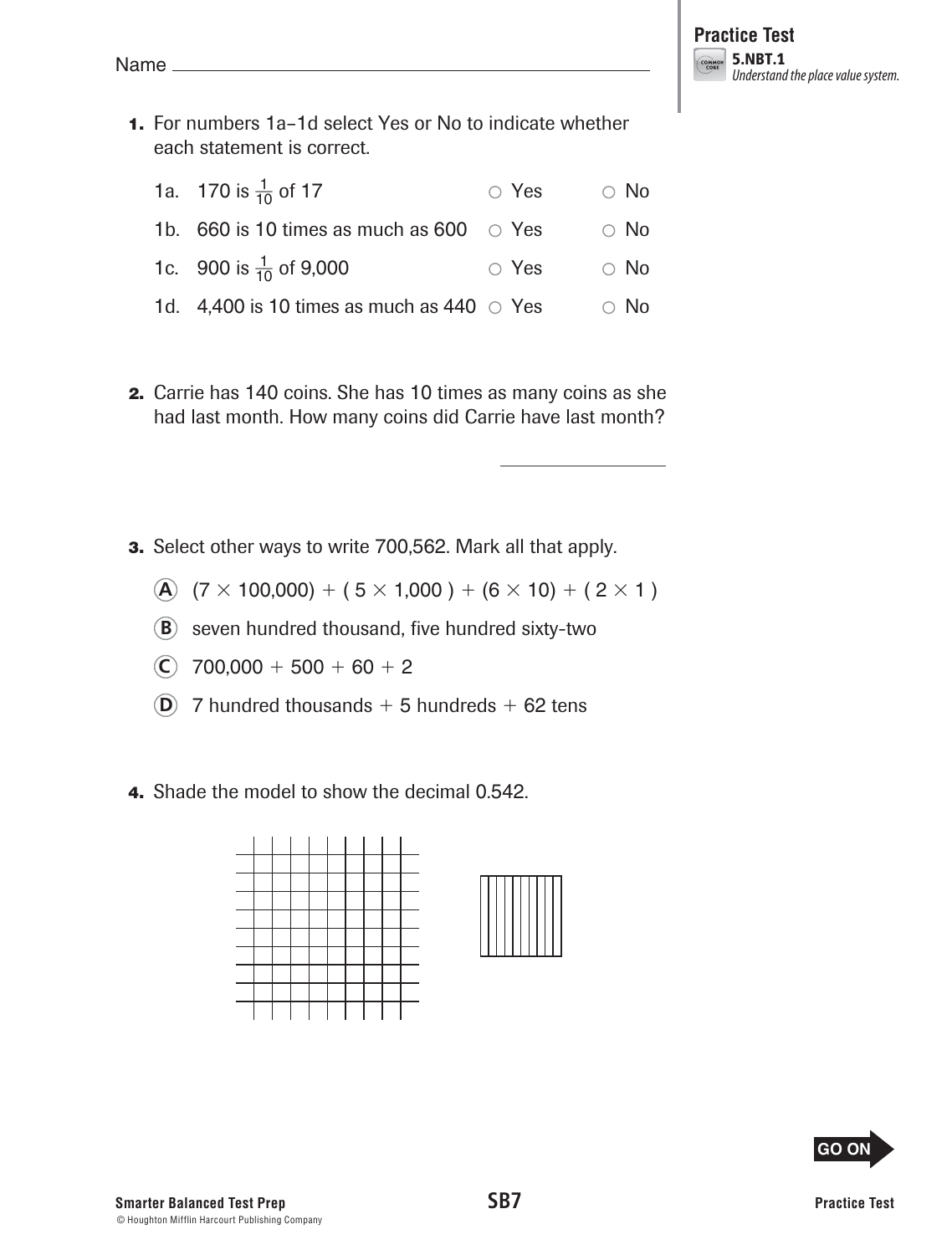- **5.** Select other ways to write 50,897. Mark all that apply.
	- **A**  $(5 \times 10,000) + (8 \times 100) + (9 \times 10) + (7 \times 1)$
	- **B**  $50,000 + 800 + 90 + 7$
	- $\overline{C}$  5,000 + 800 + 90 + 7
	- **D** fifty thousand, eight hundred ninety-seven

 **6.** 0.84 is 10 times as much as 0.084 0.84 8.4 84 and  $\frac{1}{10}$  of 0.084 0.84 8.4 84 .

 **7.** Shade the model to show the decimal 0.674.



| 8. 0.92 is 10 times as much as | 0.0092 |                       | 0.0092 |  |
|--------------------------------|--------|-----------------------|--------|--|
|                                | 0.092  | and $\frac{1}{10}$ of | 0.092  |  |
|                                | 0.92   |                       | 0.92   |  |
|                                | 9 2    |                       | 9 2    |  |

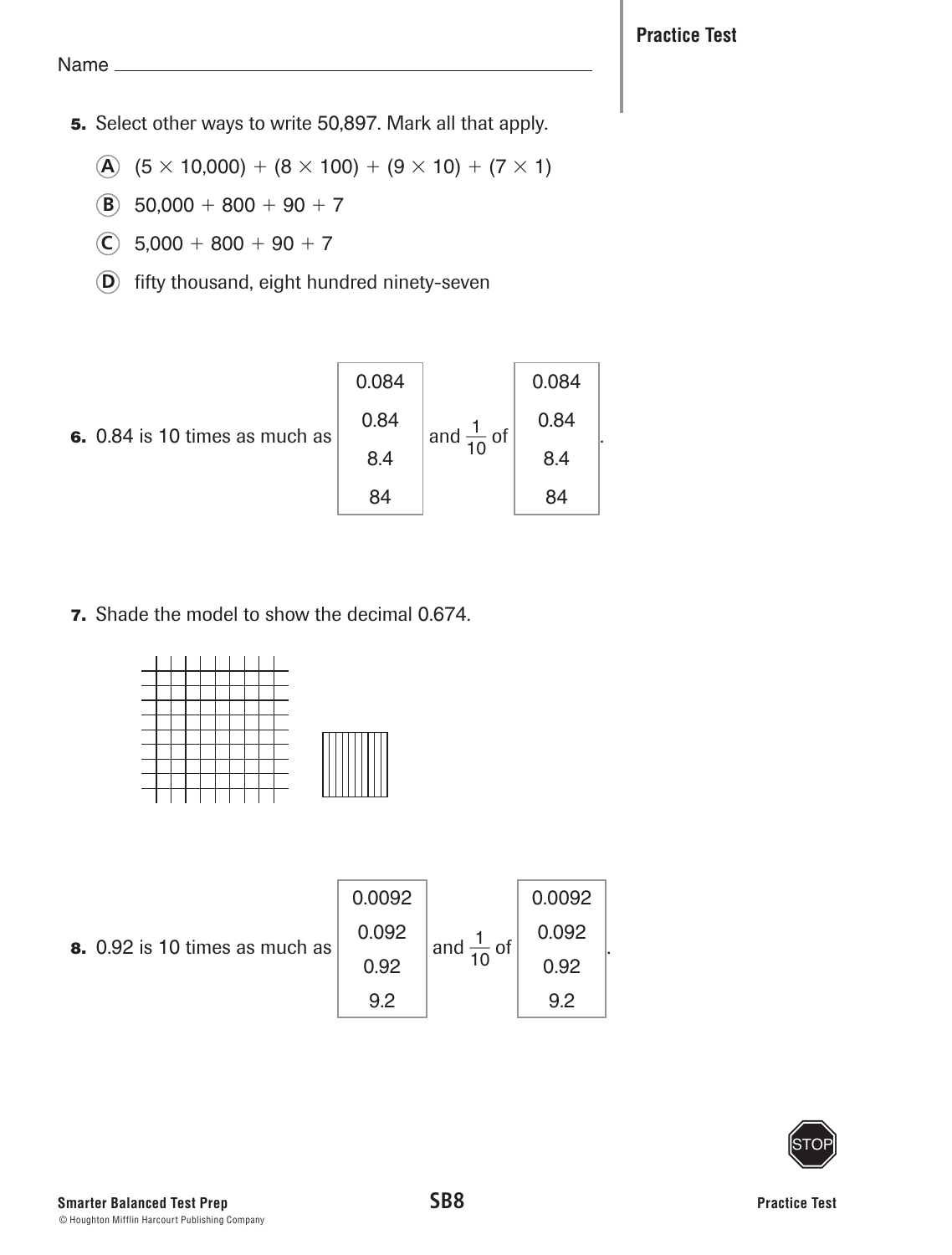**1.** The table shows the equations Ms. Valez discussed in math class today.

| <b>Equations</b> |                        |                         |  |  |
|------------------|------------------------|-------------------------|--|--|
|                  |                        |                         |  |  |
|                  | $6 \times 10^0 = 6$    |                         |  |  |
|                  | $6 \times 10^{1} = 60$ |                         |  |  |
|                  | $6 \times 10^2 = 600$  |                         |  |  |
|                  |                        | $6 \times 10^3 = 6,000$ |  |  |

Explain the pattern of zeros in the product when multiplying by powers of 10.

 **2.** Omar is making a scale model of the Statue of Liberty for a report on New York City. The Statue of Liberty is 305 feet tall measuring from the ground to the tip of the torch. If the model is  $\frac{1}{100}$  the actual size of the Statue of Liberty, how tall is the model?

feet

 **3.** For numbers 3a–3d, choose Yes or No to indicate whether the product is correct.

| За. | $0.62 \times 10 = 62$        | $\circ$ Yes | $\circ$ No |
|-----|------------------------------|-------------|------------|
| 3b. | $0.53 \times 10 = 5.3$       | $\circ$ Yes | $\circ$ No |
|     | 3c. $0.09 \times 100 = 9$    | $\circ$ Yes | $\circ$ No |
|     | 3d. $0.60 \times 1,000 = 60$ | $\circ$ Yes | $\circ$ No |

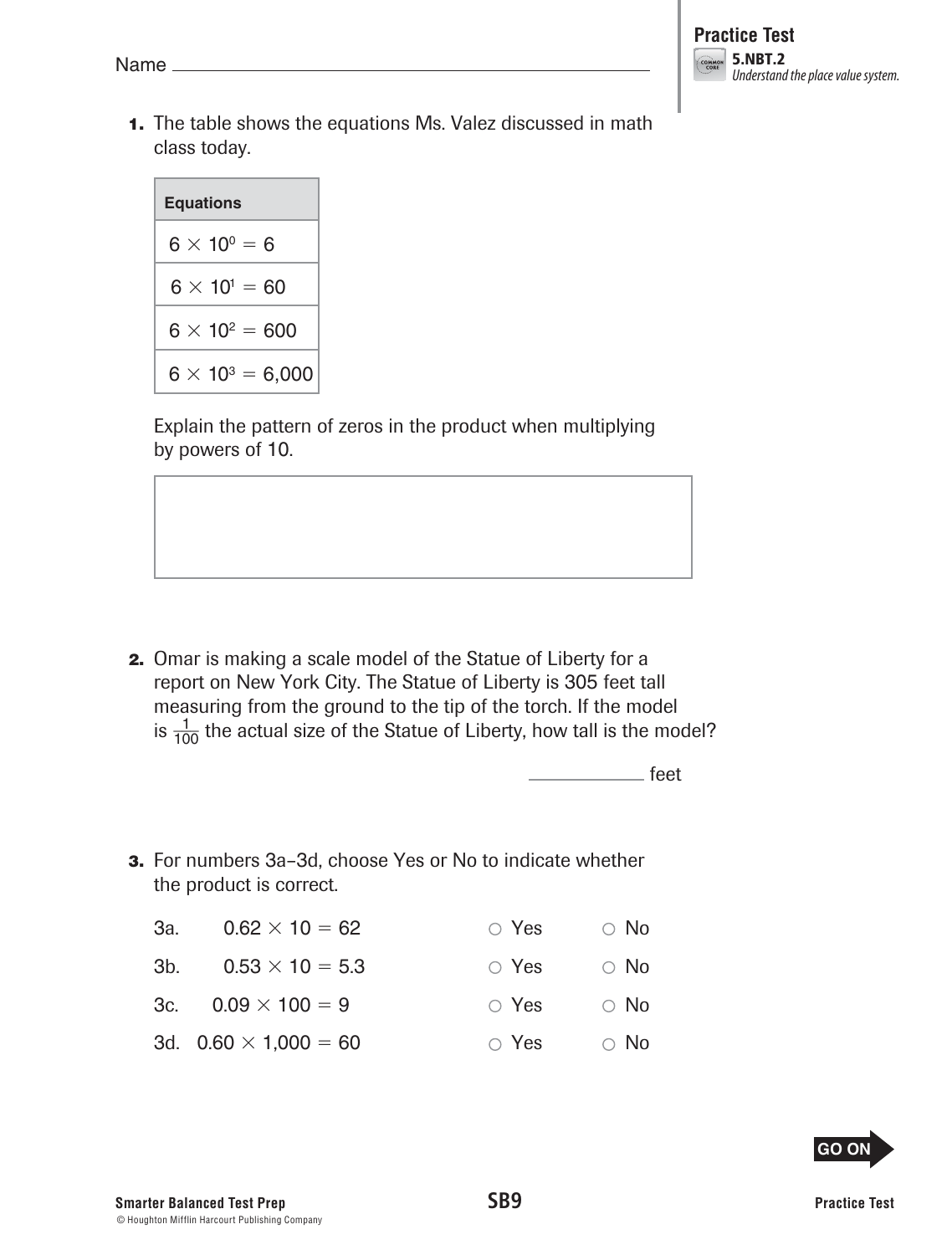**4.** Nicole is making 1,000 bows for people who donate to the library book sale. She needs a piece of ribbon that is 0.75 meter long for each bow. How many meters of ribbon does Nicole need to make the bows? Explain how to find the answer.

 **5.** Rita is hiking along a trail that is 13.7 miles long. So far she has hiked along one-tenth of the trail. How far has Rita hiked?

miles

 **6.** Use the numbers on the tiles to write the value of each expression. You can use a tile more than once or not at all.



- **7.** Select other ways to express 10<sup>4</sup>. Mark all that apply.
	- $\overline{A}$  10  $\times$  4
	- **(B)**  $10 + 4$
	- $(C)$  1,000
	- **D** 10,000
	- $(E)$  10 + 10 + 10 + 10
	- $(F)$  10  $\times$  10  $\times$  10  $\times$  10

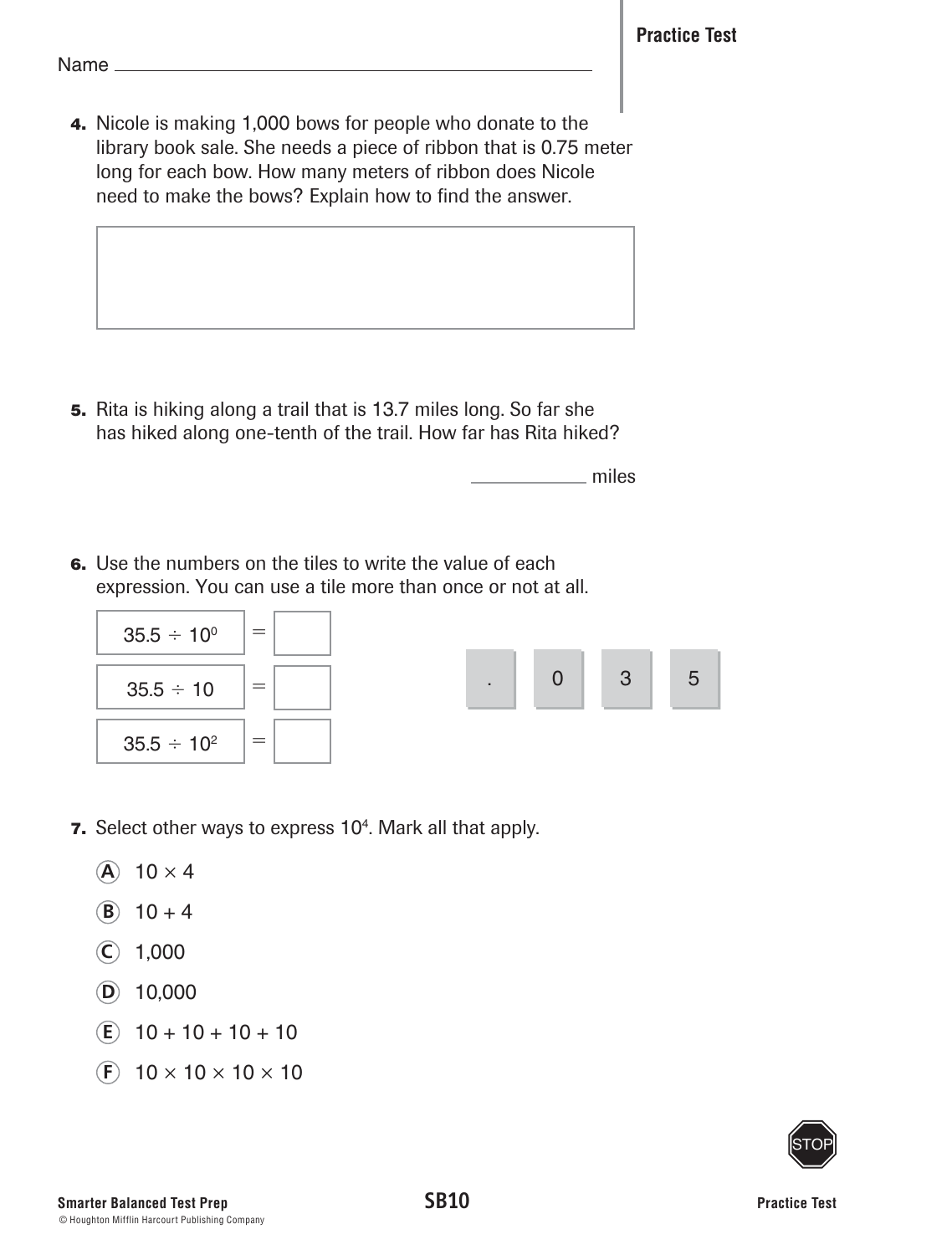**1.** What is the value of the underlined digit? Mark all that apply.

0.679

- **A** 0.6 **D** six hundredths
- **B** 0.06 **E** 6  $\times \frac{1}{10}$ 10
- **C** six tenths
- **2.** Choose the value that makes the statement true.

In the number 1.025, the value of the digit 2 is

| $\overline{2}$ | ones        | , and the value of the digit 5 is 5 | ones        |  |
|----------------|-------------|-------------------------------------|-------------|--|
|                | tenths      |                                     | tenths      |  |
|                | hundredths  |                                     | hundredths  |  |
|                | thousandths |                                     | thousandths |  |

 **3.** What is the value of the underlined digit? Mark all that apply.

0.589 **A** 0.8 **D** eight hundredths **B** 0.08 **E**  $8 \times \frac{1}{10}$ 10

- **C** eight tenths
- **4.** What is the value of the underlined digit? Mark all that apply. 0.283
	- **A** 0.8 **D**  $8 \times \frac{1}{100}$ 100
	- **B** 0.08 **E** eight hundredths
	- $\bigodot$  8  $\times \frac{1}{10}$ 10

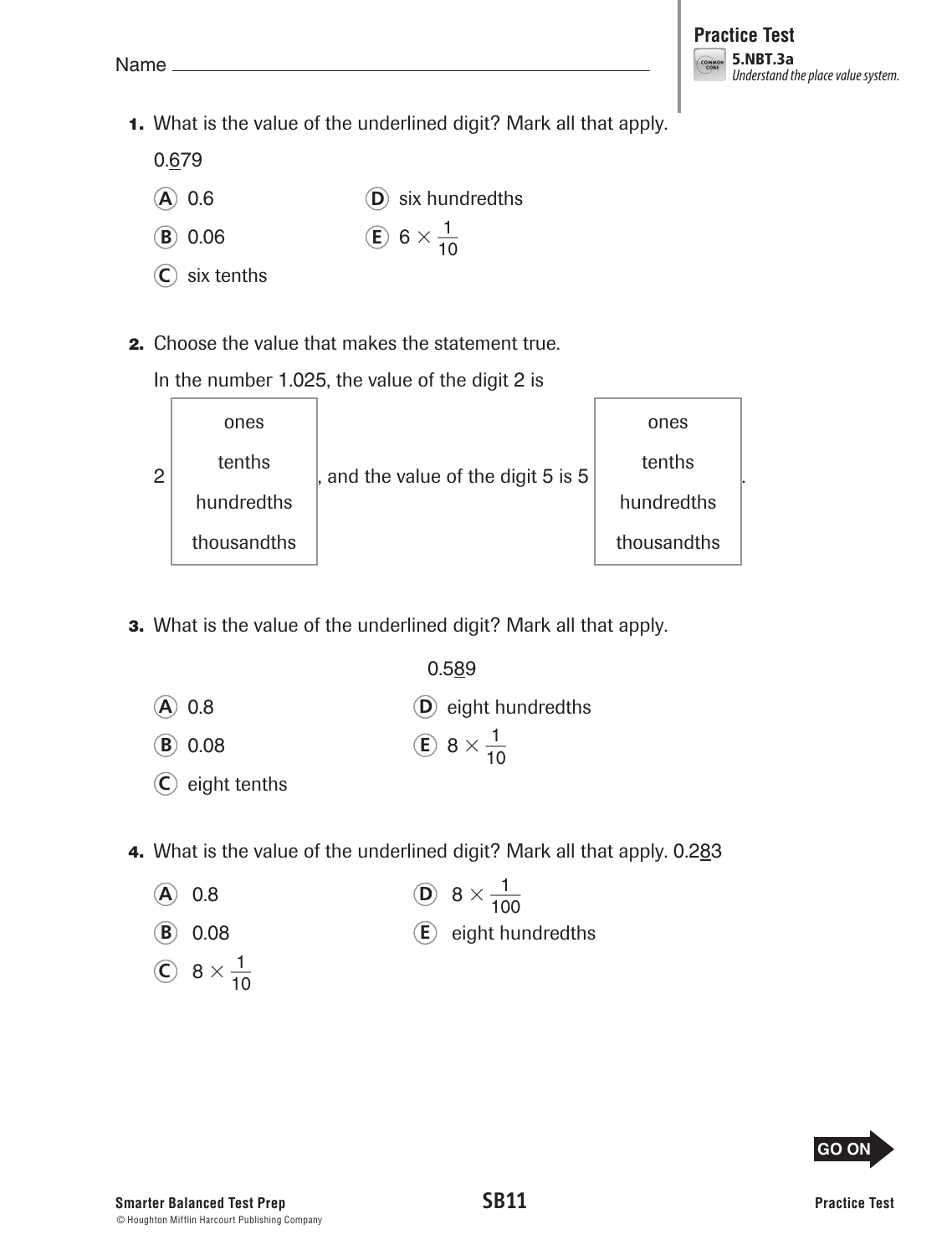**5.** Choose the value that makes the statement true.



 **6.** Write 9.57 in word form.

 **7.** Jon is not sure how to write 81.402 in expanded form using powers of ten. Copy and complete the expanded form of the number.

(8 × ) <sup>+</sup> (1 × 1) <sup>+</sup> ( <sup>4</sup><sup>×</sup> ) <sup>+</sup> ( <sup>2</sup>× )

**8.** Write  $(2 \times 100) + (9 \times 1) + (7 \times \frac{1}{10}) + (8 \times \frac{1}{1,000})$  in standard form.

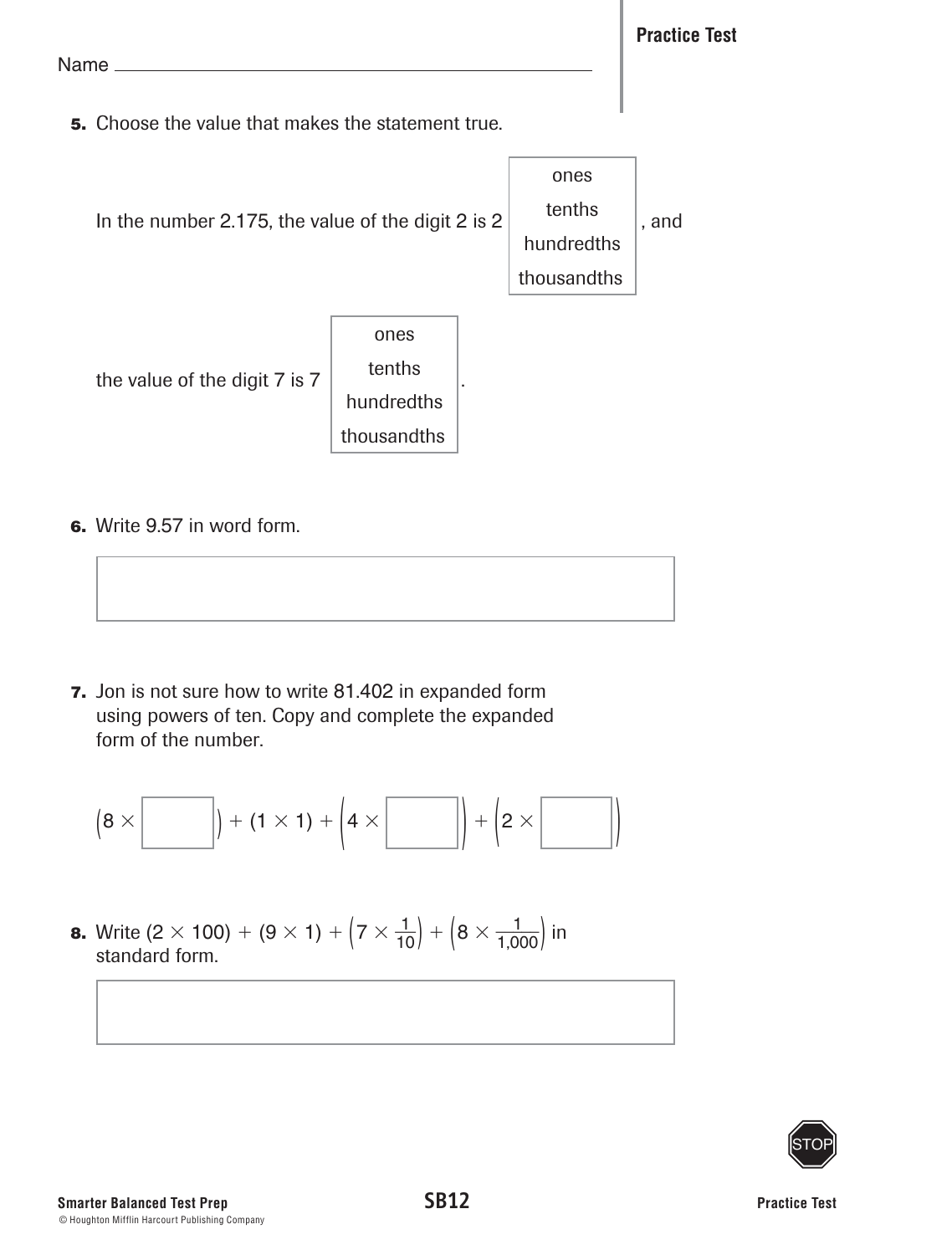**1.** Chaz kept a record of how many gallons of gas he purchased each day last week.

| Day       | Gas (in gallons) |
|-----------|------------------|
| Monday    | 4.5              |
| Tuesday   | 3.9              |
| Wednesday | 4.258            |
| Thursday  | 3.75             |
| Friday    | 4.256            |

Order the days from least amount of gas Chaz purchased to greatest amount of gas Chaz purchased.



Least | Greatest | Greatest

 **2.** The four highest scores on the floor exercise at a gymnastics meet were 9.675, 9.25, 9.325, and 9.5 points. Choose the numbers that make the statement true.

| The lowest of these four scores was |                               | 9.675<br>9.25<br>9.325<br>9.5 | points. The highest |
|-------------------------------------|-------------------------------|-------------------------------|---------------------|
| of these four scores was            | 9.675<br>9.25<br>9.325<br>9.5 | points.                       |                     |

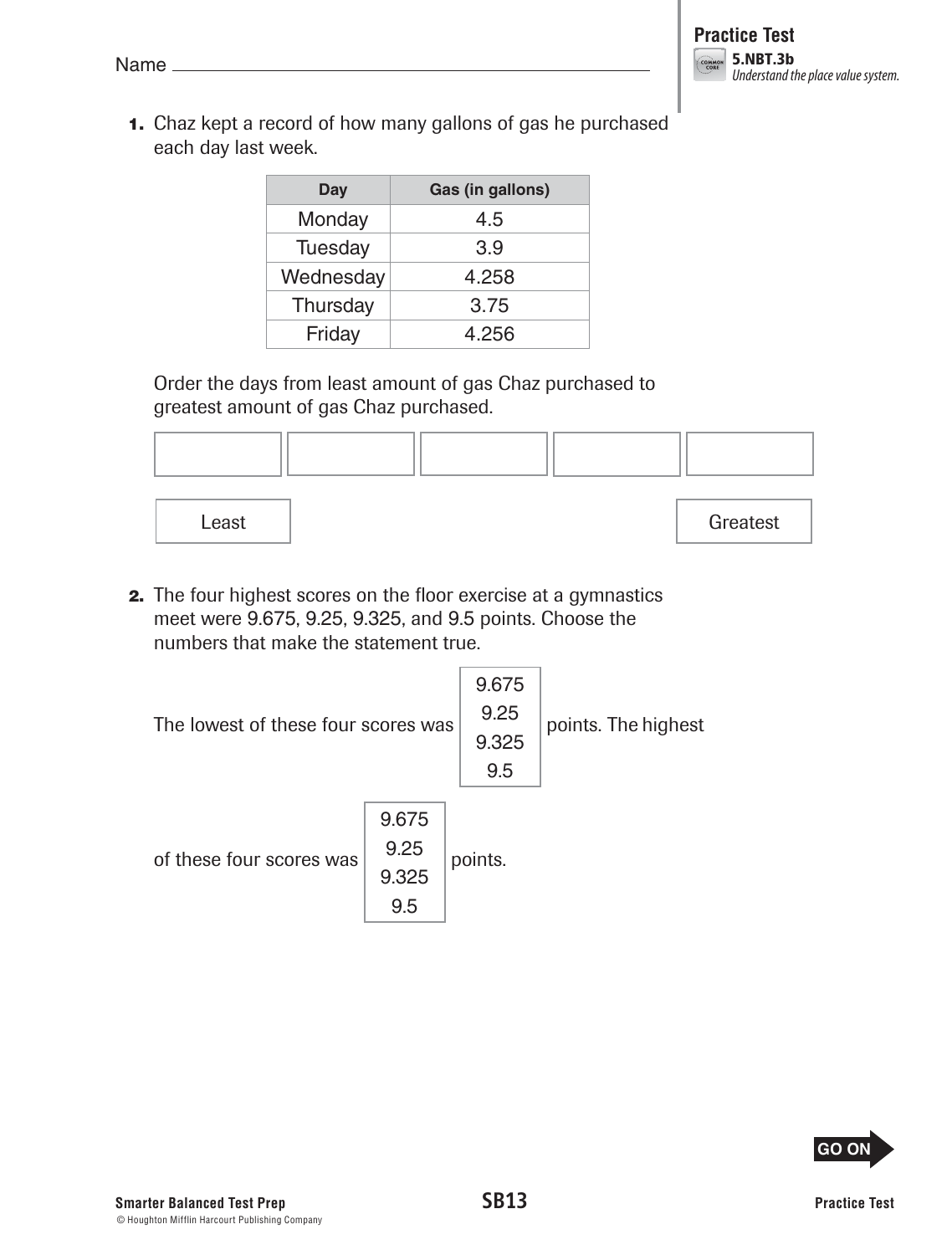**3.** Jasmine kept a record of how many miles she ran each week during one month.

| Week   | <b>Distance (in miles)</b> |
|--------|----------------------------|
| Week 1 | 4.754                      |
| Week 2 | 4.752                      |
| Week 3 | 5.19                       |
| Week 4 | 5.75                       |

Order the weeks from the least amount of miles Jasmine ran to the greatest amount of miles Jasmine ran.



 **4.** The four highest scores at a diving meet were 9.08, 9.1, 9.15, and 9.06 points. Choose the numbers that make the statement true.



 **5.** In which number is the value of the digit 5 greater? Write the number in the box.



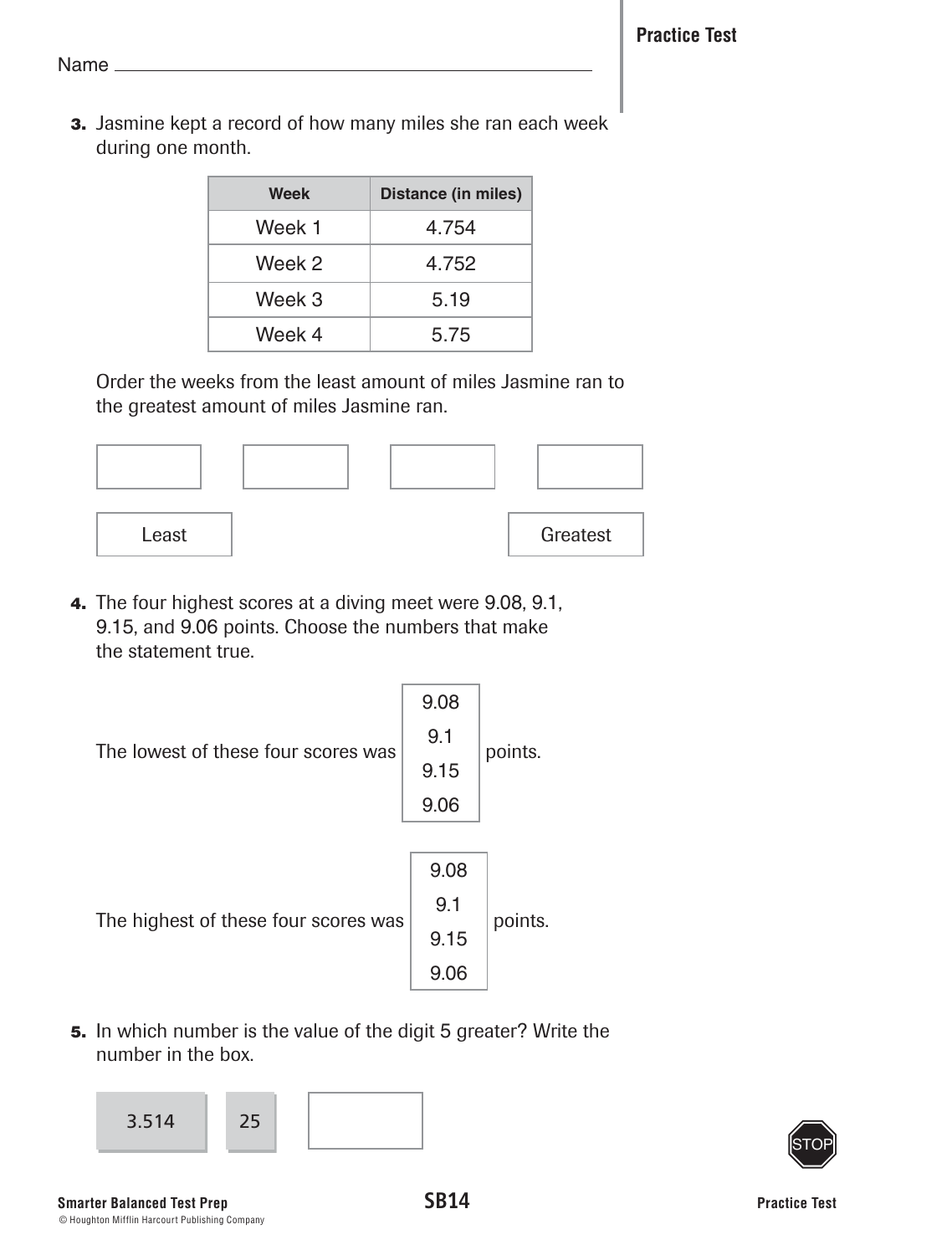- **1.** For numbers 1a–1c, select Yes or No to indicate whether each statement is correct.
	- 1a. 16.437 rounded to the nearest  $\bigcirc$  Yes  $\bigcirc$  No whole number is 16.
	- 1b. 16.437 rounded to the nearest  $\bigcirc$  Yes  $\bigcirc$  No tenth is 16.4.
	- 1c. 16.437 rounded to the nearest  $\overline{O}$  Yes  $\overline{O}$  No hundredth is 16.43.
- **2.** Rafael bought 2.15 pounds of potato salad and 4.2 pounds of macaroni salad to bring to a picnic. For numbers 2a–2c, select Yes or No to indicate whether each statement is true.
	- 2a. Rounded to the nearest whole  $\bigcirc$  Yes  $\bigcirc$  No number, Rafael bought 2 pounds of potato salad. 2b. Rounded to the nearest whole  $\bigcirc$  Yes  $\bigcirc$  No number, Rafael bought 4 pounds
	- of macaroni salad. 2c. Rounded to the nearest tenth, Rafael  $\Box$  Yes  $\Box$  No bought 2.1 pounds of potato salad.
- **3.** Michelle records the value of one Euro in U.S. dollars each day for her social studies project. The table shows the data she has recorded so far.

| Day       | <b>Value of 1 Euro</b><br>(in U.S. dollars) |
|-----------|---------------------------------------------|
| Monday    | 1.448                                       |
| Tuesday   | 1.443                                       |
| Wednesday | 1.452                                       |
| Thursday  | 1.458                                       |

On which two days was the value of 1 Euro the same when rounded to the nearest hundredth of a dollar?



I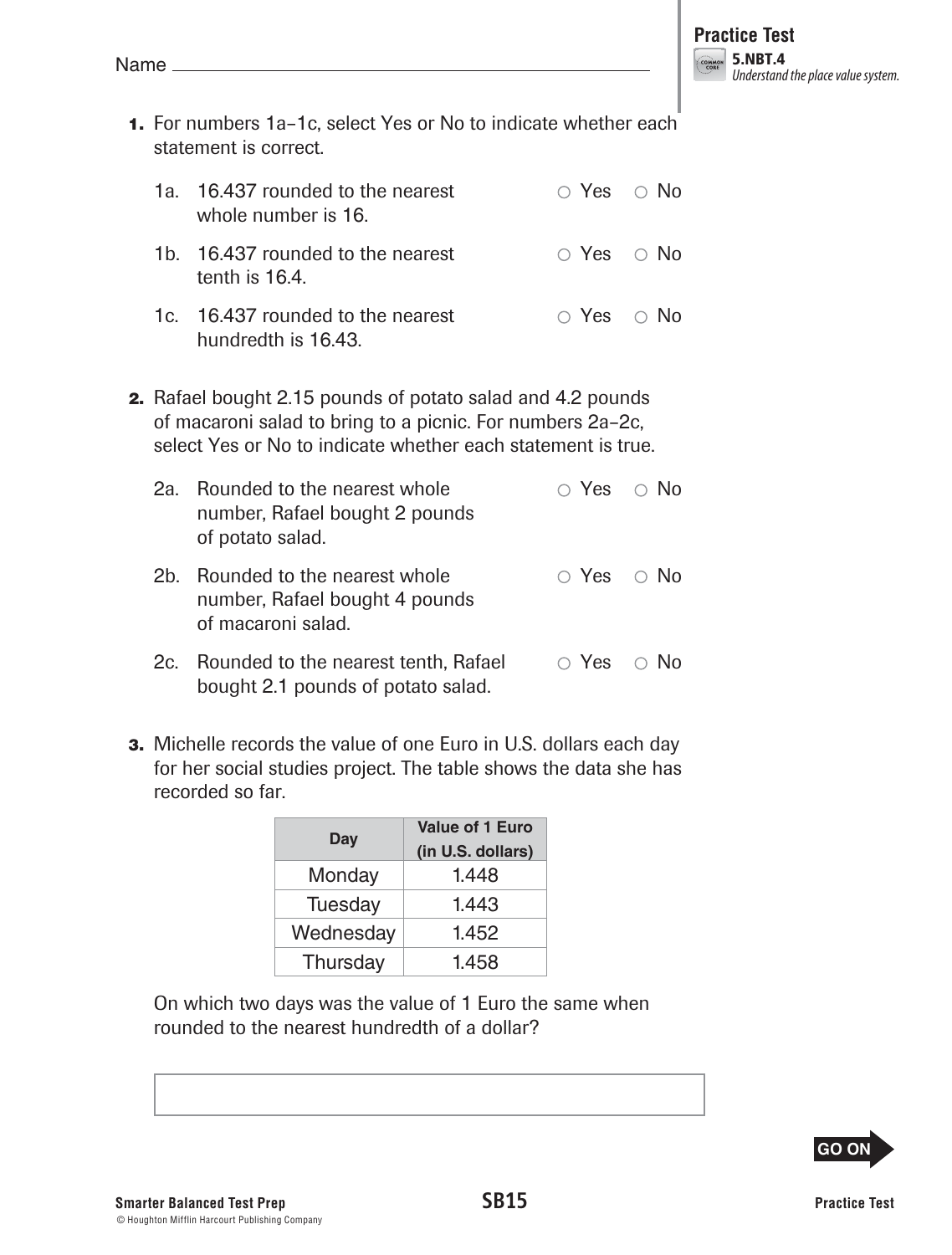- **4.** The price of a certain brand of cereal at the grocery store is \$0.258 per ounce. For numbers 4a–4c, select Yes or No to indicate whether each statement is correct.
	- 4a. Rounded to the nearest whole  $\bigcirc$  Yes  $\bigcirc$  No number, the price is \$1 per ounce.
	- 4b. Rounded to the nearest  $\overline{O}$  Yes  $\overline{O}$  No tenth, the price is \$0.3 per ounce.
	- 4c. Rounded to the nearest  $\overline{Q}$  Yes  $\overline{Q}$  No hundredth, the price is \$0.26 per ounce.
- **5.** For numbers 5a–5c, select Yes or No to indicate whether each statement is correct.
	- 5a. 1.682 inches rounded to the  $\overline{O}$  Yes  $\overline{O}$  No nearest whole number is 1 inch. 5b. 1.682 inches rounded to the  $\bigcirc$  Yes  $\bigcirc$  No
	- nearest tenth is 1.6 inches.
	- 5c. 1.682 inches rounded to the  $\bigcirc$  Yes  $\bigcirc$  No nearest hundredth is 1.68 inches.
- **6.** Trudy is going to London next summer. Each week, she records the value of one British pound in U.S. dollars. The table shows the data she has recorded so far.

| Week | Value of 1 British Pound (in U.S dollars) |
|------|-------------------------------------------|
|      | 1.598                                     |
| 2    | 1.616                                     |
| з    | 1.634                                     |
|      | 1.623                                     |

For which two weeks was the value of 1 British pound the same when rounded to the nearest hundredth of a dollar?

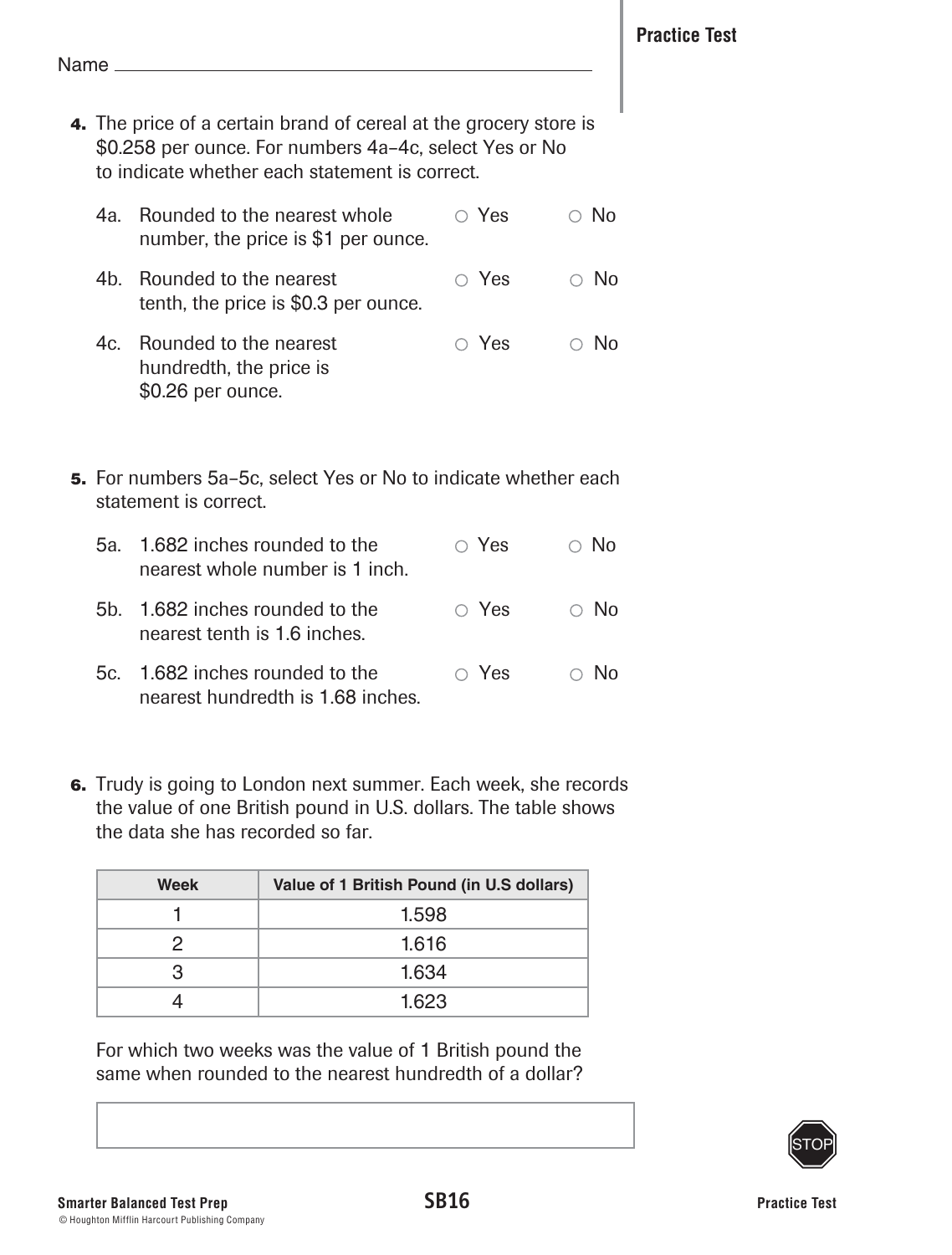- **Practice Test** 5.NBT.5 Perform operations with multi-digit whole numbers and with decimals to hundredths.
- **1.** It is 3,452 miles round trip to Craig's aunt's house. If he travels to her house 3 times this year, how many miles did he travel in all?

miles

 **2.** Lindsey earns \$33 per day at her part-time job. Complete the table to show the total amount Lindsey earns.

| <b>Lindsey's Earnings</b> |                     |  |
|---------------------------|---------------------|--|
| <b>Number of Days</b>     | <b>Total Amount</b> |  |
| 3                         |                     |  |
| 8                         |                     |  |
| 14                        |                     |  |

 **3.** Jeannette eats a breakfast sandwich that has 345 calories. If she eats the same kind of sandwich every day for 12 days, how many calories would she have for breakfast?

calories

 **4.** There are 8 teachers going to the science museum. If each teacher pays \$15 to get inside, how much did the teachers pay?

 $$$ 

 **5.** For numbers 5a–5b, select Yes or No to indicate whether each equation is correct.

| 5a. $1,205 \times 3 = 3,605$ | $\circ$ Yes | $\circ$ No |
|------------------------------|-------------|------------|
| 5b. $1,362 \times 5 = 6,810$ | ○ Yes       | $\circ$ No |

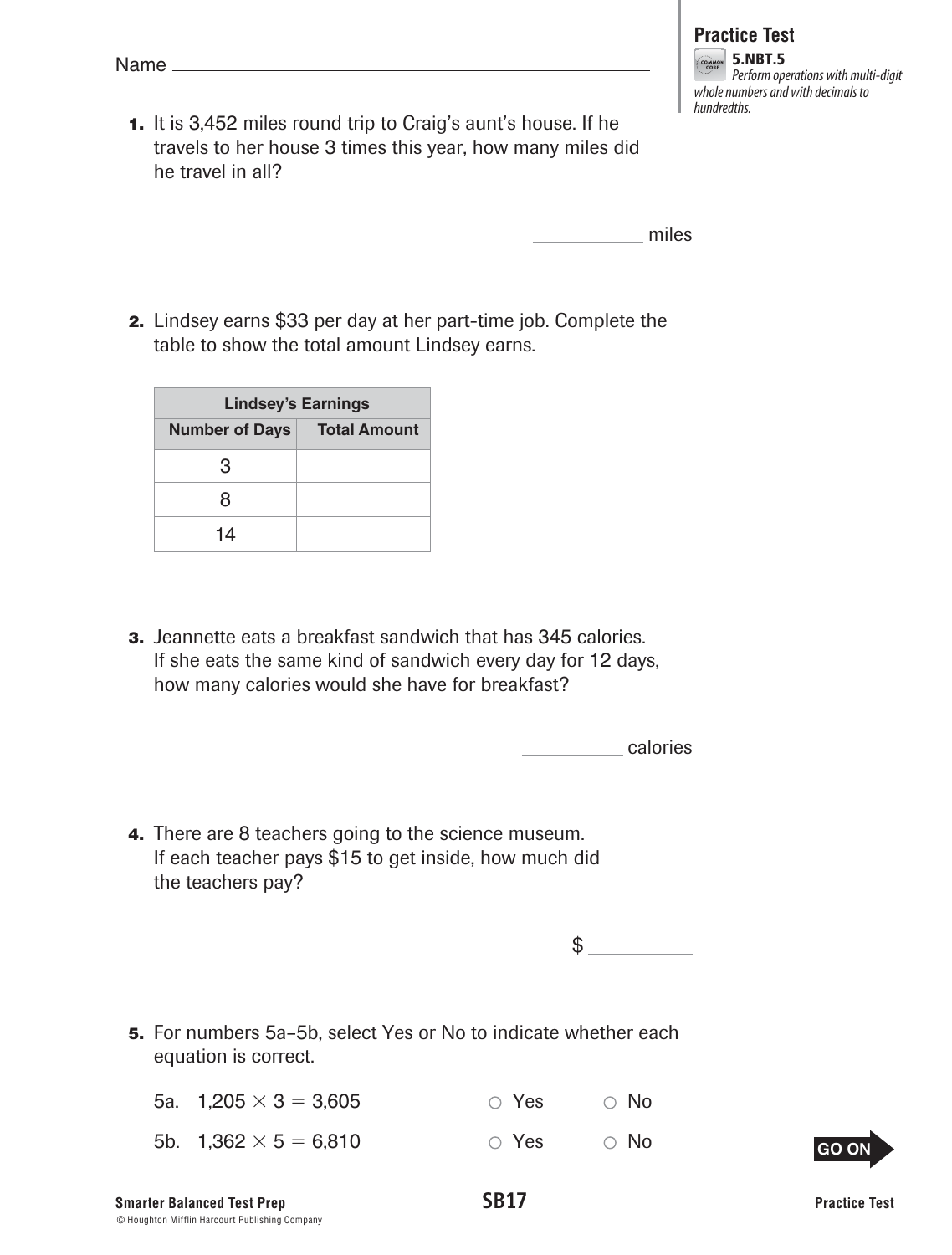Name<sub>-</sub>

 **6.** Rachel earns \$21 per day. For numbers 6a–6d, select Yes or No to indicate whether each statement is correct.

| 6a. | Rachel earns \$421 for<br>20 days of work.     | $\circ$ Yes | ∋ No       |
|-----|------------------------------------------------|-------------|------------|
|     | 6b. Rachel earns \$315 for<br>15 days of work. | $\circ$ Yes | $\circ$ No |
|     | 6c. Rachel earns \$273 for<br>13 days of work. | $\circ$ Yes | $\circ$ No |
| 6d. | Rachel earns \$250 for<br>13 days of work.     | $\circ$ Yes | No         |

 **7.** It is 1,325 feet from Kinsey's house to her school. Kinsey walks to school each morning and gets a ride home each afternoon. How many feet does Kinsey walk to school in 5 days?

<u>saase</u> feet

 **8.** Liam saves \$12 of his allowance each week. Complete the table to show the total amount Liam saves.

| <b>Liam's Savings</b>  |                     |  |
|------------------------|---------------------|--|
| <b>Number of Weeks</b> | <b>Total Amount</b> |  |
|                        |                     |  |
|                        |                     |  |
| 15                     |                     |  |

 **9.** Marlene can type 157 words per minute. If she types at the same rate, how many words can she type in 25 minutes?

words

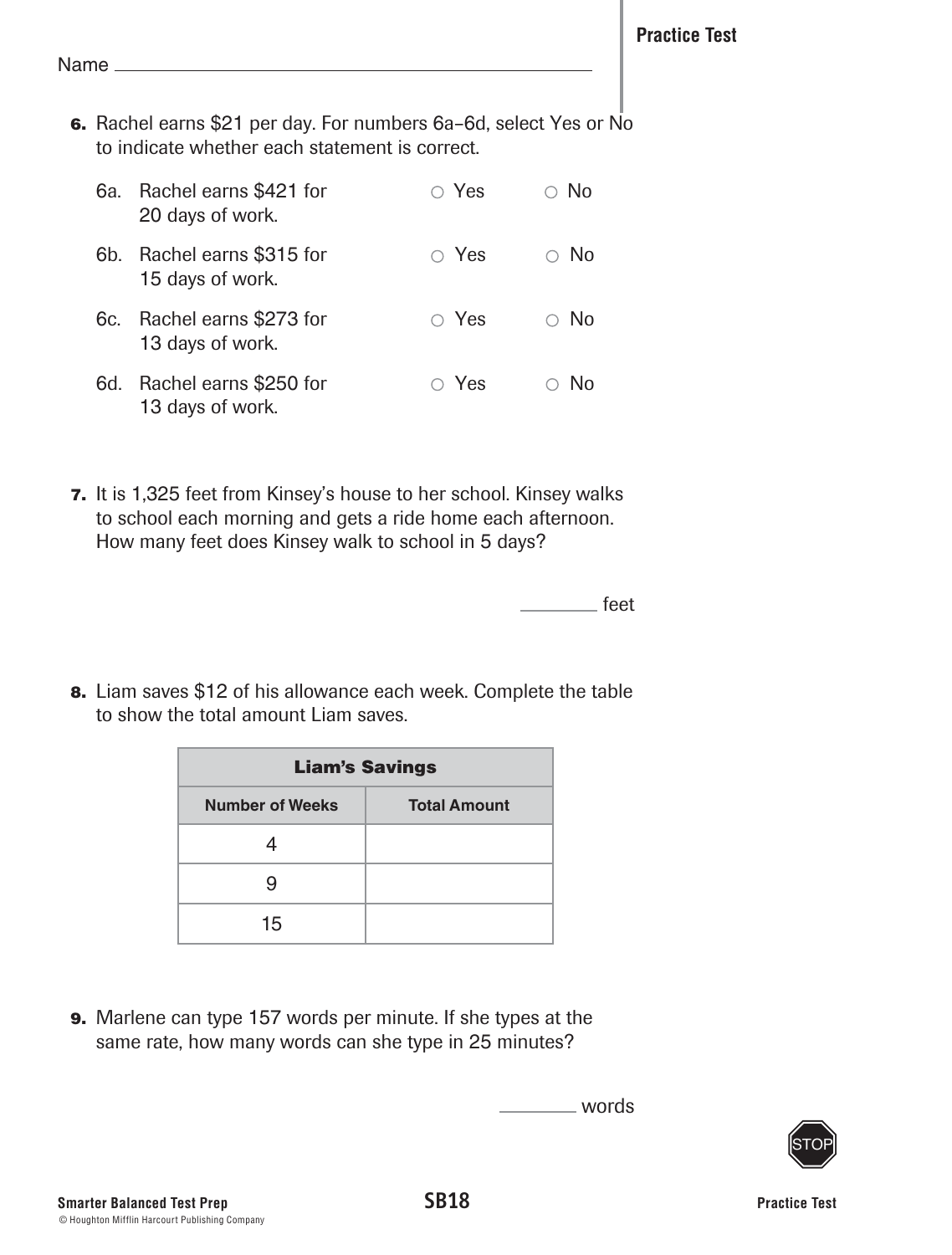**1.** Jill wants to find the quotient. Use multiplication and the Distributive Property to help Jill find the quotient.

| $144 \div 8 =$               |
|------------------------------|
| Multiplication               |
| <b>Distributive Property</b> |

 **2.** Choose the word that makes the sentence true. The first digit in the quotient of  $1,875 \div 9$ 

| will be in the | ones<br>tens<br>hundreds<br>thousands | place. |
|----------------|---------------------------------------|--------|
|                |                                       |        |

 **3.** Dana is making a seating chart for an awards banquet. There are 184 people coming to the banquet. If 8 people can be seated at each table, how many tables will be needed for the awards banquet?

tables

 **4.** For numbers 4a–4d, select Yes or No to indicate whether the quotient is correct.

| 4a. $225 \div 9 = 25$  | $\circ$ Yes | $\circ$ No |
|------------------------|-------------|------------|
| 4b. $154 \div 7 = 22$  | $\circ$ Yes | $\circ$ No |
| 4c. $312 \div 9 = 39$  | $\circ$ Yes | $\circ$ No |
| 4d. $412 \div 2 = 260$ | $\circ$ Yes | $\circ$ No |
|                        |             |            |

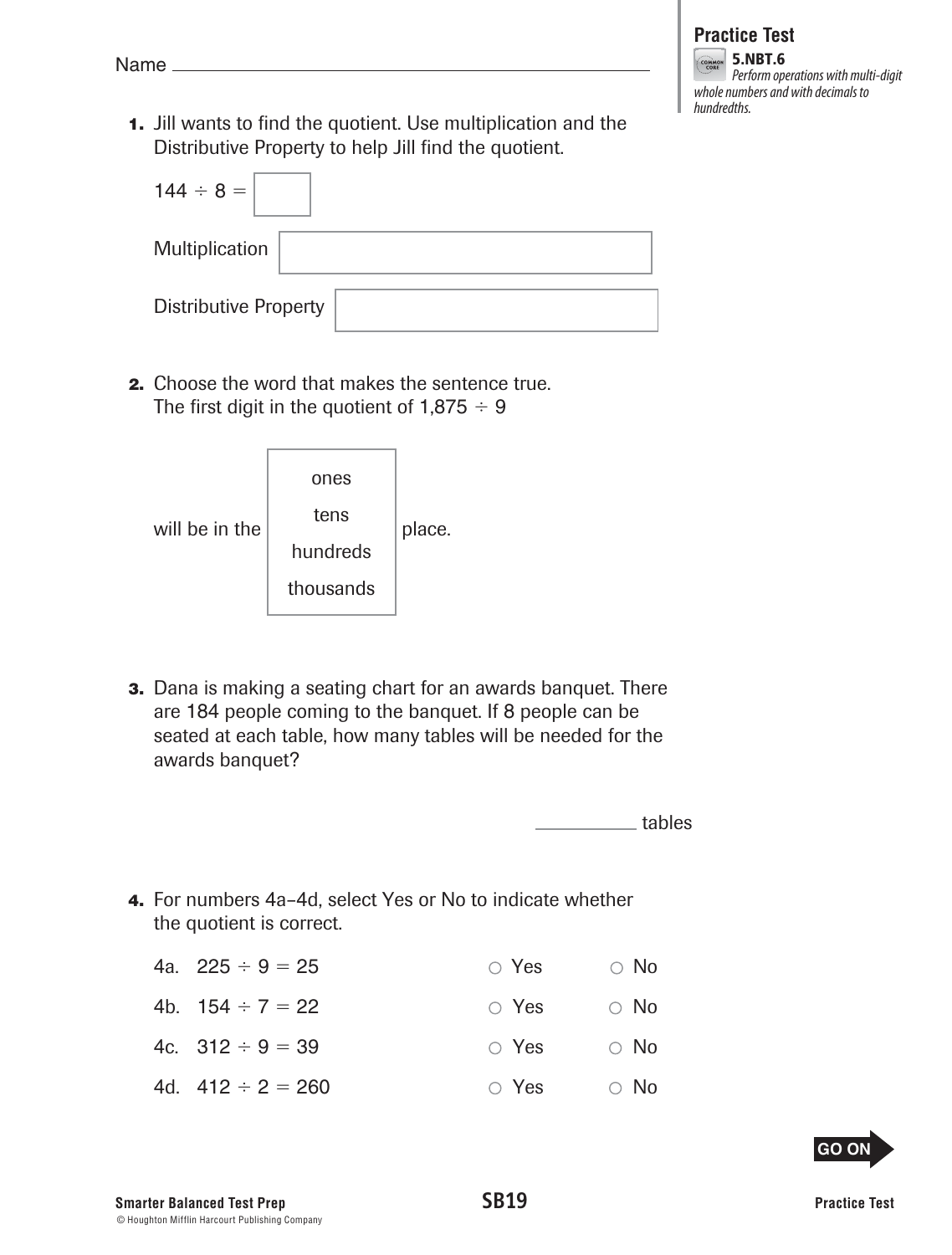Name<sub>-</sub>

 **5.** Write the letter for each quick picture under the division problem it represents.



 **6.** Divide 575 by 14 by using partial quotients. What is the quotient? Explain your answer using numbers and words.

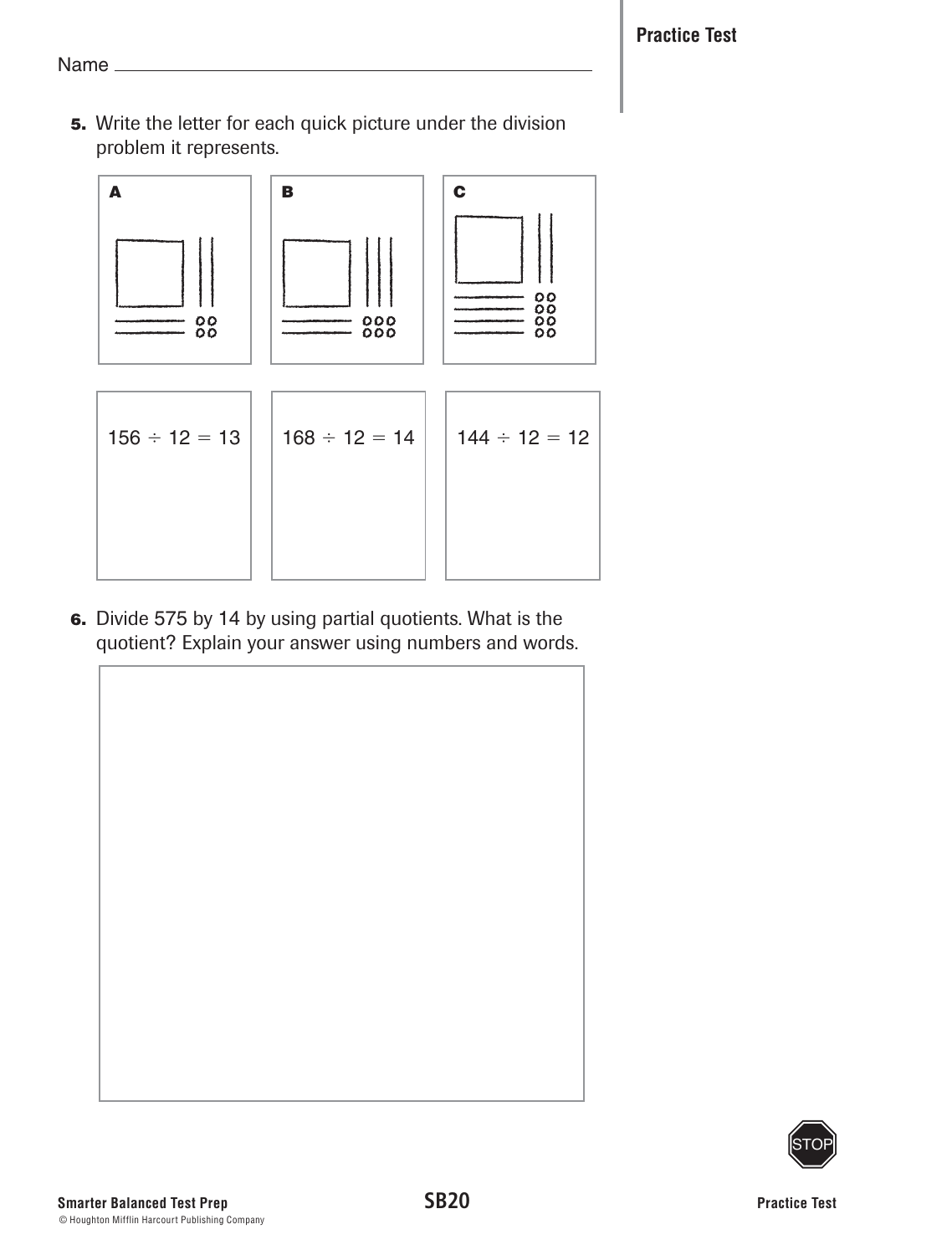| - | ı<br>ı. |  |
|---|---------|--|
|   |         |  |

#### **Practice Test**

5.NBT.7 Perform operations with multi-digit whole numbers and with decimals to hundredths.

 **1.** Clayton Road is 2.25 miles long. Wood Pike Road is 1.7 miles long. Kisha used a quick picture to find the combined length of Clayton Road and Wood Pike Road. Does Kisha's work make sense? Explain why or why not.



 **2.** The school is 3.65 miles from Tonya's house and 1.28 miles from Jamal's house. How much farther from school is Tonya's house than Jamal's house? Explain how you can use a quick picture to solve the problem.

**3.** A vet measured the mass of two birds. The mass of the robin was 76.64 grams. The mass of the blue jay was 81.54 grams. Estimate the difference in the masses of the birds.

about \_\_\_\_\_\_\_\_\_\_ grams

 **4.** Ken and Leah are trying to solve a science homework question. They need to find out how much a rock that weighs 4 pounds on Earth would weigh on Venus. They know they can multiply the amount the rock weighs on Earth by 0.91 to find its weight on Venus. Select the partial products Ken and Leah would need to add to find the product of 4 and 0.91. Mark all that apply.

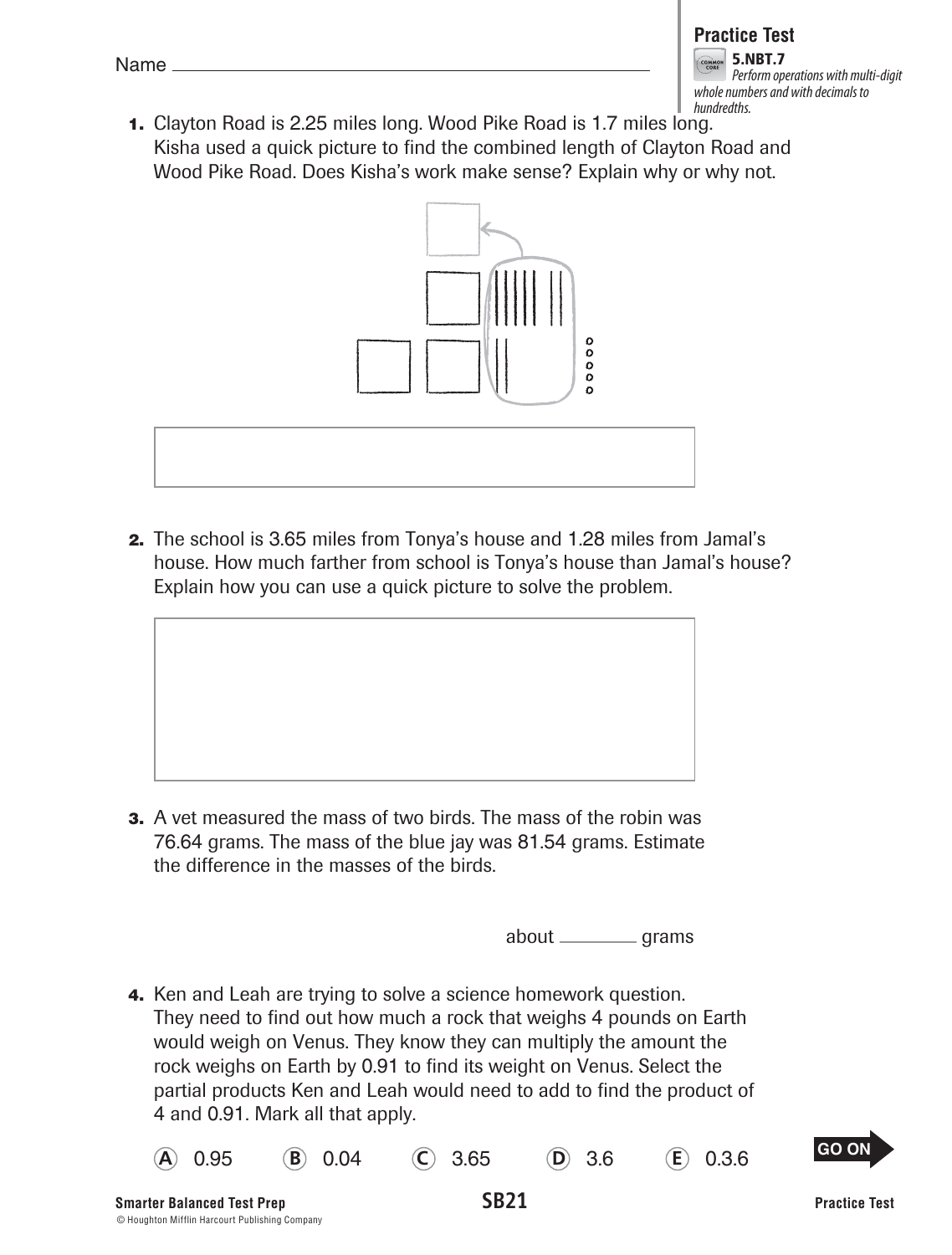**5.** Write each number in a box next to the expression that has the same value. A number may be used more than once.



 **6.** Melinda, Zachary, and Heather went to the mall to shop for school supplies. Melinda spent \$14.25 on her supplies. Zachary spent \$2.30 more than Melinda spent. Heather spent 2 times as much money as Zachary spent. How much did Heather spend on school supplies?



 **8.** Emma, Brandy, and Damian will cut a rope that is 29.8 feet long into 3 jump ropes. Each of the 3 jump ropes will be the same length. Write a division sentence using compatible numbers to estimate the length of each rope.

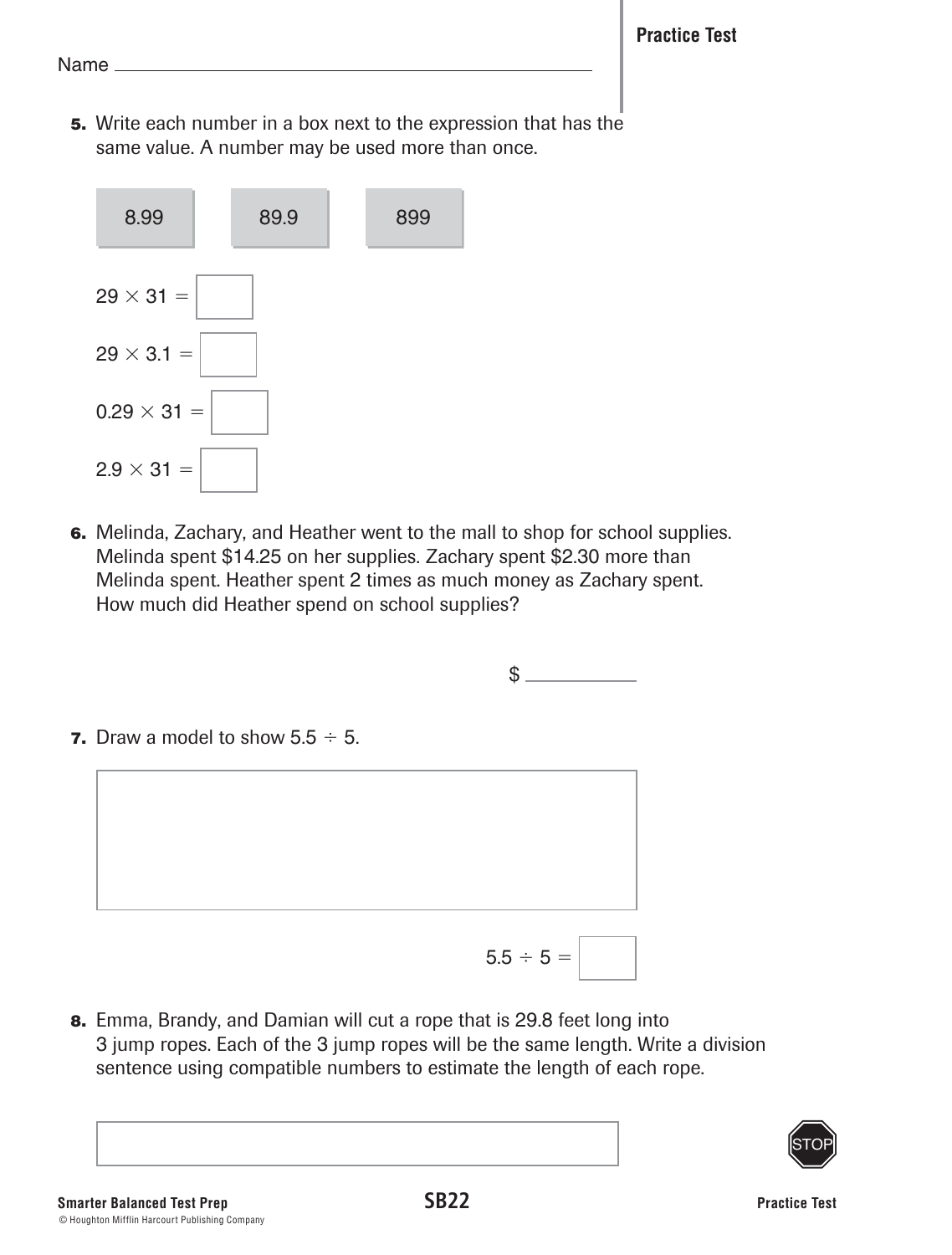**1.** Write  $\frac{2}{5}$  and  $\frac{1}{3}$  as equivalent fractions using a common denominator.



**2.** Jill brought  $2\frac{1}{3}$  boxes of carrot muffins for a bake sale. Mike brought  $1\frac{3}{4}$  boxes of apple muffins. What is the total number of boxes of muffins Jill and Mike brought to the bake sale?

boxes of muffins

**3.** Joshua uses a rule to write the following sequence of numbers.



 **4.** For numbers 4a–4c, tell whether each expression was rewritten using the Commutative Property or the Associative Property. Choose the correct property of addition.

4a. 
$$
\frac{1}{6} + \left(\frac{7}{8} + \frac{5}{6}\right) = \frac{1}{6} + \left(\frac{5}{6} + \frac{7}{8}\right)
$$
  
\n4b.  $\left(\frac{7}{10} + \frac{1}{3}\right) + \frac{1}{10} = \left(\frac{1}{3} + \frac{7}{10}\right) + \frac{1}{10}$   
\n4c.  $\left(6\frac{2}{5} + \frac{4}{9}\right) + 3\frac{2}{9} = 6\frac{2}{5} + \left(\frac{4}{9} + 3\frac{2}{9}\right)$   
\n4d.  $\left(6\frac{2}{5} + \frac{4}{9}\right) + 3\frac{2}{9} = 6\frac{2}{5} + \left(\frac{4}{9} + 3\frac{2}{9}\right)$   
\n4e.



#### **Smarter Balanced Test Prep SB23** © Houghton Mifflin Harcourt Publishing Company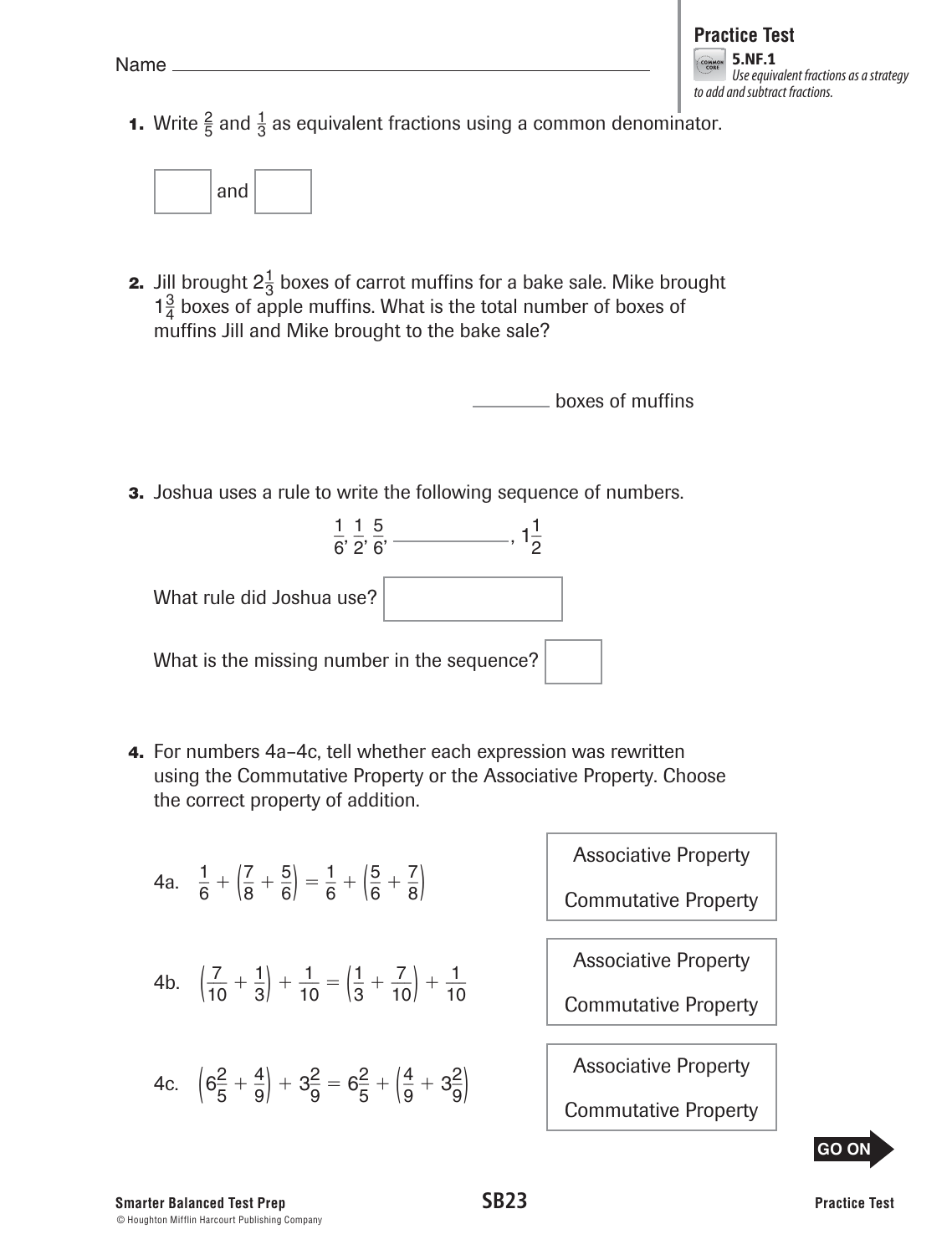**5.** Jeffrey walked  $\frac{1}{3}$  mile on Monday and jogged  $\frac{3}{4}$  mile on Tuesday. How far did he walk and jog on Monday and Tuesday combined? Use the tiles to complete the fraction strip model to show how you found your answer. The fractions may be used more than once or not at all.



**6.** Tom exercised  $\frac{4}{5}$  hour on Monday and  $\frac{5}{6}$  hour on Tuesday.

## Part A

Complete the calculations below to write equivalent fractions with a common denominator.



# Part B

How much time did Tom spend exercising on Monday and Tuesday combined? Explain how you found your answer.



## Part C

How much longer did Tom spend exercising on Tuesday than he spent on Monday? Explain how you found your answer.

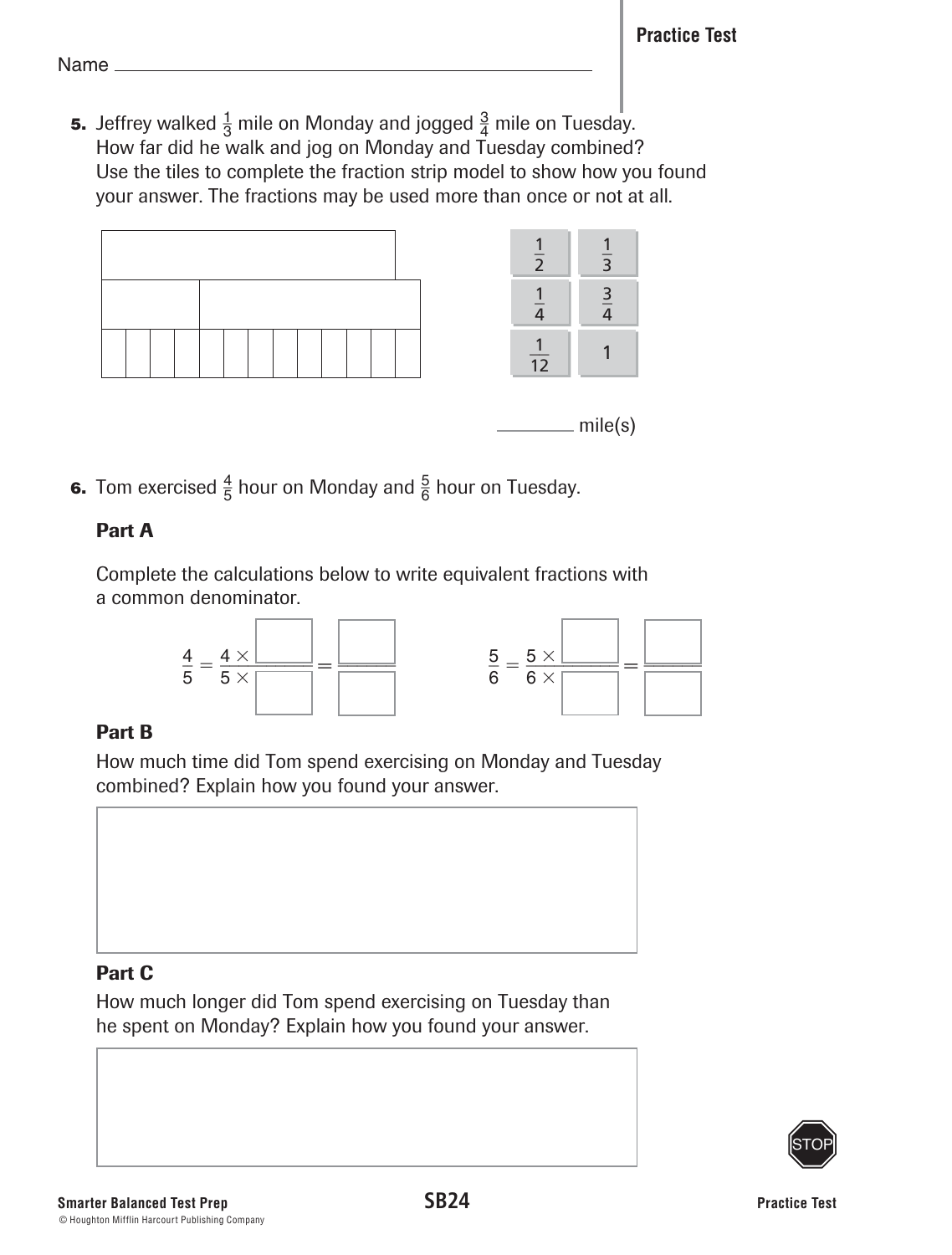**1.** The shaded part of the diagram shows what Genie has left from a meter of string. She will use  $\frac{3}{5}$  meter of string to make bracelets. She wants to determine how much of the string she will have remaining after making the bracelets. For numbers 1a–1c, select Yes or No to indicate whether each statement is true.



- 1c. Rebecca will have  $\frac{1}{5}$  meter of  $\qquad \circ$  Yes  $\qquad \circ$  No string left.
- **2.** Sophia babysat for  $3\frac{7}{12}$  hours on Friday. She babysat for  $2\frac{5}{6}$  hours on Saturday. For numbers 2a–2c, estimate how long Sophia babysat on Friday and Saturday combined. Choose the correct benchmarks and sum.

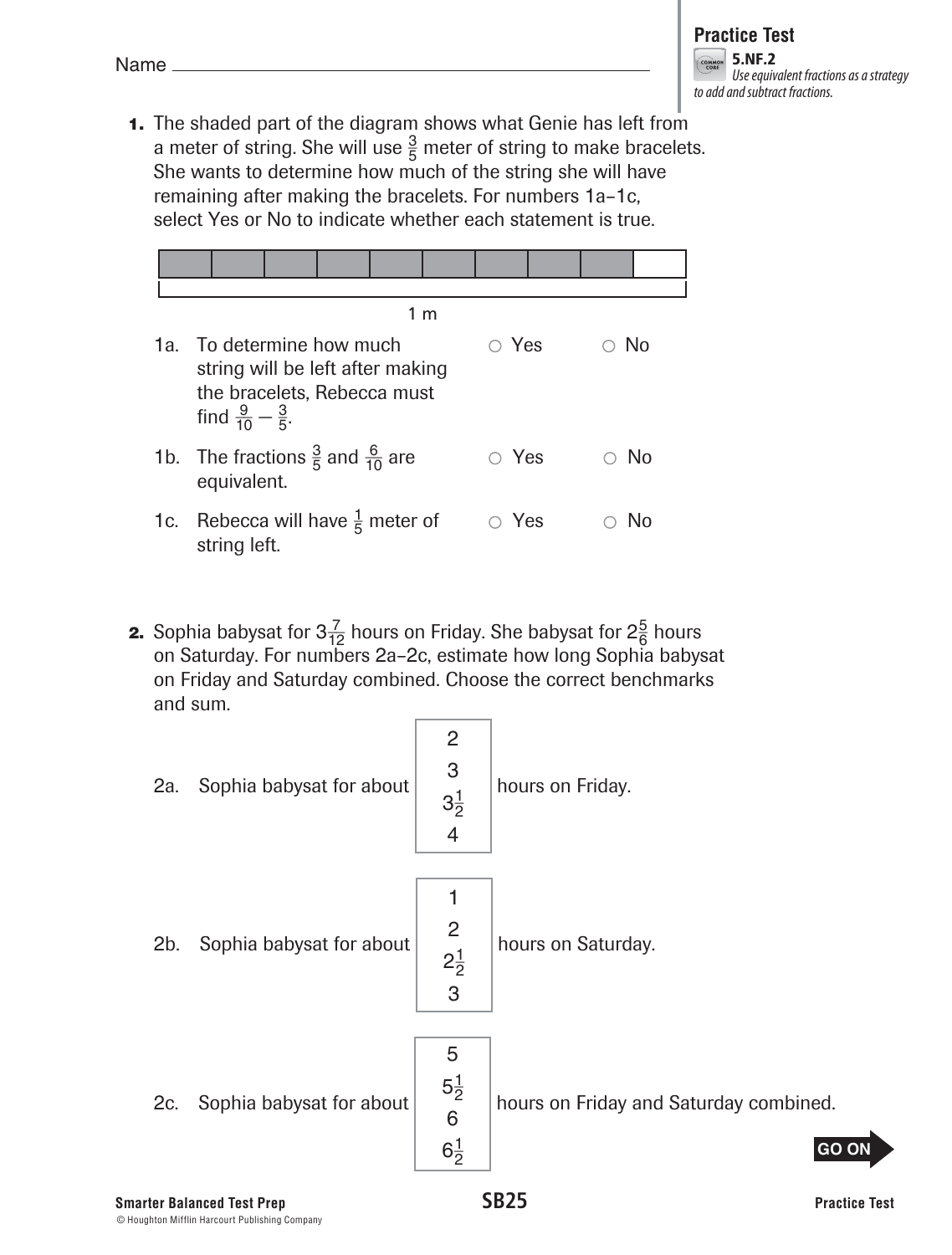**3.** Four students spent time volunteering last weekend. The table shows how much time each student spent volunteering.

| <b>Volunteering</b> |                 |  |
|---------------------|-----------------|--|
| <b>Student</b>      | Time (in hours) |  |
| Amy                 | $4\frac{5}{6}$  |  |
| <b>Beth</b>         | $6\frac{1}{2}$  |  |
| Victor              | $5\frac{3}{4}$  |  |
| Cal                 | $5\frac{2}{3}$  |  |

Match each pair of students with the difference between how much time they spent volunteering.

| Amy and Victor $\bullet$ | $\bullet \frac{3}{4}$ hour     |
|--------------------------|--------------------------------|
| Cal and Beth             | $\bullet$ $\frac{11}{12}$ hour |
| Beth and Victor ●        | $\frac{5}{6}$ hour             |

**4.** Rodrigo practiced playing the guitar  $15\frac{1}{3}$  hours over the past 3 weeks. He practiced for  $6\frac{1}{4}$  hours during the first week and  $4\frac{2}{3}$  hours during the second week. How much time did Rodrigo spend practicing during the third week? Use the numbers and symbols to write an equation that represents the problem. Then solve the equation. Symbols may be used more than once or not at all.



Practice time during third week: \_\_\_\_\_\_\_ hours

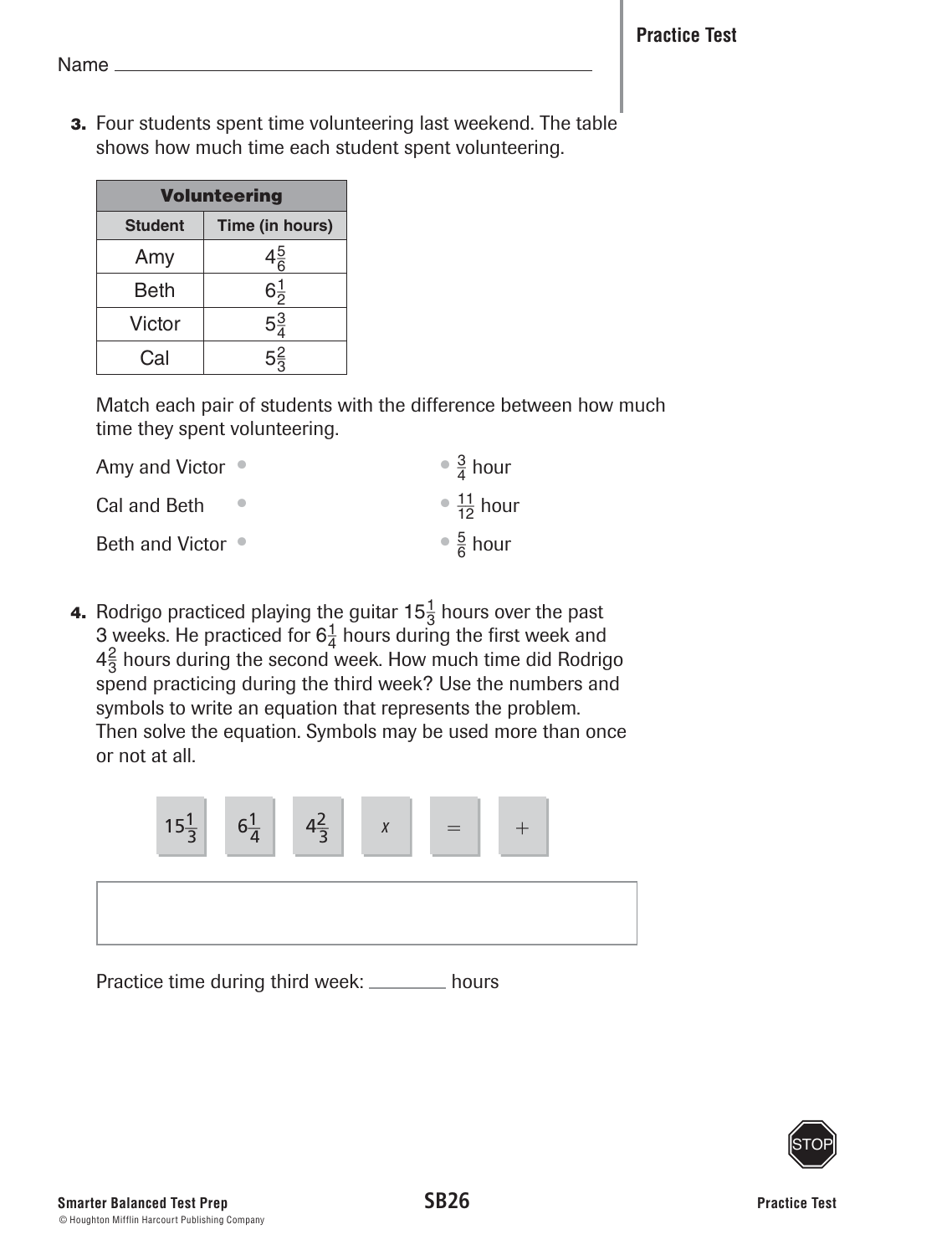

 **1.** Samuel needs 233 feet of wood to build a fence. The wood comes in lengths of 11 feet.

#### Part A

How many total pieces of wood will Samuel need? Explain your answer.

## Part B

Theresa needs twice as many feet of wood as Samuel. How many pieces of wood does Theresa need? Explain your answer.

 **2.** Twelve pounds of beans are distributed equally into 8 bags to give out at the food bank. How many pounds of beans are in each bag?

pounds

**3.** Five friends share 3 bags of trail mix equally. What fraction of a bag of trail mix does each friend get?



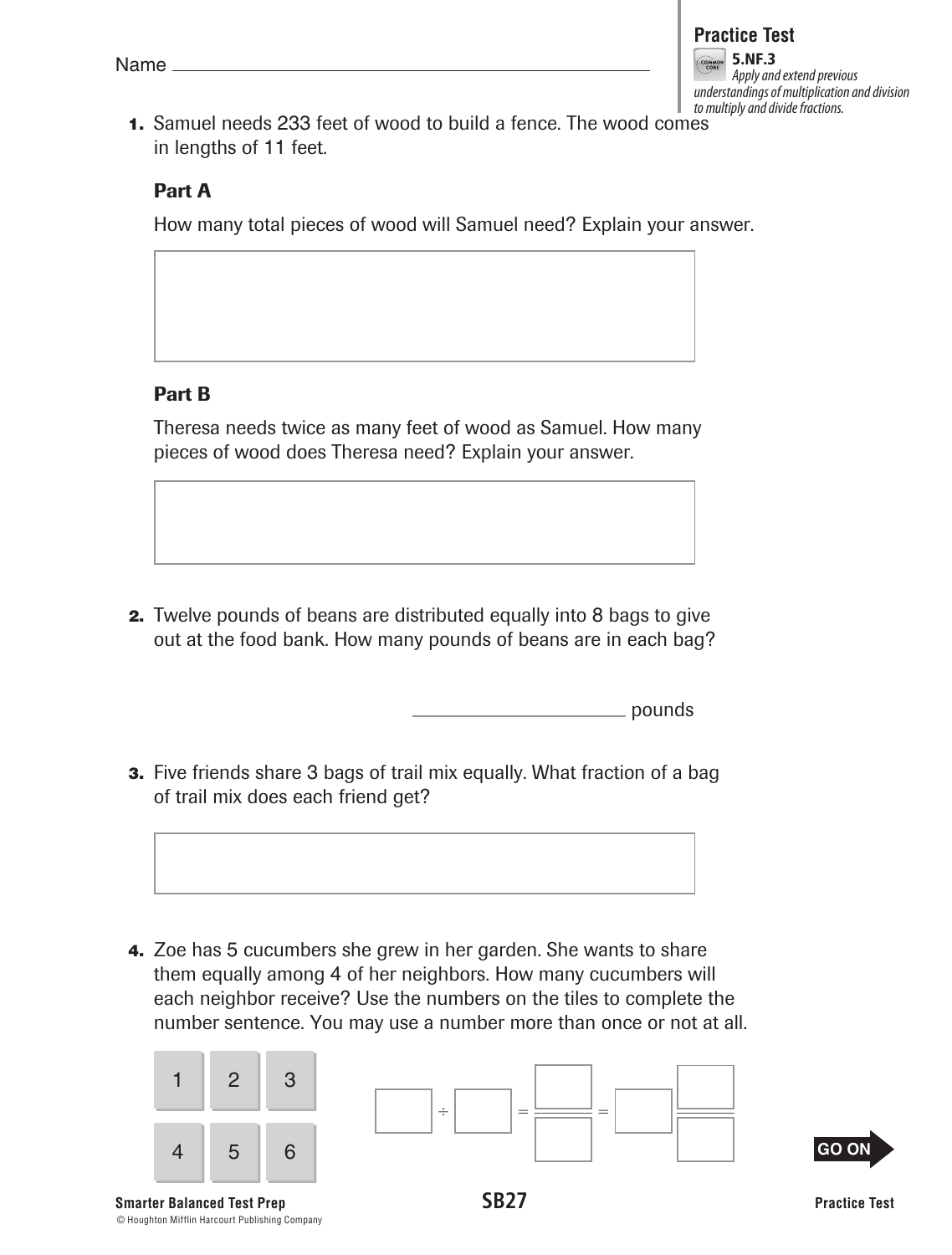**5.** Steve is buying apples for the fifth grade. Each bag holds 12 apples. If there are 75 students total, how many bags of apples will Steve need to buy if he wants to give one apple to each student?

bags

 **6.** Russ and Vickie are trying to solve this problem: There are 146 students taking buses to the museum. If each bus holds 24 students, how many buses will they need?

 Russ says the students need 6 buses. Vickie says they need 7 buses. Who is correct? Explain your reasoning.

 **7.** Seven friends picked 7 quarts of blueberries. Three of the friends will share 4 quarts of blueberries equally and the other 4 friends will share 3 quarts of the blueberries equally. In which group does each friend get a greater amount of blueberries? Explain your reasoning.



Each friend will get  $\vert$  of a pumpkin pie.

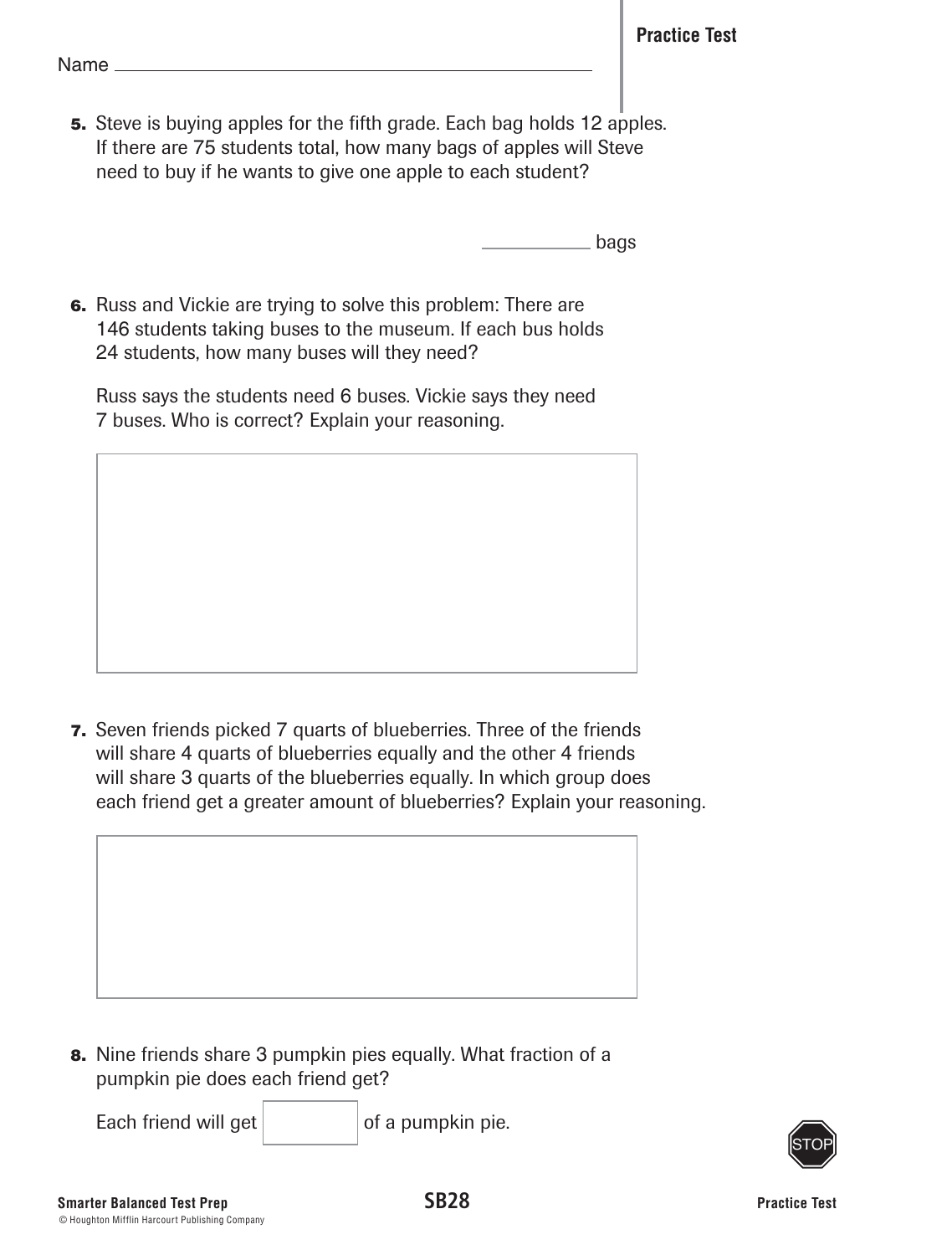## **Practice Test**

5.NF.4a Apply and extend previous understandings of multiplication and division to multiply and divide fractions.

 **1.** Mrs. Williams is organizing her office supplies. There are 3 open boxes of paper clips in her desk drawer. Each box has  $\frac{7}{8}$  of the paper clips remaining. How many boxes of paper clips are left? Shade the model and complete the calculations below to show how you found your answer.



 **2.** Logan bought 15 balloons. Four-fifths of the balloons are purple. How many of the balloons are purple? Draw a model to show how you found your answer.



- **3.** Taniqua took a test that had 20 multiple-choice questions and 10 True/False questions. She got  $\frac{9}{10}$  of the multiple-choice questions correct, and she got  $\frac{4}{5}$  of the True/False questions correct.
	- 3a. How many multiple-choice questions did Taniqua get correct?

multiple-choice questions

3b. How many True/False questions did Taniqua get correct?

True/False questions

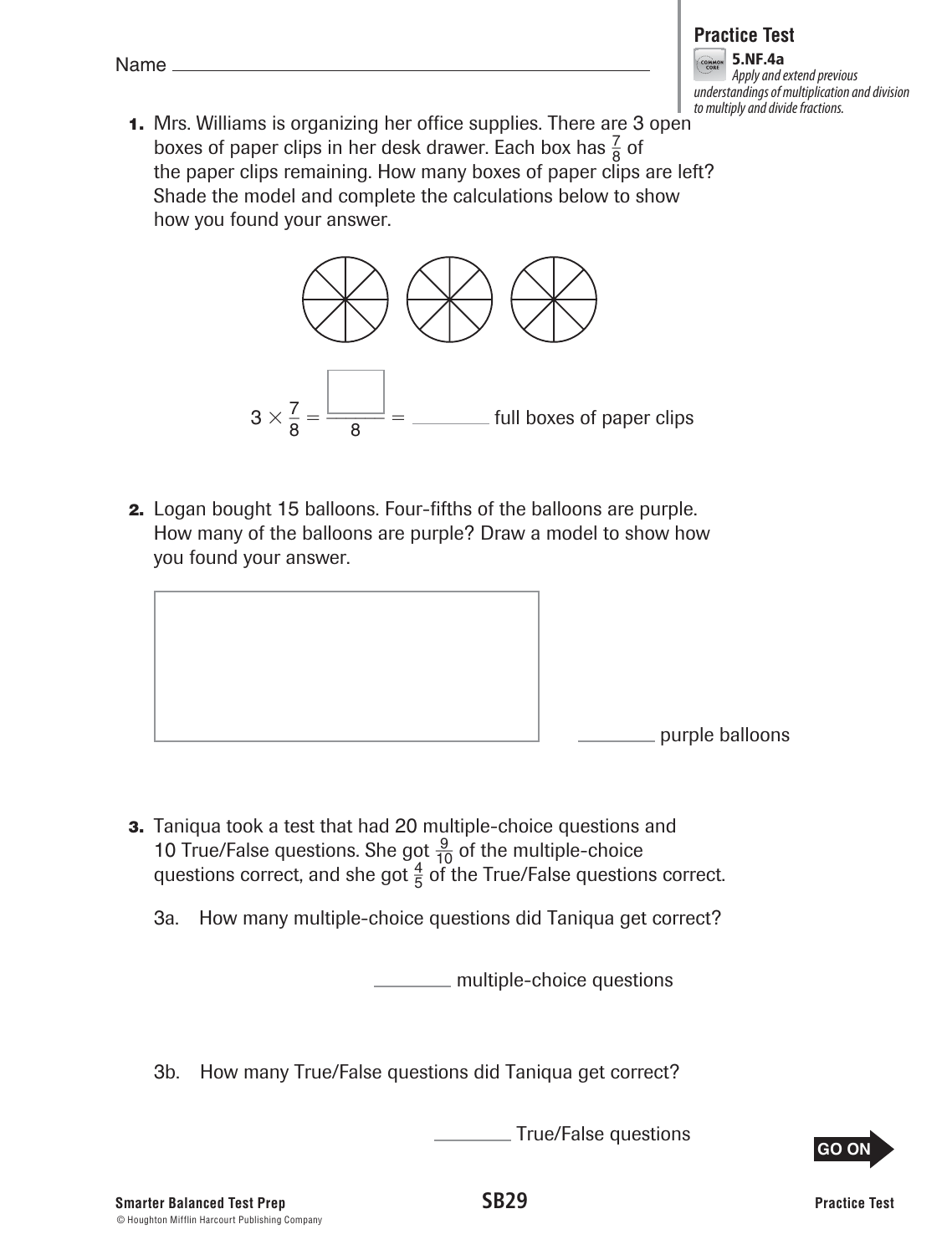**4.** Frannie put  $\frac{2}{3}$  of her music collection on an mp3 player. While on vacation, she listened to  $\frac{3}{5}$  of the music on the player. How much of Frannie's music collection did she listen to while on vacation? For numbers 4a–4d, choose the correct values to describe how to solve the problem.





**5.** In a fifth grade class,  $\frac{4}{5}$  of the girls have brown hair. Of the brown-haired girls,  $\frac{3}{4}$  of them have long hair. Of the girls with long brown hair,  $\frac{1}{3}$  of them have green eyes.

# Part A

What fraction of the girls in the class have long brown hair?



of the girls

3

4

columns.

5

# Part B

What fraction of the girls in the class have long brown hair and green eyes?

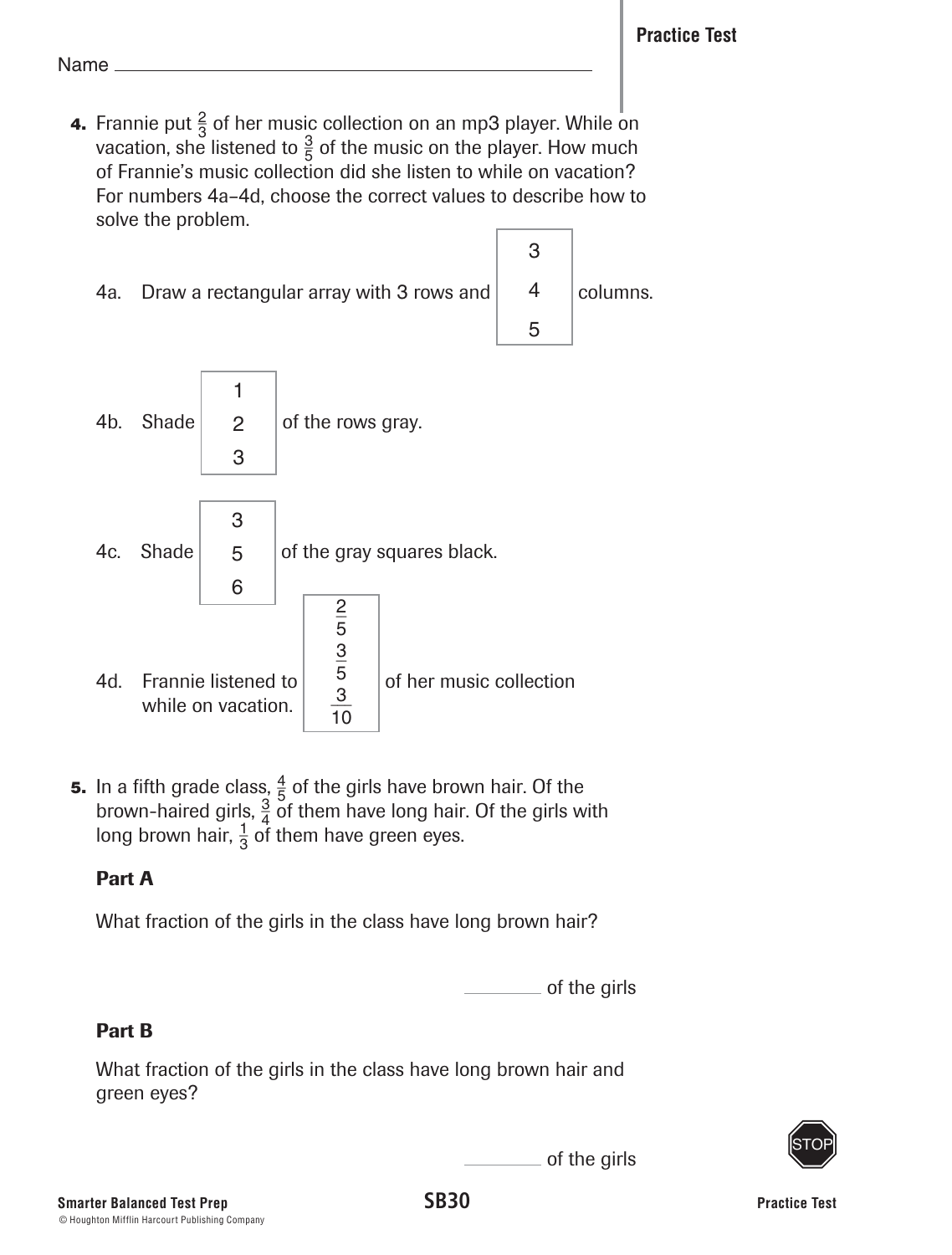

5.NF.4b Apply and extend previous understandings of multiplication and division to multiply and divide fractions.

 **1.** Caleb's family room has the dimensions shown. He needs to find the area of the room so that he knows how much carpet to buy. Complete the area model below to find the area of the family room.





area of the room  $=$   $\frac{1}{2}$  square yards

 **2.** Louis wants to carpet the rectangular floor of his basement. The basement has an area of 864 square feet. The width of the basement is  $\frac{2}{3}$  its length. What is the length of Louis's basement?

feet

- **3.** A postcard has an area of 24 square inches. Two enlargements of the postcard have areas of 54 square inches and 96 square inches. In each postcard, the length is  $1\frac{1}{2}$  times the width. Which of the following could be the dimensions of the postcard or one of the enlargements? Mark all that apply.
	- $(A)$  6 inches by 9 inches  $(D)$  6 inches by 12 inches
	- **B** 10 inches by 15 inches  $\overline{E}$  4 inches by 6 inches
	- **C** 8 inches by 12 inches
- **4.** The Gilberts are designing a rectangular patio. The patio has an area of 432 square feet. The width of the patio is  $\frac{3}{4}$  its length. What is the length of the patio?

feet

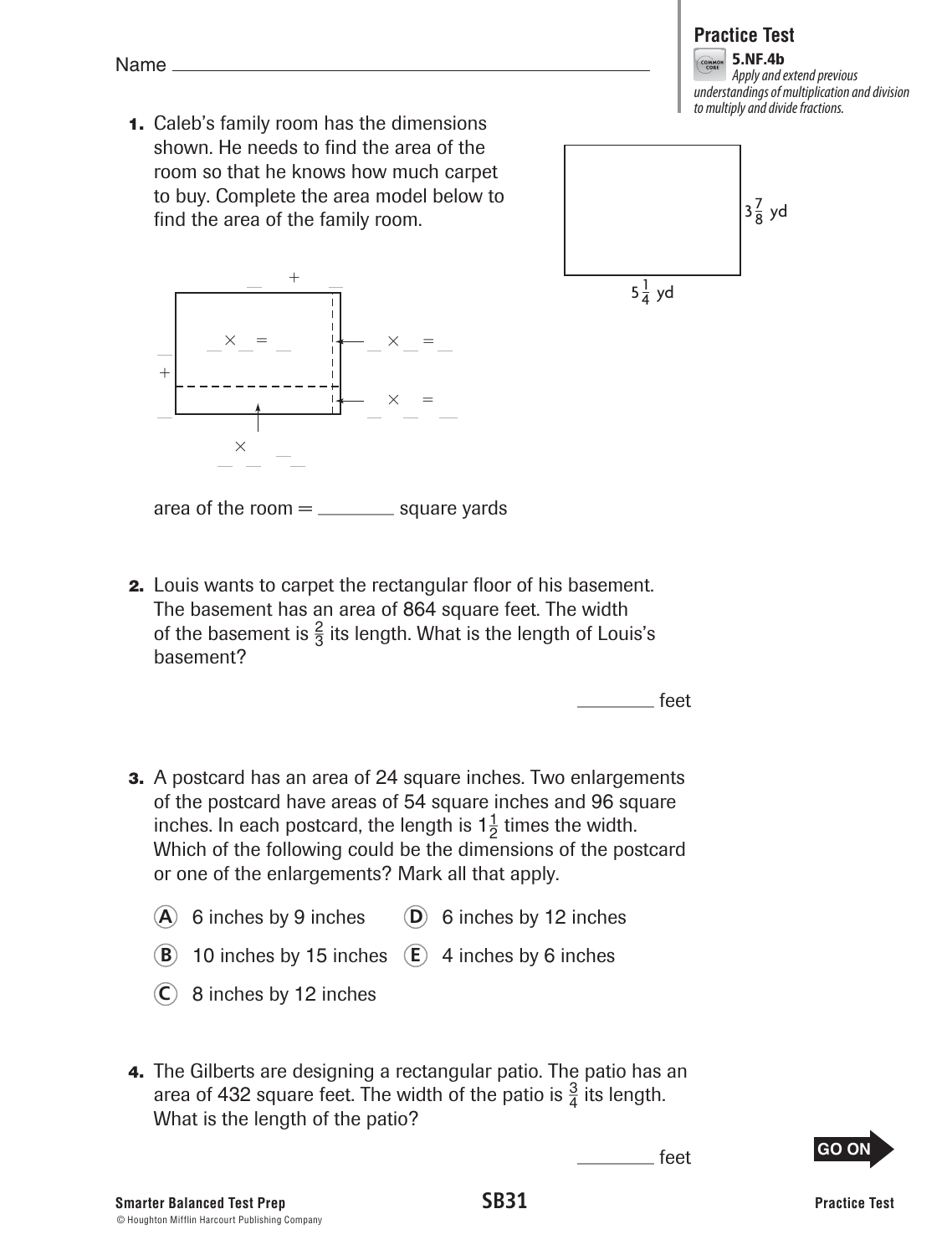**5.** Peggy is making a quilt using panels that are  $\frac{1}{2}$  foot by  $\frac{1}{2}$  foot. The quilt is  $5\frac{1}{2}$  feet long and 4 feet wide.

## Part A

Let each square of the grid below represent  $\frac{1}{2}$  foot by  $\frac{1}{2}$  foot. Draw a rectangle on the grid to represent the quilt.



# Part B

What is the area of the quilt? Explain how you found your answer.

square feet



- **6.** An area rug has an area of 48 square feet. Two similar rugs have areas of 108 square feet and 192 square feet. In each rug, the length is  $1\frac{1}{3}$  times the width. Which of the following could be the dimensions of one of the area rugs? Mark all that apply.
	- **A** 6 feet by 8 feet
	- **B** 10 feet by 18 feet
	- **C** 9 feet by 12 feet
	- **D** 12 feet by 16 feet
	- $(E)$  4 feet by 12 feet

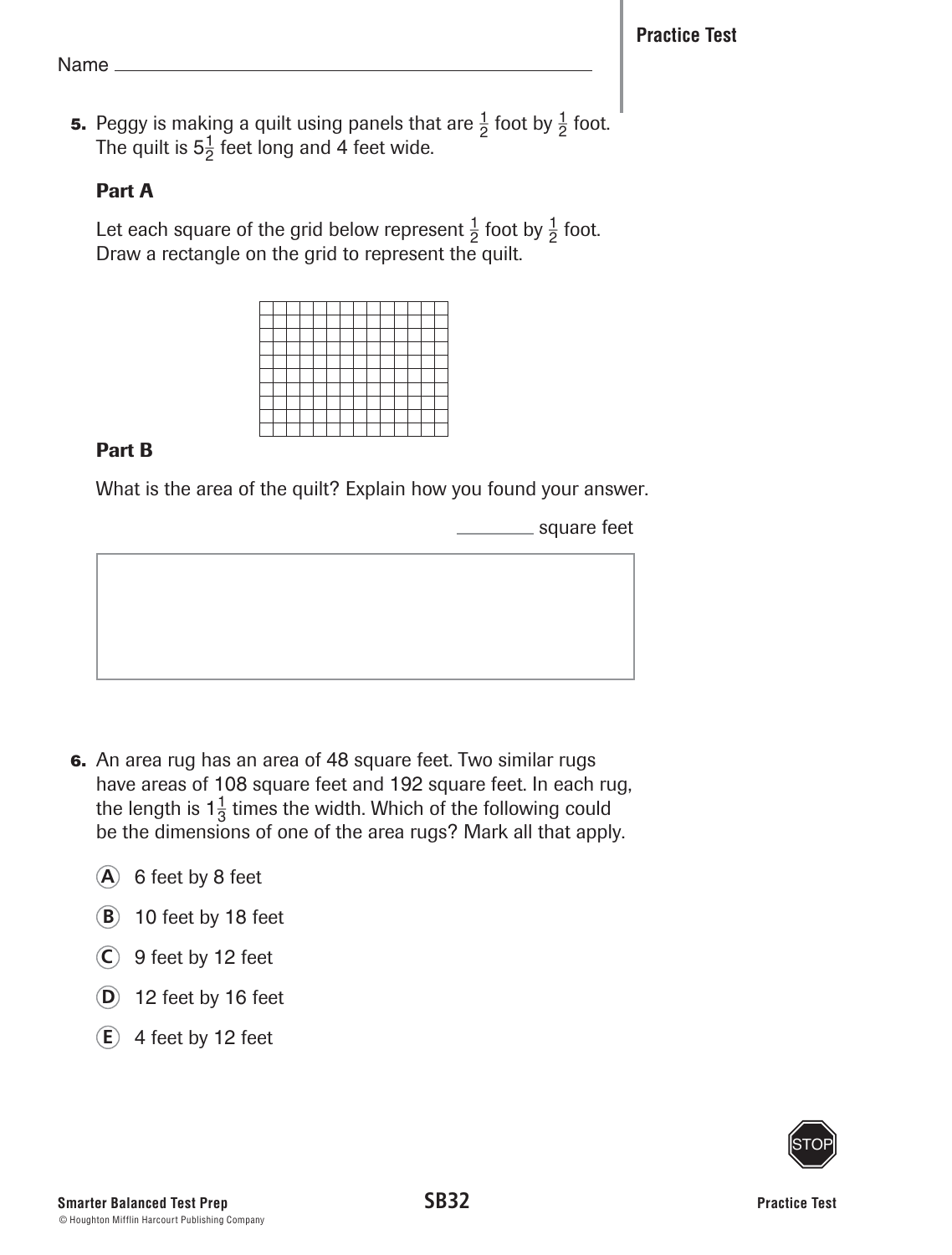| <b>Smarter Balanced Test Prep</b>              | <b>SB33</b> |
|------------------------------------------------|-------------|
| © Houghton Mifflin Harcourt Publishing Company |             |

**1.** Diana worked on her science project for  $5\frac{1}{3}$  hours. Gabe worked on his science project  $1\frac{1}{4}$  times as long as Diana. Paula worked on her science project  $\frac{3}{4}$  times as long as Diana. For numbers 1a-1d, select Yes or No to indicate whether each statement is correct.

|       | 1a. Diana worked longer on her<br>science project than Gabe<br>worked on his science project. | $\circ$ Yes | $\circ$ No |
|-------|-----------------------------------------------------------------------------------------------|-------------|------------|
| 1b. l | Paula worked less on her<br>science project than Diana<br>worked on her science project.      | $\circ$ Yes | $\circ$ No |
|       | 1c. Gabe worked longer on his<br>science project than Paula<br>worked on her science project. | $\circ$ Yes | $\circ$ No |
| 1d.   | Gabe worked longer on his<br>science project than Diana and<br>Paula combined.                | Yes         |            |

**2.** Write each multiplication expression in the correct box.

| $\frac{4}{5} \times 1\frac{1}{8}$ $\frac{1}{3} \times \frac{4}{5}$ $3 \times \frac{4}{5}$ $\frac{4}{5} \times \frac{4}{5}$ $\frac{8}{8} \times \frac{4}{5}$ $\frac{4}{5} \times \frac{2}{5}$ |                                         |                                      |
|----------------------------------------------------------------------------------------------------------------------------------------------------------------------------------------------|-----------------------------------------|--------------------------------------|
| Product is equal to $\frac{4}{5}$ .                                                                                                                                                          | Product is greater than $\frac{4}{5}$ . | Product is less than $\frac{4}{5}$ . |
|                                                                                                                                                                                              |                                         |                                      |

- **3.** Doreen lives  $\frac{3}{4}$  mile from the library. Sheila lives  $\frac{1}{3}$  as far away from the library as Doreen. For numbers 3a–3c, choose Yes or No to answer each question.
	- 3a. Does Doreen live farther from the library than Sheila?  $\bigcirc$  Yes  $\bigcirc$  No 3b. Does Sheila live  $\frac{1}{4}$  mile from the library?  $\bigcirc$  Yes  $\bigcirc$  No 3c. Does Sheila live twice as far from

the library than Doreen?  $\bigcirc$  Yes  $\bigcirc$  No

**GO ON** 

5.NF.5a Apply and extend previous understandings of multiplication and division to multiply and divide fractions.

| ۰, |  |
|----|--|
|    |  |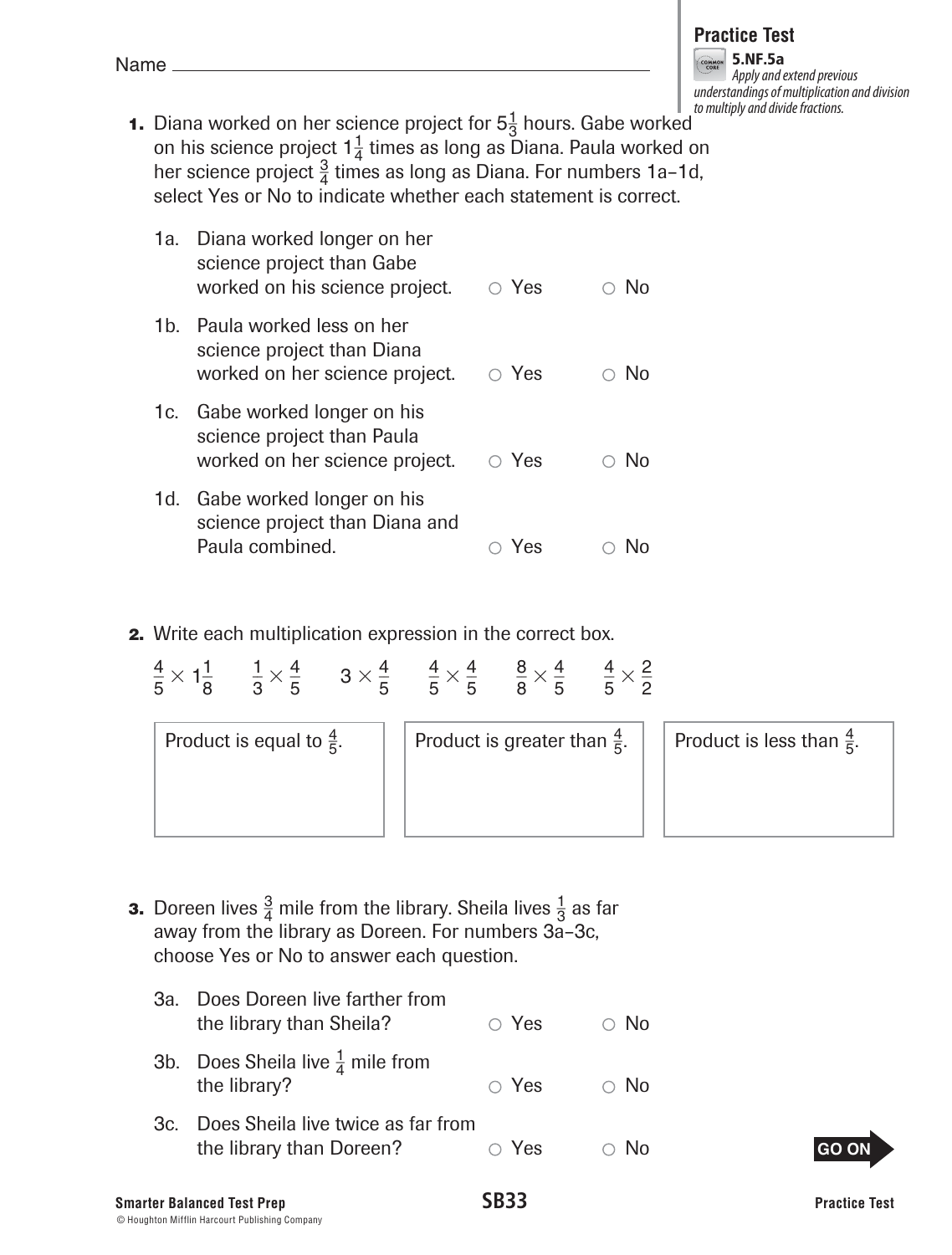**Practice Test**

Name

 **4.** Write each multiplication expression in the correct box.

 $\frac{5}{6} \times \frac{2}{3}$  $\frac{2}{3}$  2  $\times\frac{5}{6}$  $\frac{5}{6}$   $\frac{5}{6} \times \frac{4}{4}$  $\frac{4}{4}$   $\frac{5}{6} \times \frac{7}{3}$  $\frac{7}{3}$   $\frac{10}{10} \times \frac{5}{6}$  $\frac{5}{6}$   $\frac{5}{6}$   $\times \frac{5}{6}$ 6

Product is equal to  $\frac{5}{6}$ .

Product is greater than  $\frac{5}{6}$ .

 $\frac{5}{6}$ . Product is less than  $\frac{5}{6}$ .

**5.** Stuart rode his bicycle  $6\frac{3}{5}$  miles on Friday. On Saturday he rode  $1\frac{1}{3}$  times as far as he rode on Friday. On Sunday he rode  $\frac{5}{6}$  times as far as he rode on Friday. For numbers 5a–5d, select Yes or No to indicate whether each statement is correct.

| 5a. Stuart rode more miles on<br>Saturday than he rode on Friday.                        | $\circ$ Yes | No         |
|------------------------------------------------------------------------------------------|-------------|------------|
| 5b. Stuart rode more miles on Friday<br>than he rode on Saturday and<br>Sunday combined. | $\circ$ Yes | - No       |
| 5c. Stuart rode fewer miles on<br>Sunday than he rode on Friday.                         | $\circ$ Yes | $\circ$ No |
| 5d. Stuart rode more miles on<br>Sunday than he rode on Saturday.                        | Yes         |            |

 **6.** Write each multiplication expression in the correct box.



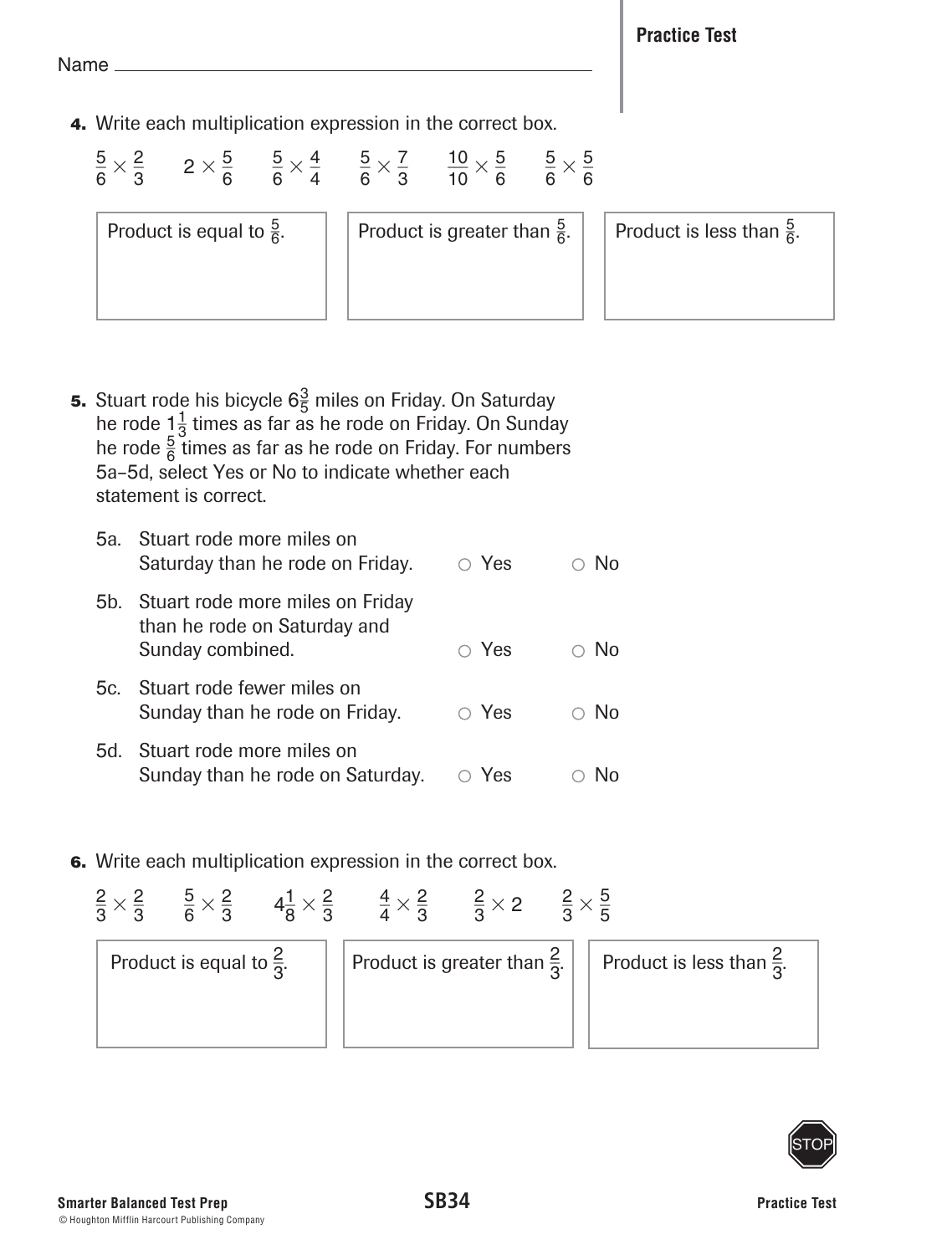#### **Practice Test S.NF.5b** Apply and extend previous

understandings of multiplication and division to multiply and divide fractions.

**1.** A scientist had  $\frac{3}{5}$  liter of solution. He used  $\frac{1}{6}$  of the solution for an experiment. How much solution did the scientist use for the experiment? Use the numbers on the tiles to complete the calculations. You may use numbers more than once or not at all.



 **2.** For numbers 2a–2d, without multiplying, use the symbols from the list on the right to indicate the product will compare with the factor. Symbols can be used more than once.







**Smarter Balanced Test Prep SB35** © Houghton Mifflin Harcourt Publishing Company



**GO ON**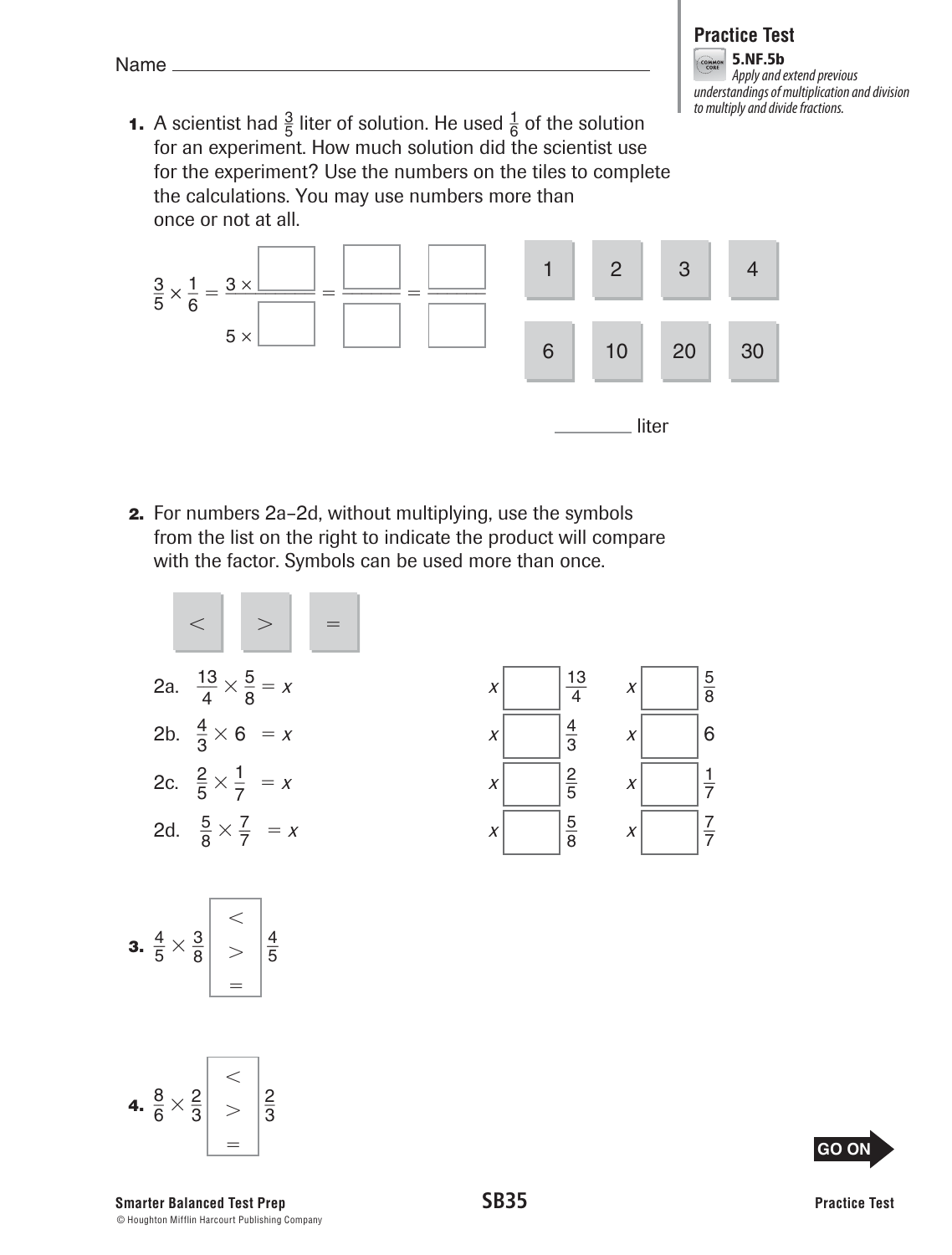**5.** Without multiplying, classify each product as being less than  $\frac{2}{3}$ , equal to  $\frac{2}{3}$ , or greater than  $\frac{2}{3}$ . Write the letter of each expression under the correct category.

| A $\frac{2}{3} \times \frac{1}{5}$ | B $\frac{2}{3} \times \frac{8}{5}$ | C $\frac{2}{3} \times \frac{9}{9}$ | D $\frac{2}{3} \times \frac{6}{1}$ | E $\frac{2}{3} \times \frac{8}{9}$ | F $\frac{2}{3} \times 2$ |
|------------------------------------|------------------------------------|------------------------------------|------------------------------------|------------------------------------|--------------------------|
| Less Than $\frac{2}{3}$            | Equal to $\frac{2}{3}$             | Greenter Than $\frac{2}{3}$        |                                    |                                    |                          |

 **6.** For numbers 6a–6d, without multiplying, use the symbols from the list on the right to indicate how the product will compare with the factor. Symbols can be used more than once.







=

9

3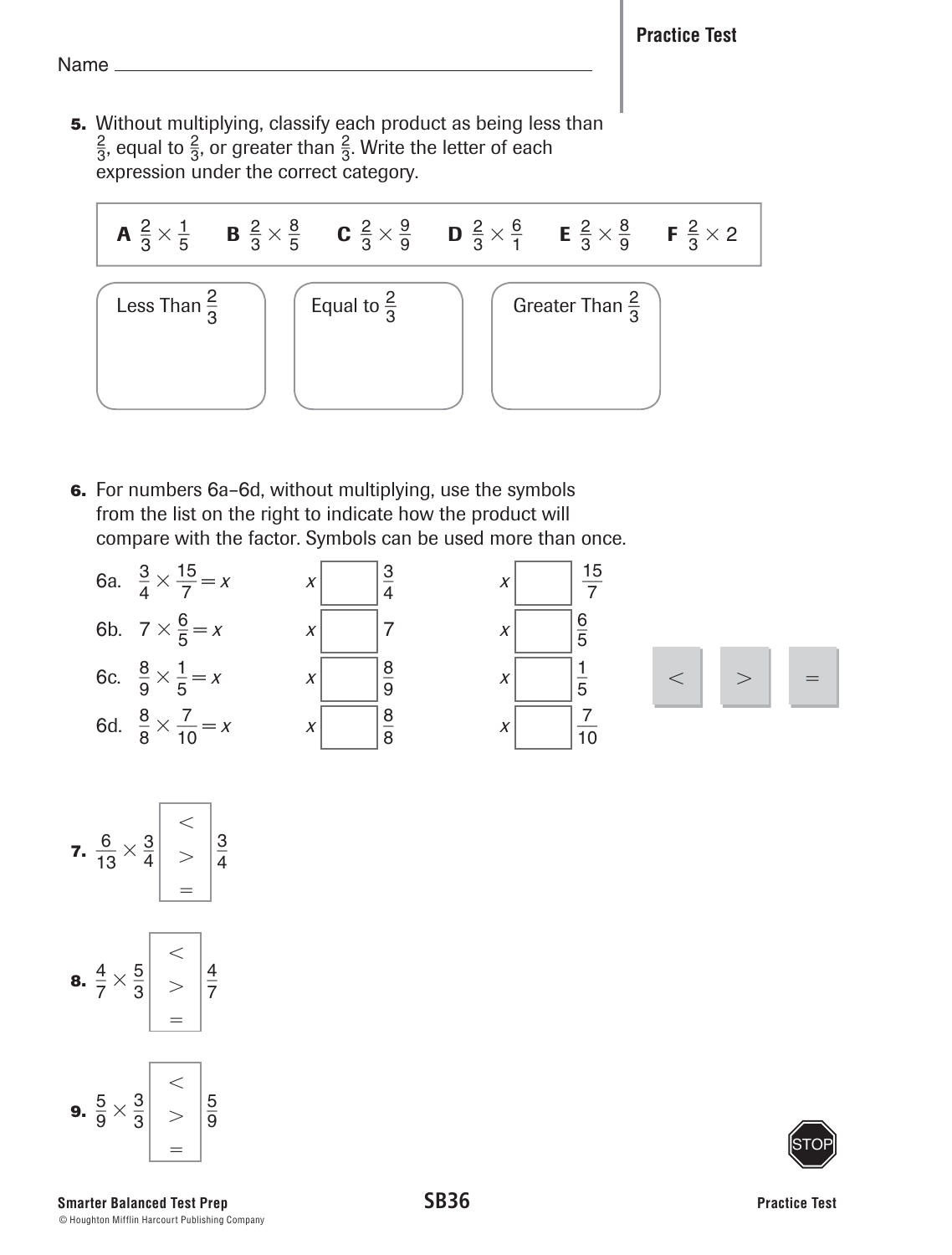#### **Practice Test**

5.NF.6 Apply and extend previous understandings of multiplication and division to multiply and divide fractions.

- **1.** Kayla walks  $3\frac{2}{5}$  miles each day. Which of the following statements correctly describe how far she walks? Mark all that apply.
	- A Kayla walks 14 $\frac{2}{5}$  miles in 4 days.
	- **B** Kayla walks 23 $\frac{4}{5}$  miles in 7 days.
	- **C** Kayla walks 34 miles in 10 days.
	- **D** Kayla walks 102  $\frac{2}{5}$  miles in 31 days.
	- **2.** The table shows how many hours some of the part-time employees at the toy store worked last week.

| <b>Name</b> | <b>Hours Worked</b> |
|-------------|---------------------|
| Conrad      | ຈ $\frac{2}{3}$     |
| Giovanni    |                     |
| Sally       |                     |

This week, Conrad will work  $1\frac{3}{4}$  times longer than last week. Giovanni will work  $1\frac{1}{3}$  times longer than last week. Sally will work  $\frac{2}{3}$  the number of hours she worked last week. Match each employee's name to the number of hours he or she will work this week.

| <b>Employee</b> | <b>Hours This Week</b> |
|-----------------|------------------------|
| Conrad          | • $7\frac{1}{6}$       |
| Giovanni        | • $12\frac{2}{3}$      |
| Sally           | • $11\frac{2}{3}$      |

 **3.** For numbers 3a–3d, select Yes or No to indicate whether each equation is true.

| 3a. $\frac{3}{5} \times \frac{2}{7} = \frac{21}{10}$ | $\circ$ Yes | $\circ$ No |
|------------------------------------------------------|-------------|------------|
| 3b. $\frac{2}{9} \times \frac{5}{3} = \frac{10}{27}$ | $\circ$ Yes | $\circ$ No |
| 3c. $\frac{7}{8} \times \frac{5}{9} = \frac{35}{72}$ | $\circ$ Yes | $\circ$ No |
| 3d. $\frac{1}{2} \times \frac{3}{5} = \frac{4}{10}$  | $\circ$ Yes | $\circ$ No |

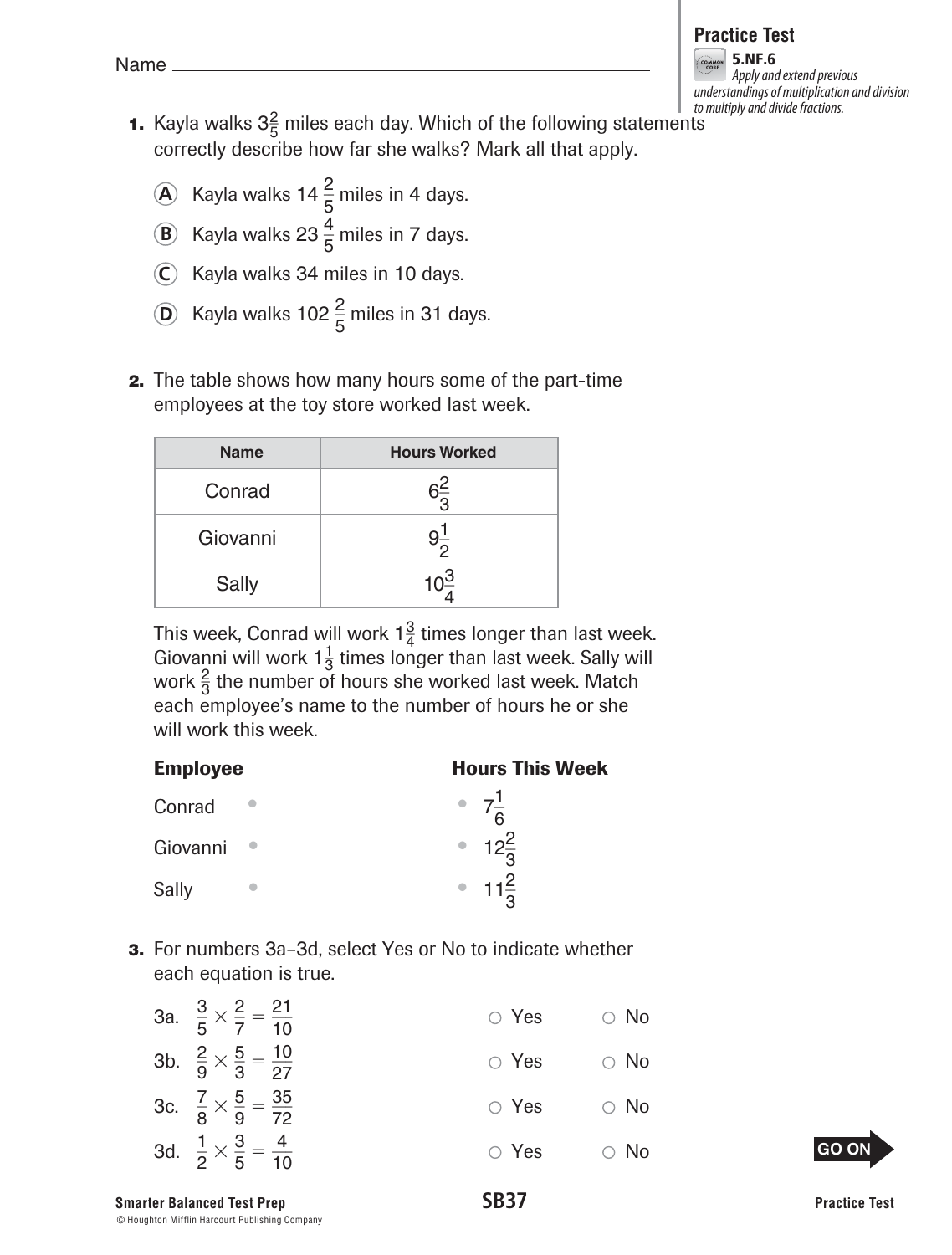- **4.** Jessica rides the bus  $8\frac{4}{5}$  miles each day. Which statements correctly describe how far she rides the bus? Mark all that apply.
	- $\widehat{\mathbf{A}}$  Jessica rides the bus 35 $\frac{1}{5}$  miles in 4 days.
	- **B** Jessica rides the bus 61 $\frac{4}{5}$  miles in 7 days.
	- **C** Jessica rides the bus 88 miles in 10 days.
	- $\widehat{D}$  Jessica rides the bus 218 $\frac{2}{5}$  miles in 25 days.
	- **5.** The table shows how many bags of canned goods each class collected during the first week of a food drive.

| <b>Class</b>            | <b>Bags of Canned Goods</b> |
|-------------------------|-----------------------------|
| 4 <sup>th</sup> Graders | $3\frac{1}{2}$              |
| 5 <sup>th</sup> Graders | $2\frac{3}{4}$              |
| 6 <sup>th</sup> Graders |                             |

Next week the 4<sup>th</sup> graders hope to collect  $1\frac{1}{3}$  times as many bags of canned goods as the first week. The 5<sup>th</sup> graders' goal is to collect  $1\frac{3}{4}$  times as many bags of canned goods as they collected in week 1. The 6<sup>th</sup> graders hope to collect  $1\frac{1}{2}$  times as many bags of canned goods. Match each class to the number of bags of canned goods they hope to collect next week.

| <b>Class</b>            | <b>Next Week's Goal (bags)</b> |
|-------------------------|--------------------------------|
| $4th$ Graders $\bullet$ | $\bullet 4\frac{13}{16}$       |
| $5th$ Graders $\bullet$ | $\bullet$ $4\frac{7}{9}$       |
| $6th$ Graders $\bullet$ | • $4\frac{2}{5}$               |

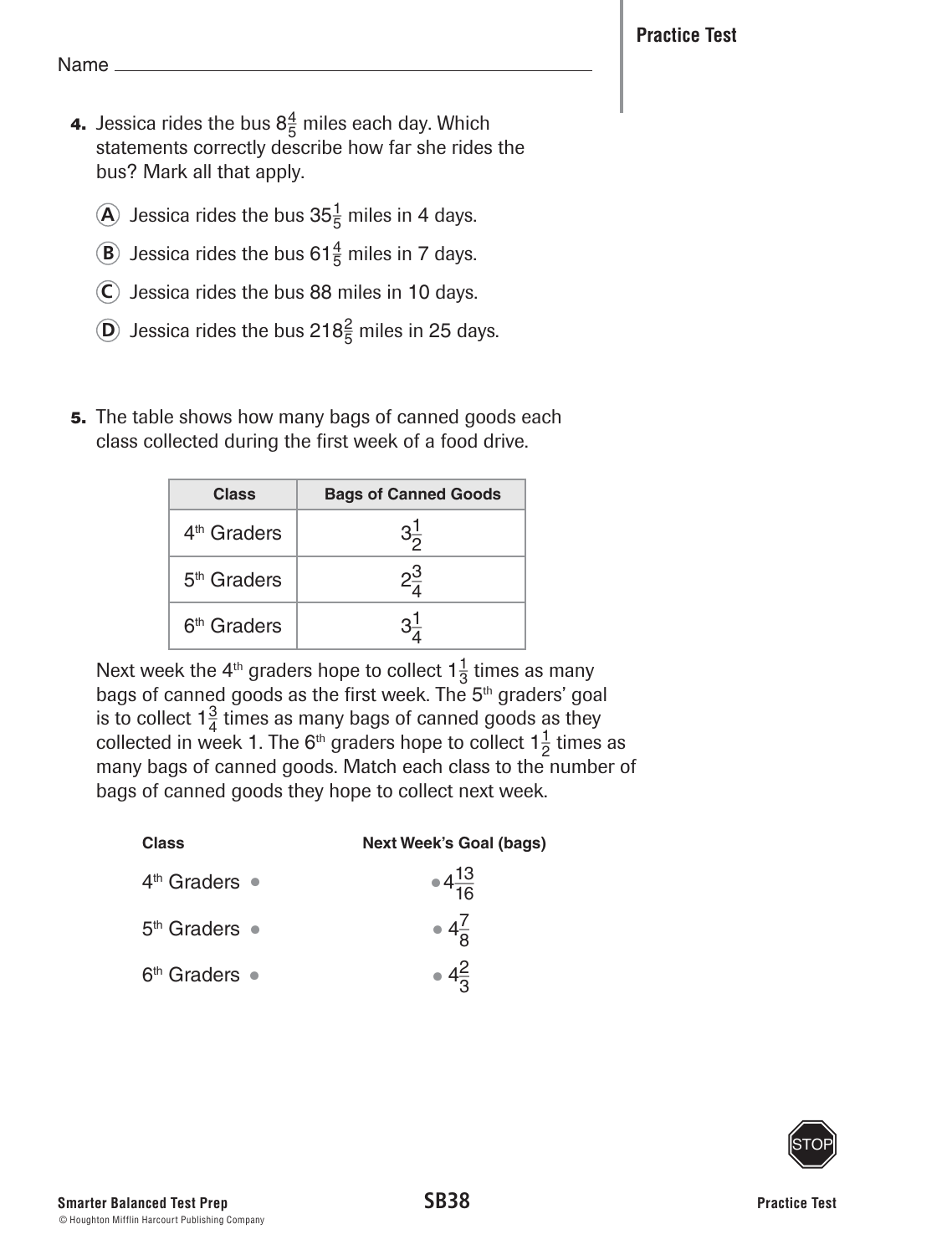#### **Practice Test GOANGR** 5.NF.7a Apply and extend previous understandings of multiplication and division to multiply and divide fractions.

**1.** A builder has an 8-acre plot divided into  $\frac{1}{4}$ -acre home sites. How many  $\frac{1}{4}$ -acre home sites are there?

There are  $\vert$  home sites.

 **2.** For numbers 2a–2e, select Yes or No to indicate whether each equation is correct.

| 2a. $3 \div \frac{1}{4} = \frac{1}{12}$ | $\circ$ Yes | $\circ$ No |
|-----------------------------------------|-------------|------------|
| 2b. $7 \div \frac{1}{2} = 14$           | $\circ$ Yes | $\circ$ No |
| 2c. $\frac{1}{5} \div 4 = 20$           | $\circ$ Yes | $\circ$ No |
| 2d. $\frac{1}{2} \div 5 = \frac{1}{10}$ | $\circ$ Yes | $\circ$ No |
| 2e. $\frac{1}{7} \div 3 = 21$           | $\circ$ Yes | $\circ$ No |

**3.** Choose the numbers to create a story problem that represents  $4 \div \frac{1}{6}$ .



 **4.** Divide. Draw a number line to show your work.

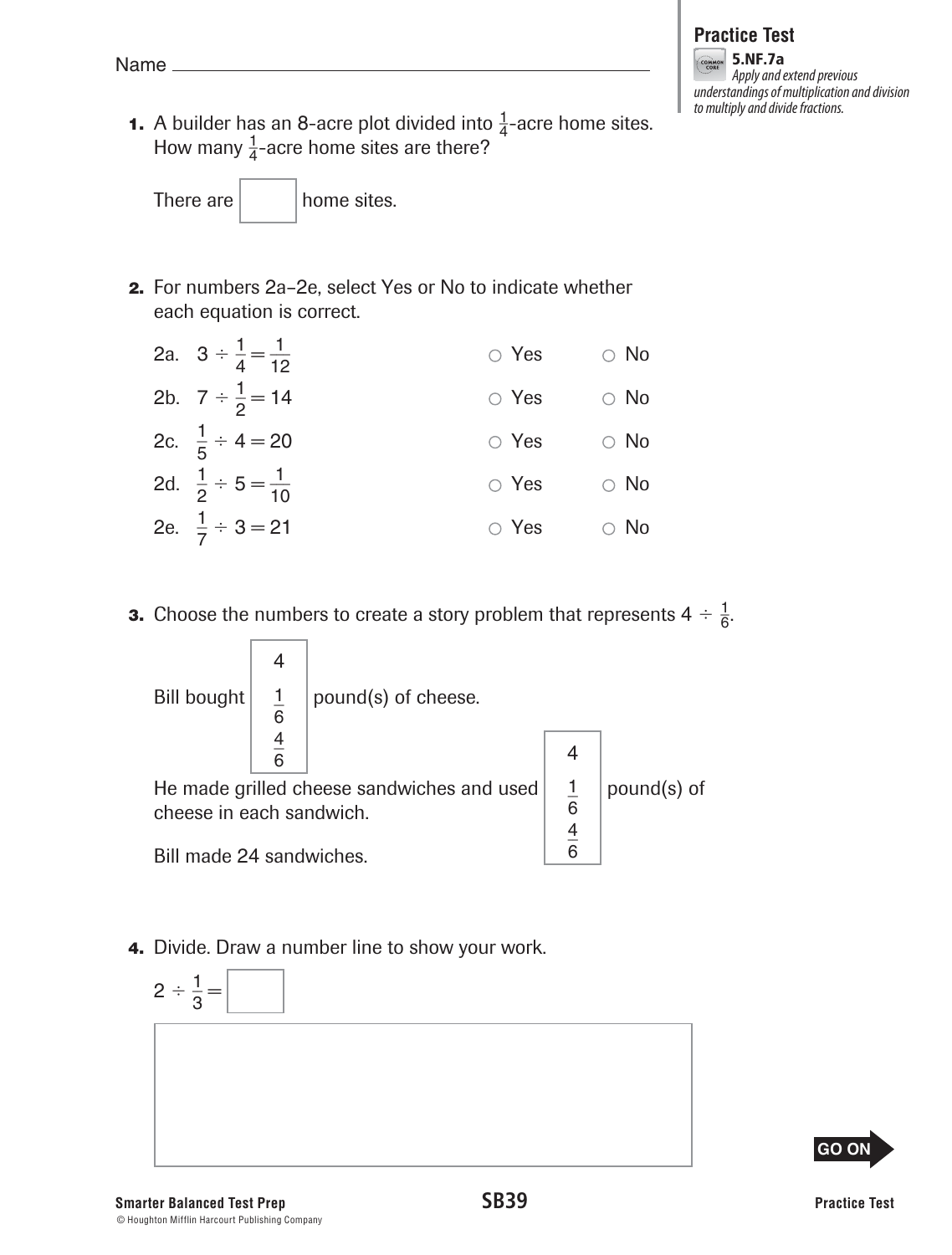**5.** Adan has  $\frac{1}{2}$  quart of milk. If he pours the same amount of milk into

3 glasses, each glass will contain  $\vert$  quart of milk.

 **6.** Brendan made a loaf of bread. He gave equal portions of  $\frac{1}{2}$  of the loaf of bread to 6 friends. Which diagram could Brendon use to find the fraction of the loaf of bread that each friend received? Mark all that apply.



**7.** Landon and Colin bought  $\frac{1}{2}$  pound of strawberries. They are sharing the strawberries equally. Each person will receive



pound of strawberries.

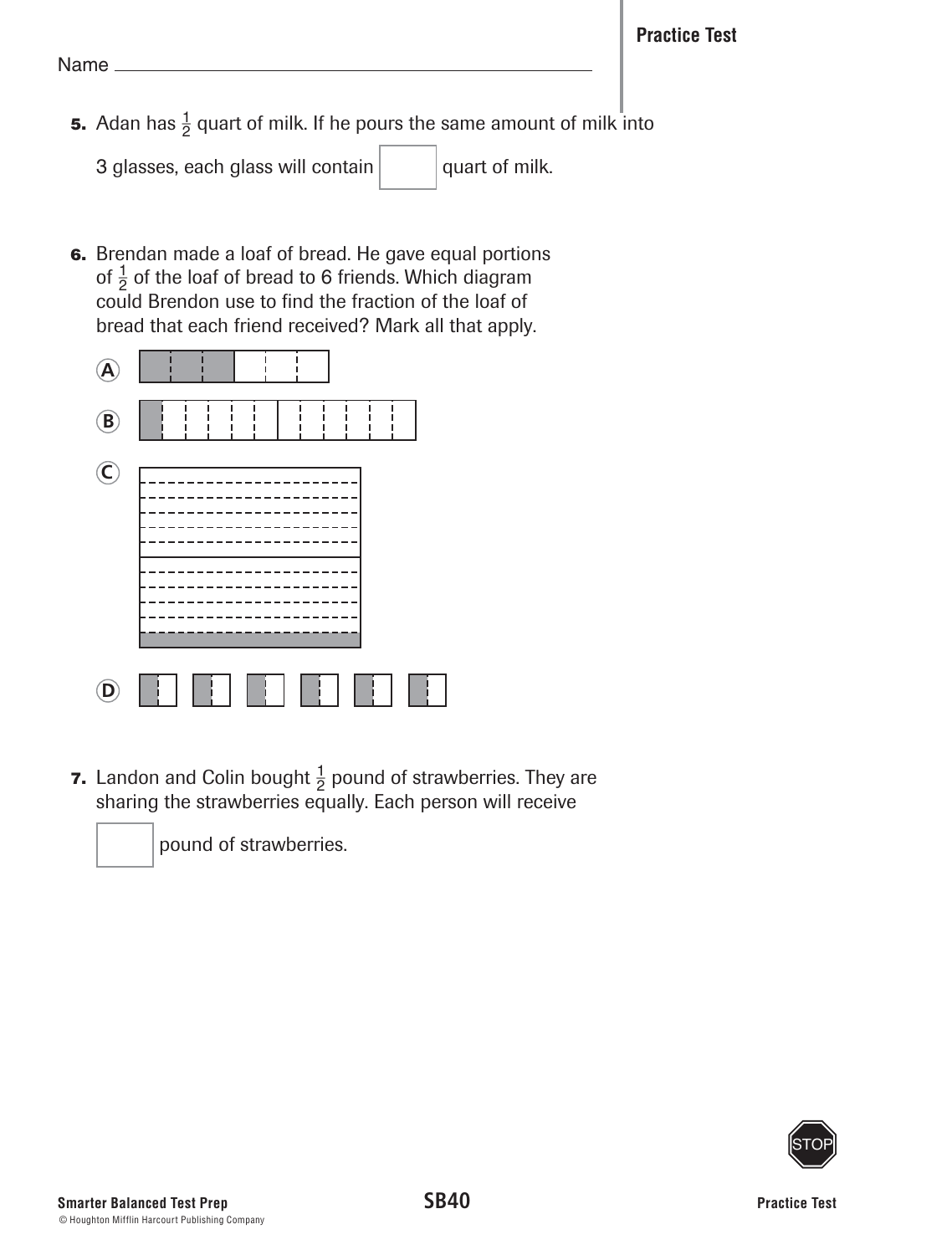# **Practice Test**

5.NF.7b Apply and extend previous understandings of multiplication and division to multiply and divide fractions.

 **1.** Gabriel made 4 small meatloaves. He cut each meatloaf into fourths. How many  $\frac{1}{4}$ -size pieces of meatloaf does Gabriel have? Draw lines in the model to find the answer.



**2.** Camilla has a  $\frac{1}{2}$  pound of raisins that she will divide evenly into 5 bags. Shade the diagram to show the fractional part of a pound that will be in each bag.

|  | -4-4-4 |  |
|--|--------|--|
|  |        |  |
|  |        |  |
|  |        |  |
|  |        |  |

**3.** A 6-mile walking trail has a distance marker every  $\frac{1}{3}$  mile. How many markers are along the trail?

There are <u>equal</u> markers along the trail.

 **4.** Eric has 4 pieces of clay. He cut each piece of clay into thirds. How many  $\frac{1}{3}$ -size pieces of clay does Eric have? Draw lines in the model to find the answer.



Eric has \_\_\_\_\_\_\_\_\_ $\frac{1}{3}$ -size pieces of clay.

**5.** Cecila has  $\frac{1}{3}$  pound of trail mix that she will divide equally into 3 bags. Shade the diagram to show the fractional part of a pound that will be in each bag.



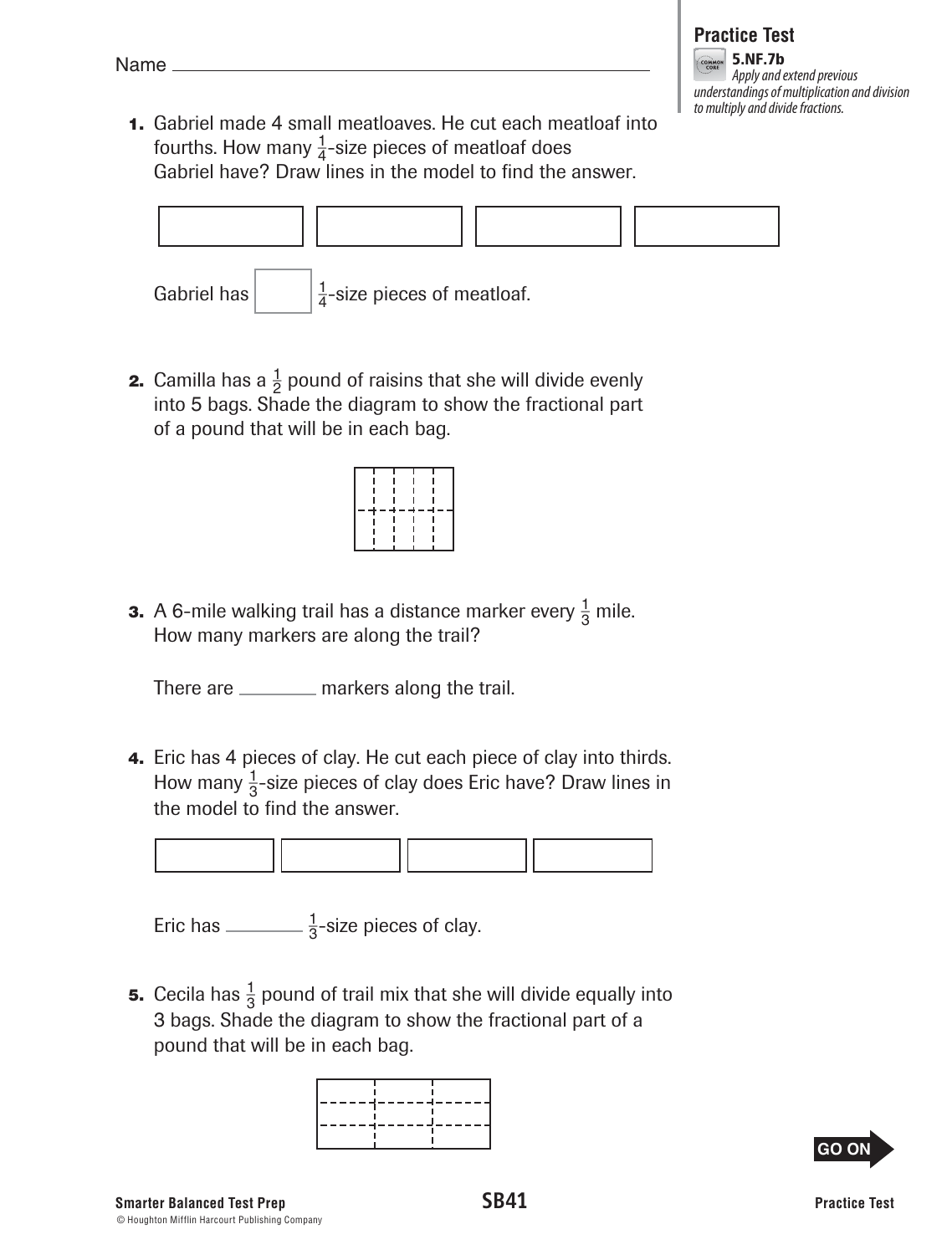**6.** Adrian made 3 granola bars. He cut each bar into fourths. How many  $\frac{1}{4}$ -size pieces of granola bar does Adrian have? Draw lines in the model to find the answer.



Adrian has \_\_\_\_\_\_\_\_\_\_ one-quarter-size pieces of granola bar.

 **7.** Kyle made a loaf of banana bread. He gave equal portions of  $\frac{1}{2}$  of the loaf to 4 friends. Which diagram could Kyle use to find the fraction of the loaf that each friend received? Mark all that apply.



 **8.** Ben is making bread that calls for 5 cups of flour. His measuring cup only holds  $\frac{1}{2}$  cup. How many times will Ben need to fill the measuring cup to get the 5 cups of flour?



**9.** Tina has  $\frac{1}{2}$  quart of iced tea. She pours the same amount into each of 3 glasses. Which equation represents the fraction of a quart of iced tea that is in each glass? Mark all that apply.

| (A) $\frac{1}{2} \div \frac{1}{3} = n$ | (C) $2 \div \frac{1}{3} = n$             | (E) $2 \times \frac{1}{3} = n$ |
|----------------------------------------|------------------------------------------|--------------------------------|
| (B) $2 \div 3 = n$                     | (D) $\frac{1}{2} \times \frac{1}{3} = n$ | (E) $\frac{1}{2} \div 3 = n$   |

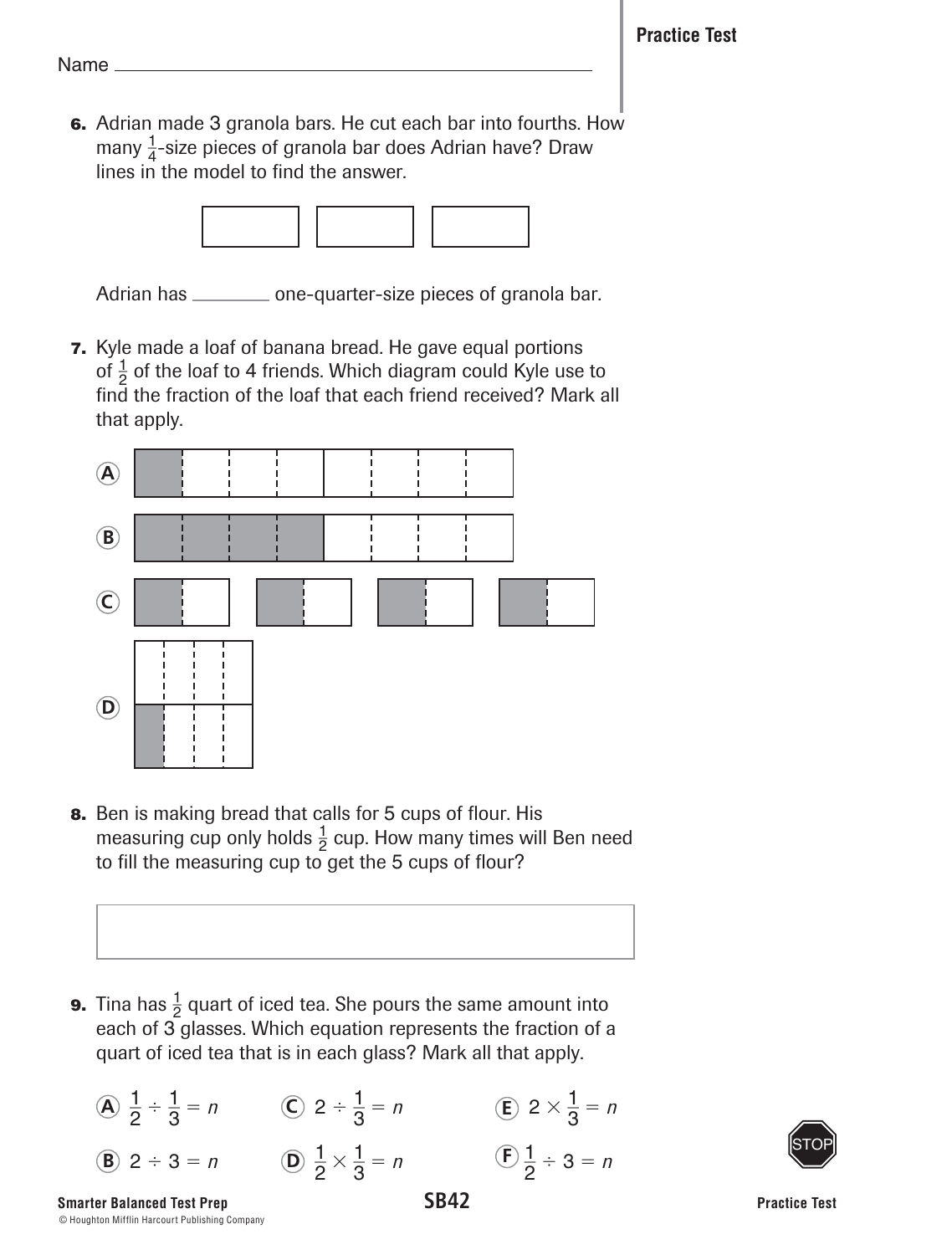- **1.** Maureen has  $\frac{1}{4}$  pound of raisins. She divides the raisins into 4 servings. Each serving contains  $|$  | pound of raisins.
- **2.** A giant tortoise can walk about  $\frac{1}{10}$  meter per second on land. A cooter turtle can walk about  $\frac{1}{2}$  meter per second on land.

#### Part A

How long would it take a giant tortoise to travel 5 meters? Show your work.

## Part B

How much longer would it take a giant tortoise than a cooter turtle to travel 10 meters on land? Explain how you found your answer.

 **3.** Dora buys one package each of 1-pound, 2-pound, and 4-pound packages of ground beef to make hamburgers.

How many  $\frac{1}{4}$ -pound hamburgers can she make? Show your work using words, pictures, or numbers.

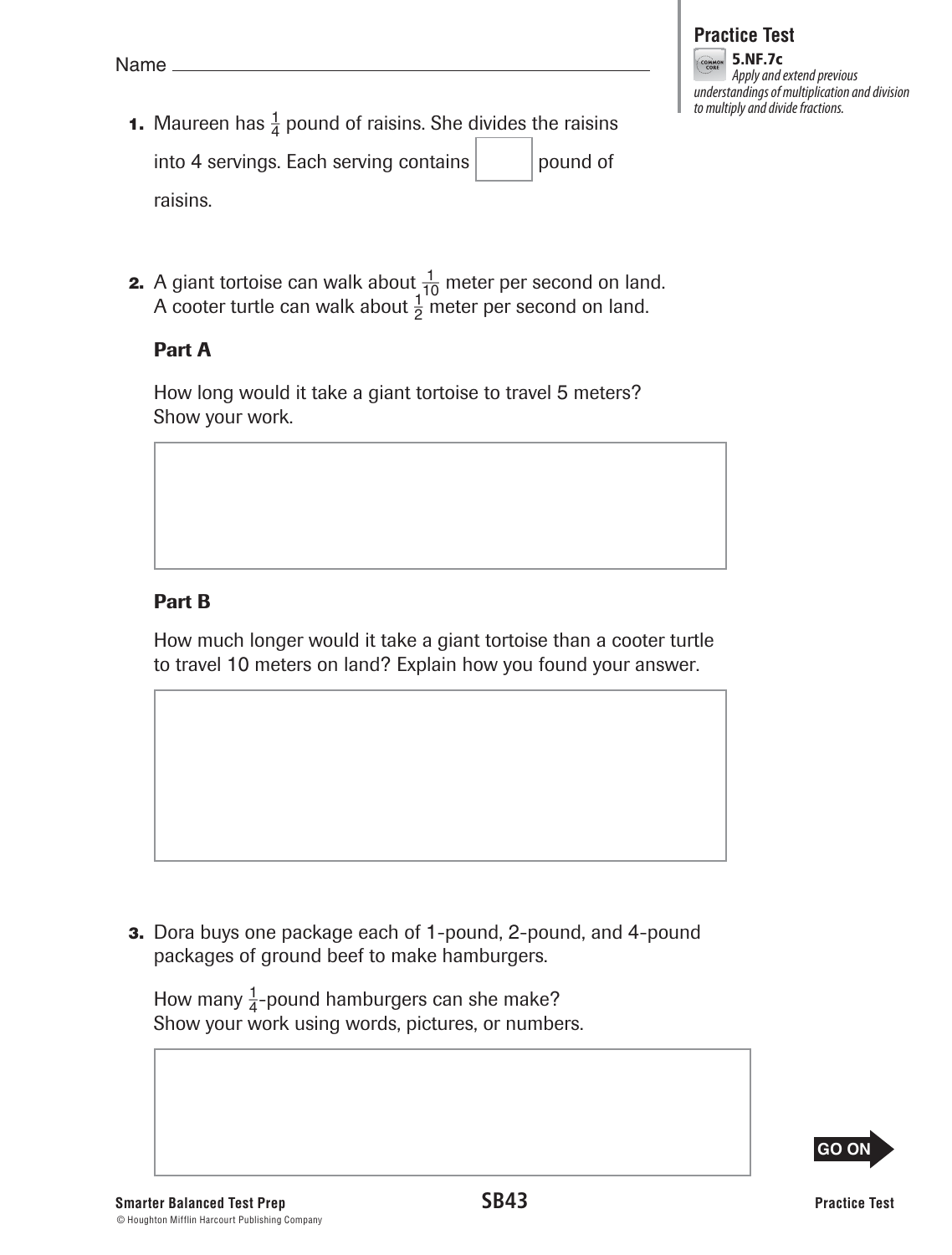**4.** Mrs. Green wrote the following problem on the whiteboard:

Lisa and Frank shared  $\frac{1}{3}$  pound of cherries equally. What fractional part of a pound did each person receive?

# Part A

Molly wrote the following equation to solve the problem:  $2 \div \frac{1}{3} = n$ . Do you agree with Molly's equation? Support your answer with information from the problem.

# Part B

Noah drew this diagram to solve the problem. Can Noah use his diagram to find the fractional part of a pound of cherries that each person received? Support your answer with information from the problem.



**5.** Kayleigh has  $\frac{1}{4}$ -cup of oil. She pours the same amount into each of 2 oil lamps. Which equation represents the fraction of a cup of oil that is in each oil lamp? Mark all that apply.

\n- (A) 
$$
\frac{1}{2} \div \frac{1}{4} = n
$$
\n- (B)  $\frac{1}{4} \times \frac{1}{2} = n$
\n- (C)  $2 \div \frac{1}{4} = n$
\n- (D)  $4 \div 2 = n$
\n- (E)  $\frac{1}{4} \div 2 = n$
\n- (E)  $2 \times \frac{1}{4} = n$
\n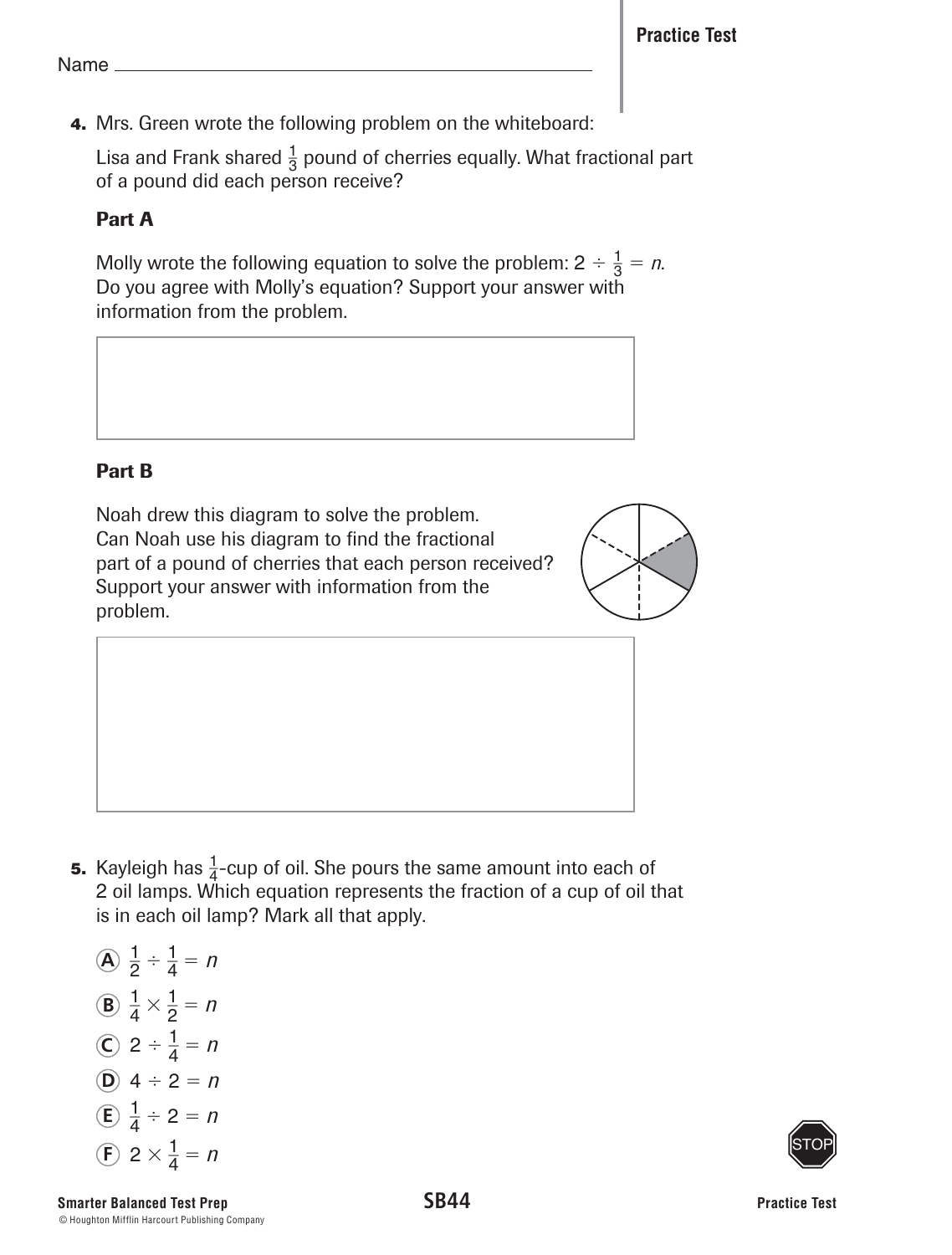| - | ı<br>ı. |  |
|---|---------|--|
|   |         |  |

 **1.** The library is 5 miles from the post office. How many yards is the library from the post office?

yards

**2.** Billy made 3 gallons of juice for a picnic. He said that he made  $\frac{3}{4}$  quart of juice. Explain Billy's mistake.

**3.** The Drama Club is showing a video of their recent play. The first showing begins at 2:30 P.M. The second showing is scheduled at 5:25 P.M. with a  $\frac{1}{2}$ -hour break between the showings.

## Part A

How long is the video in hours and minutes?

hours and \_\_\_\_\_\_\_\_ minutes

## Part B

Explain how you can use a number line to find the answer.

## Part C

The second showing started 20 minutes late. Will the second showing be over by 7:45 P.M.? Explain why your answer is reasonable.

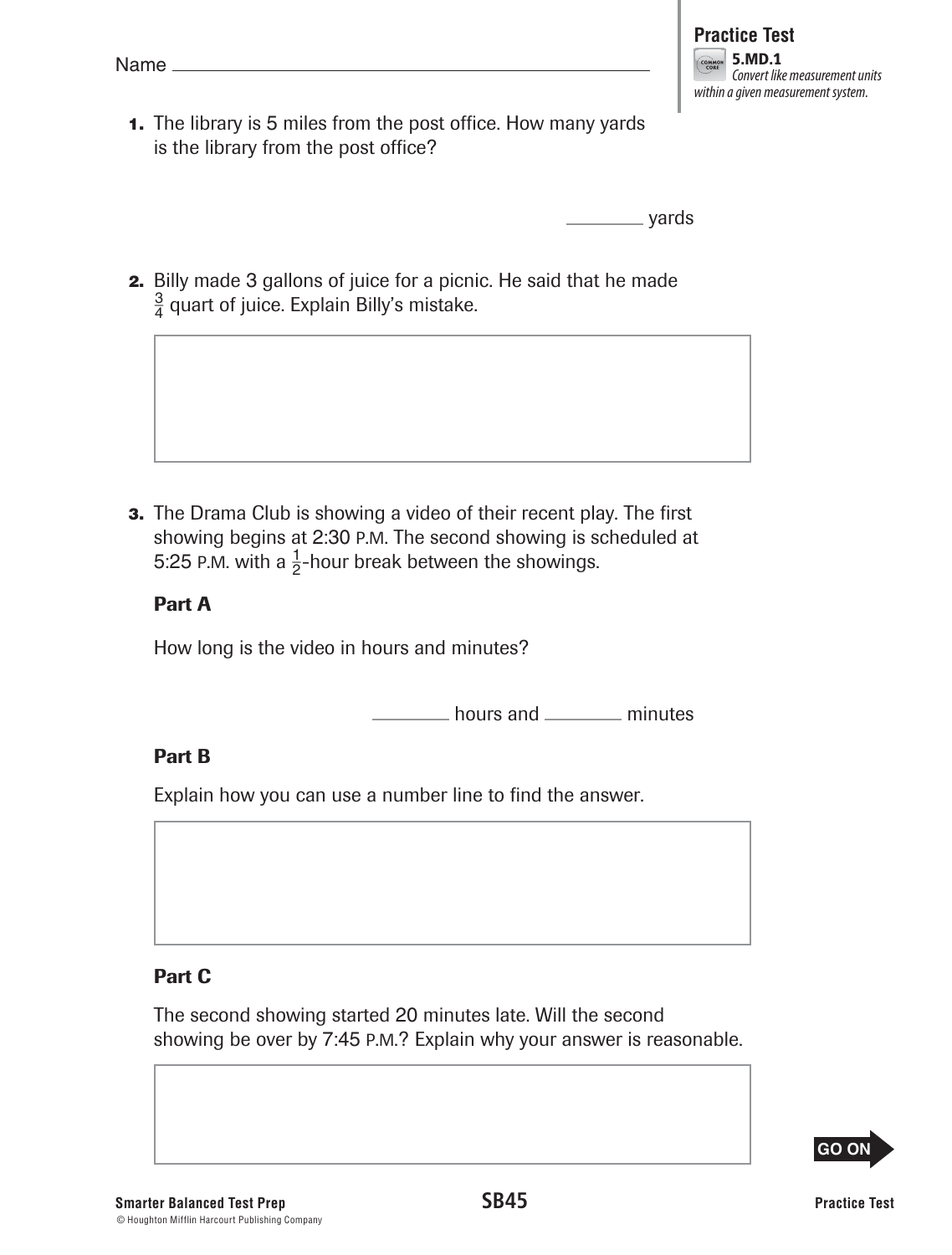**4.** Fred bought 4 liters of liquid laundry detergent, 3,250 milliliters of fabric softener, and 2.5 liters of bleach. For numbers 4a–4e, select Yes or No.

| 4a. | Fred bought 75 milliliters more<br>fabric softener than bleach.         | $\circ$ Yes | N٥ |
|-----|-------------------------------------------------------------------------|-------------|----|
| 4b. | Fred bought 1.75 liters more<br>laundry detergent than bleach.          | $\circ$ Yes | N∩ |
|     | 4c. Fred bought 750 milliliters more<br>fabric softener than bleach.    | $\circ$ Yes | No |
|     | 4d. Fred bought 150 milliliters more<br>laundry detergent than bleach.  | $\circ$ Yes | No |
| 4e. | Fred bought 0.75 liters more laundry<br>detergent than fabric softener. | Yes         |    |

 **5.** A male hippopotamus can weigh up to 10,000 pounds. How many tons is 10,000 pounds?

<u>net</u> tons

 **6.** Amar and his friends went to a movie at 4:45 P.M. The movie ended at 6:20 P.M.

#### Part A

How long was the movie?

 $h_{\text{our}}(s)$  and  $\frac{m}{s}$  minutes

## Part B

Amar got home 45 minutes after the movie ended. What time did Amar get home? Explain how you found your answer.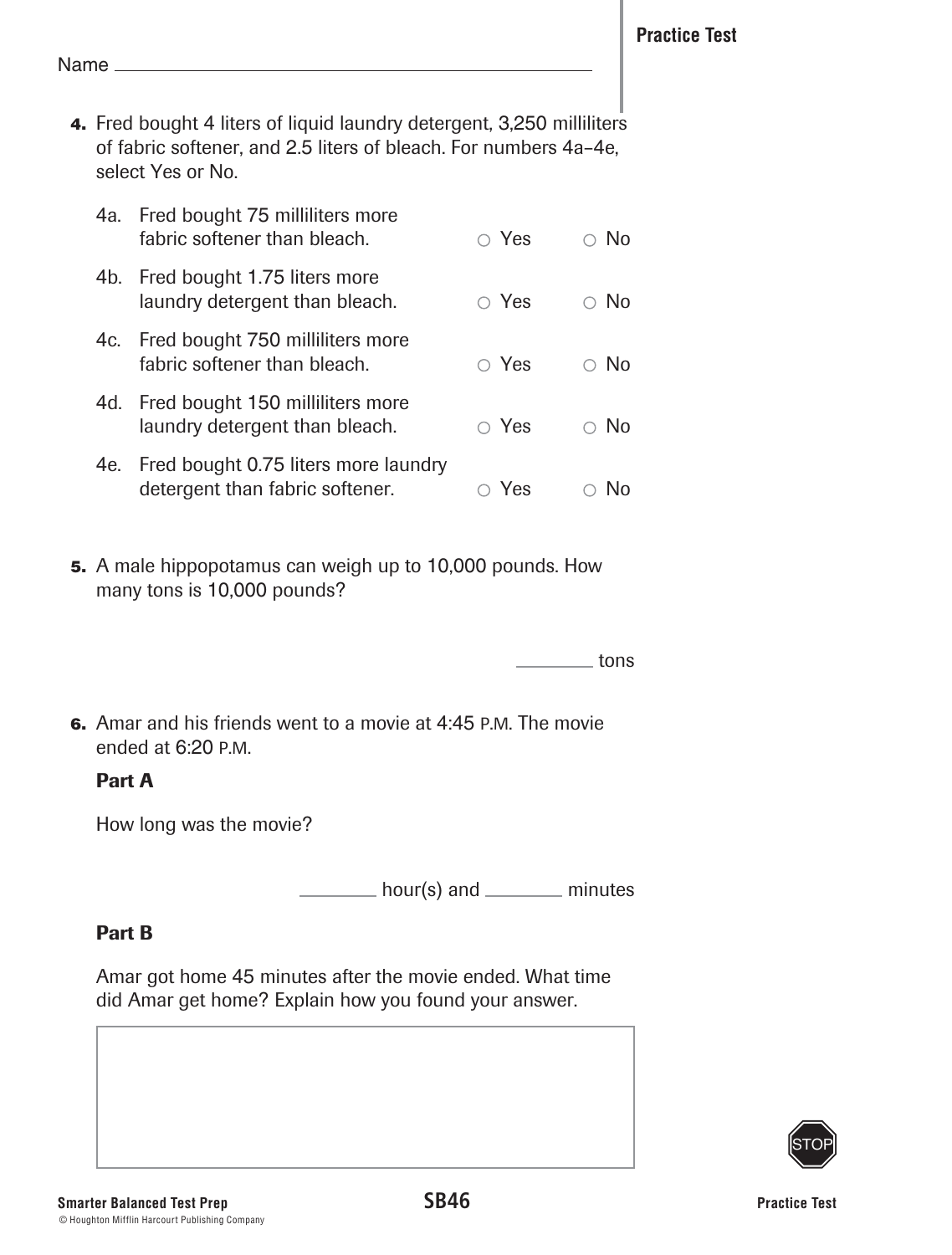

 **1.** A builder is buying property to build new houses. The sizes of the lots are  $\frac{1}{6}$ ,  $\frac{1}{2}$ ,  $\frac{1}{3}$ ,  $\frac{1}{2}$ ,  $\frac{1}{6}$ ,

 $\frac{1}{2}$ ,  $\frac{1}{2}$ ,  $\frac{1}{6}$ ,  $\frac{1}{2}$ ,  $\frac{1}{6}$ ,  $\frac{1}{2}$ ,  $\frac{1}{6}$ ,  $\frac{1}{6}$ , and  $\frac{1}{3}$  acre. Organize the information in a line plot.

What is the average size of the lots?

 **2.** The line plot shows the weights of bags of beans. What is the average weight of the bags? Show your work.

acre



**Weights of Bags of Beans (in lb)**

 **3.** Amy filled bags with mixed nuts. The weights of the bags are  $\frac{1}{8}$ -lb,  $\frac{1}{4}$ -lb,  $\frac{1}{8}$ -lb,  $\frac{1}{2}$ -lb,  $\frac{1}{8}$ -lb,  $\frac{1}{4}$ -lb,  $\frac{1}{8}$ -lb,  $\frac{1}{2}$ -lb,  $\frac{1}{8}$ -lb,  $\frac{1}{4}$ -lb,  $\frac{1}{8}$ -lb,  $\frac{1}{2}$ -lb,  $\frac{1}{8}$ -lb,  $\frac{1}{4}$ -lb, and  $\frac{1}{2}$ -lb. Organize the information in a line plot.

What is the average weight of the bags?

pound(s)



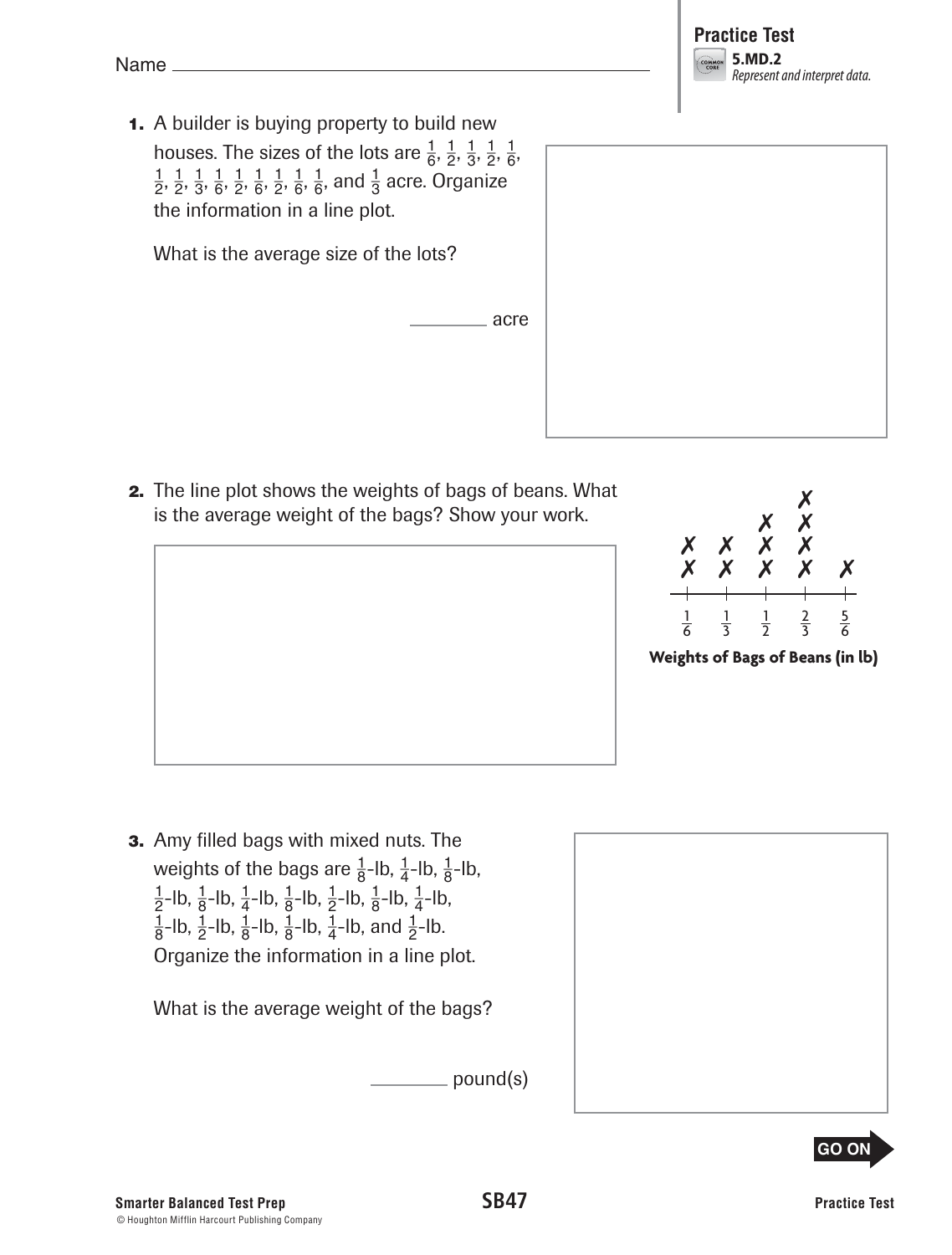**Practice Test**

Name

 **4.** The line plot shows the weights of stones found in a stream. What is the average weight of the stones? Show your work.



 **5.** Mika records the number of miles she walks each day.

# Part A

Graph Mika's results on the line plot.

| <b>Distance (miles)</b> | <b>Days</b>          |
|-------------------------|----------------------|
| $1\frac{1}{2}$          | Ш                    |
| $1\frac{5}{8}$          |                      |
| $1\frac{3}{4}$          |                      |
| $\overline{2}$          |                      |
| $2\frac{1}{8}$          | $\mathop{\text{  }}$ |
| $2\frac{1}{4}$          | ШI                   |



# Part B

How many days did she walk and what was her total distance? Explain your thinking.

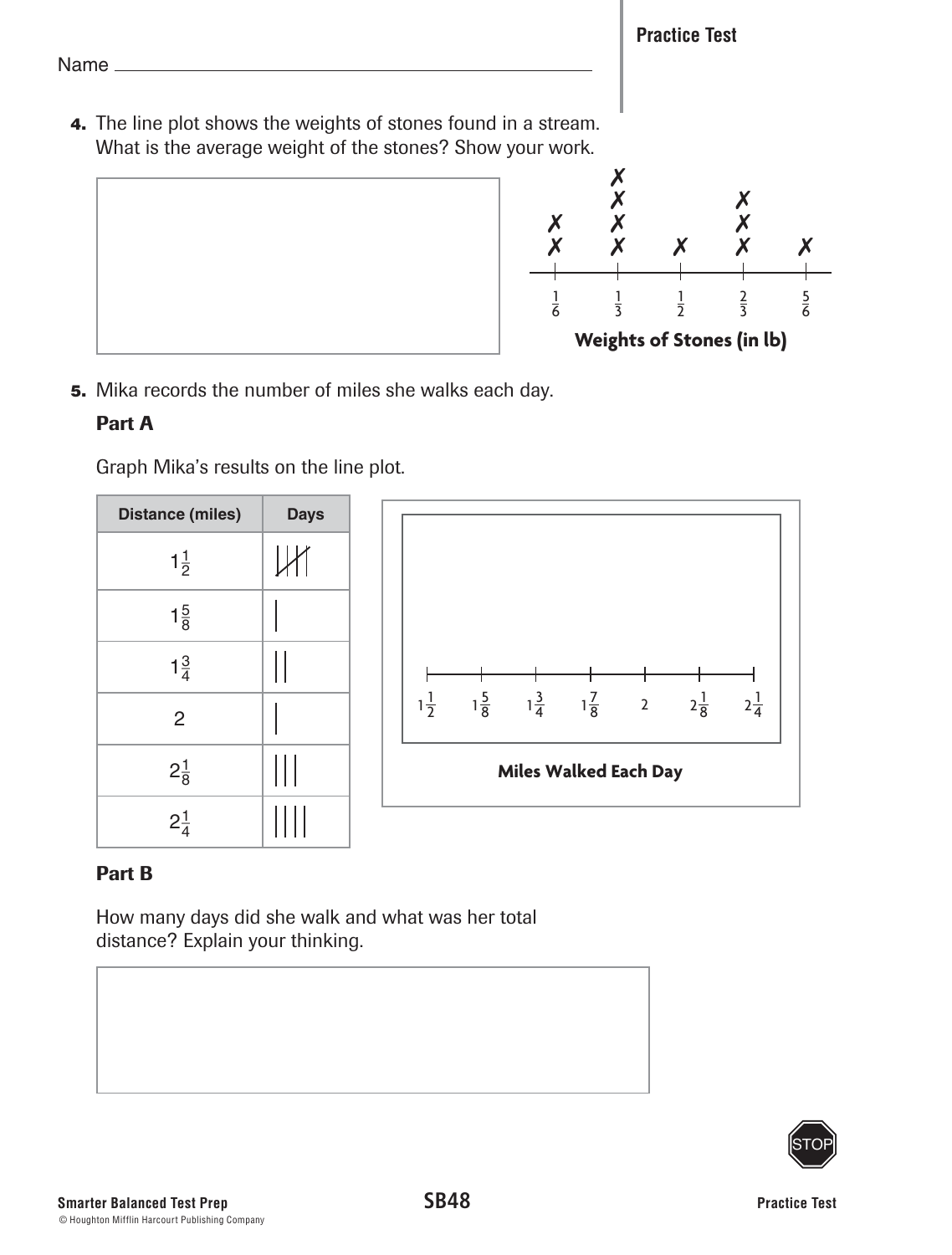**1.** Match the figure with the number of unit cubes that would be needed to build each figure. Not every number of unit cubes will be used.



•

•



- 11 unit cubes
- 12 unit cubes
- 16 unit cubes
- **2.** Match the figure with the number of unit cubes that would be needed to build each figure. Not every number of unit cubes will be used.



•

- 
- 7 unit cubes • 8 unit cubes

• 6 unit cubes

- 9 unit cubes
- 10 unit cubes
- 12 unit cubes
- **3.** Bakari builds a rectangular prism using unit cubes.



What is the volume of the prism? Explain your thinking.

**GO ON**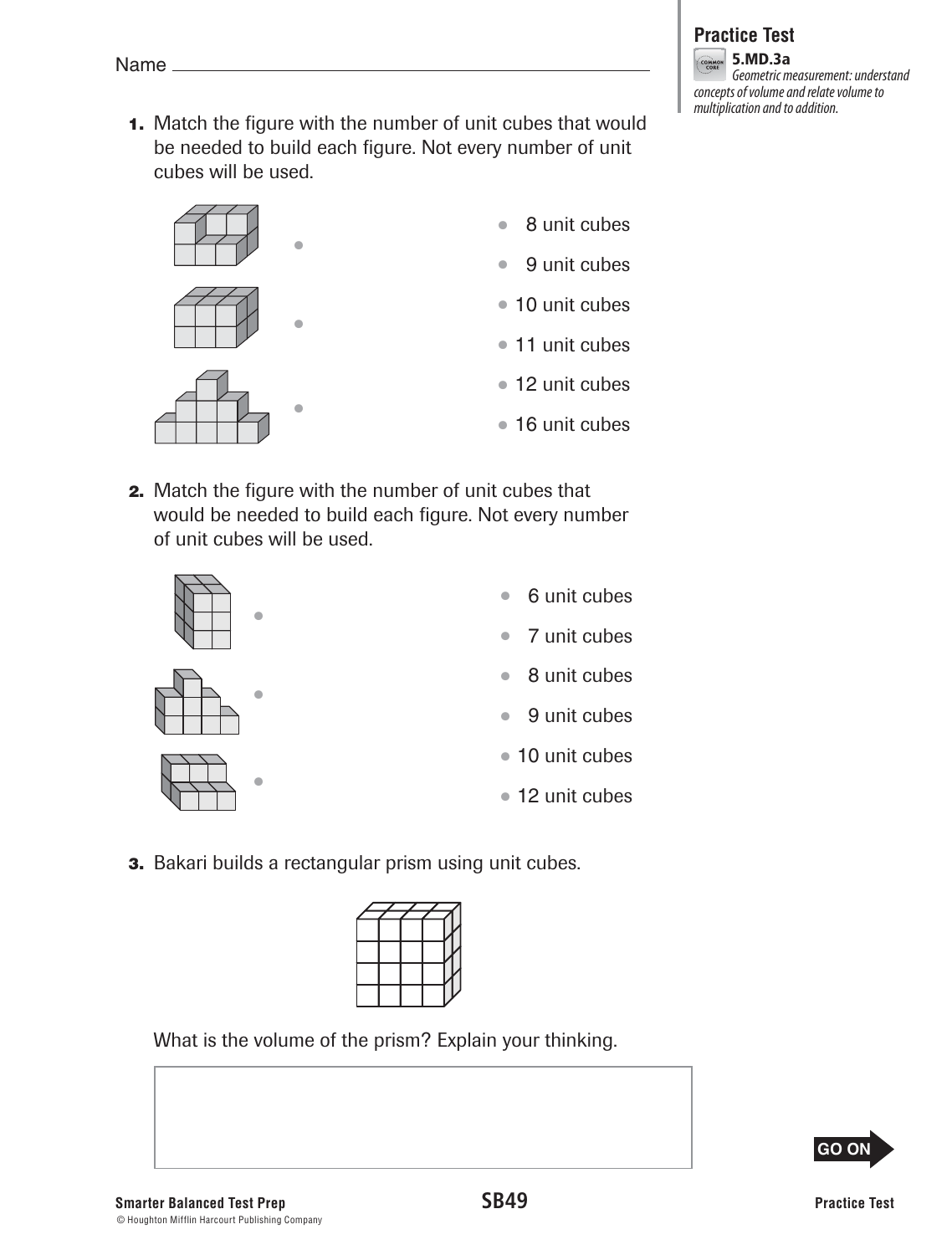**4.** Match the figure with the number of unit cubes that would be needed to build each figure. Not every number of unit cubes will be used.



- • • • 7 unit cubes • 8 unit cubes • 9 unit cubes • 10 unit cubes • 12 unit cubes • 15 unit cubes
- **5.** Joo-Chan builds a rectangular prism using unit cubes.



What is the volume of the prism? Explain your thinking.

 **6.** Match the figure with the number of unit cubes that would be needed to build each figure. Not every number of unit cubes will be used.



- 8 unit cubes
- 9 unit cubes
- 10 unit cubes
- 11 unit cubes
- 12 unit cubes
- 16 unit cubes

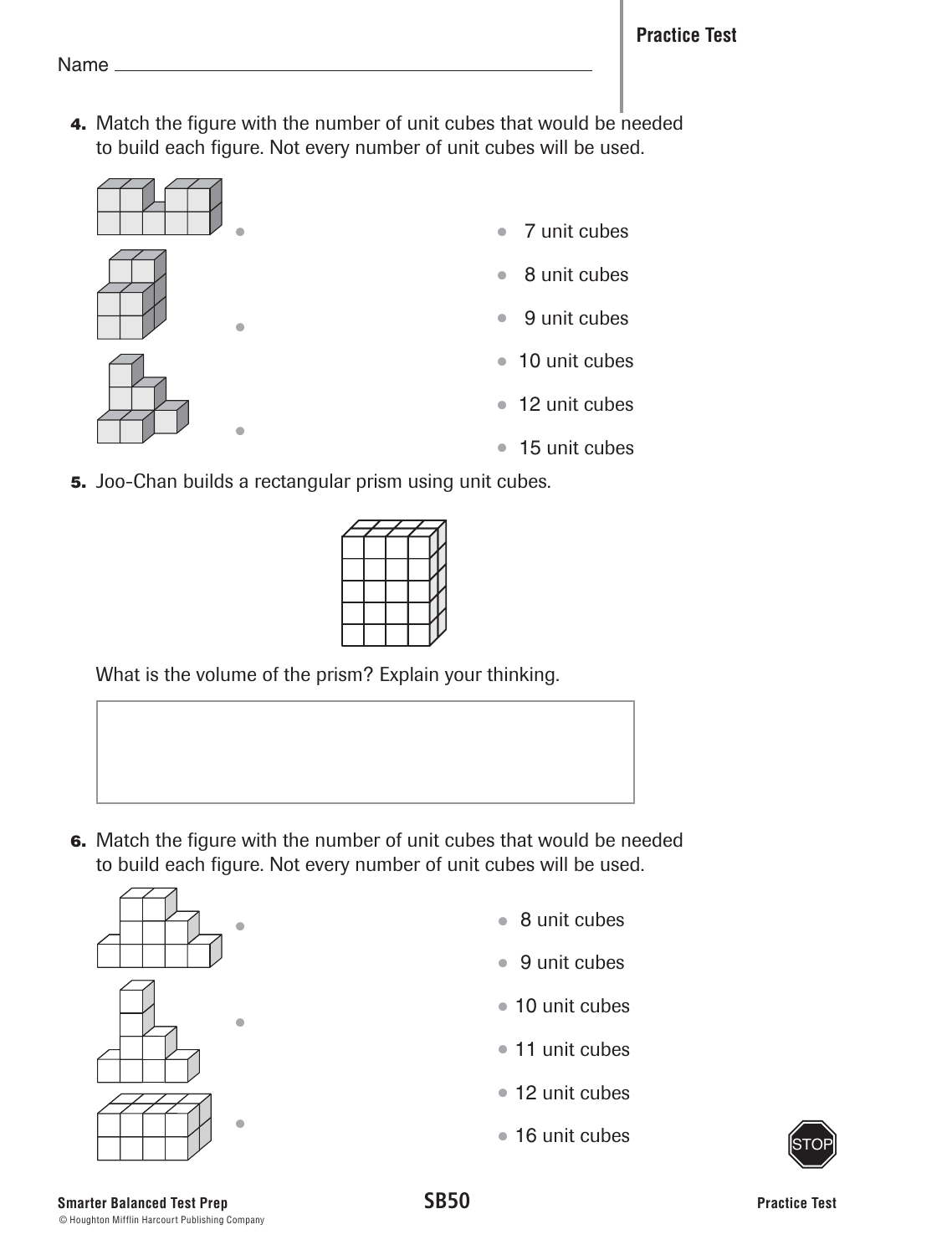- **1.** A shipping crate holds 20 shoeboxes. The dimensions of a shoebox are 6 inches by 4 inches by 12 inches. For numbers 1a–1c, select Yes or No to indicate whether each statement is correct.
	- 1a. Each shoebox has a volume  $\bigcirc$  Yes  $\bigcirc$  No of 22 cubic inches.
	- 1b. Each crate has a volume of about  $\circ$  Yes  $\circ$  No 440 cubic inches.
	- 1c. If the crate could hold 27 shoeboxes  $\circ$  Yes  $\circ$  No the volume of the crate would be about 7,776 cubic inches.
- **2.** A pack of folders has a length of 5 inches, a width of 12 inches, and a height of 1 inch. The pack of folders will be shipped in a box that holds 12 packs of folders. For numbers 2a–2c, select Yes or No to indicate whether the statement is correct.

| 2a. Each pack of folders has a | $\circ$ Yes | $\circ$ No |
|--------------------------------|-------------|------------|
| volume of 60 cubic inches.     |             |            |

- 2b. The box has a volume of about  $\bigcirc$  Yes  $\bigcirc$  No 720 cubic inches.
- 2c. If the box held 15 packs of folders,  $\circ$  Yes  $\circ$  No it would have a volume of about 1,200 cubic inches.
- **3.** A shipping crate holds 18 books. The dimensions of each book are 2 inches by 8 inches by 10 inches. For numbers 3a–3c, select Yes or No to indicate whether each statement is correct.
	- 3a. Each book has a volume  $\bigcirc$  Yes  $\bigcirc$  No of 20 cubic inches. 3b. Each crate has a volume of about  $\circ$  Yes  $\circ$  No
	- 3c. If the crate could hold 24 books  $\bigcirc$  Yes  $\bigcirc$  No the volume of the crate would be



2,880 cubic inches.



**Practice Test**  $5.MD.3b$ Geometric measurement: understand concepts of volume and relate volume to multiplication and to addition.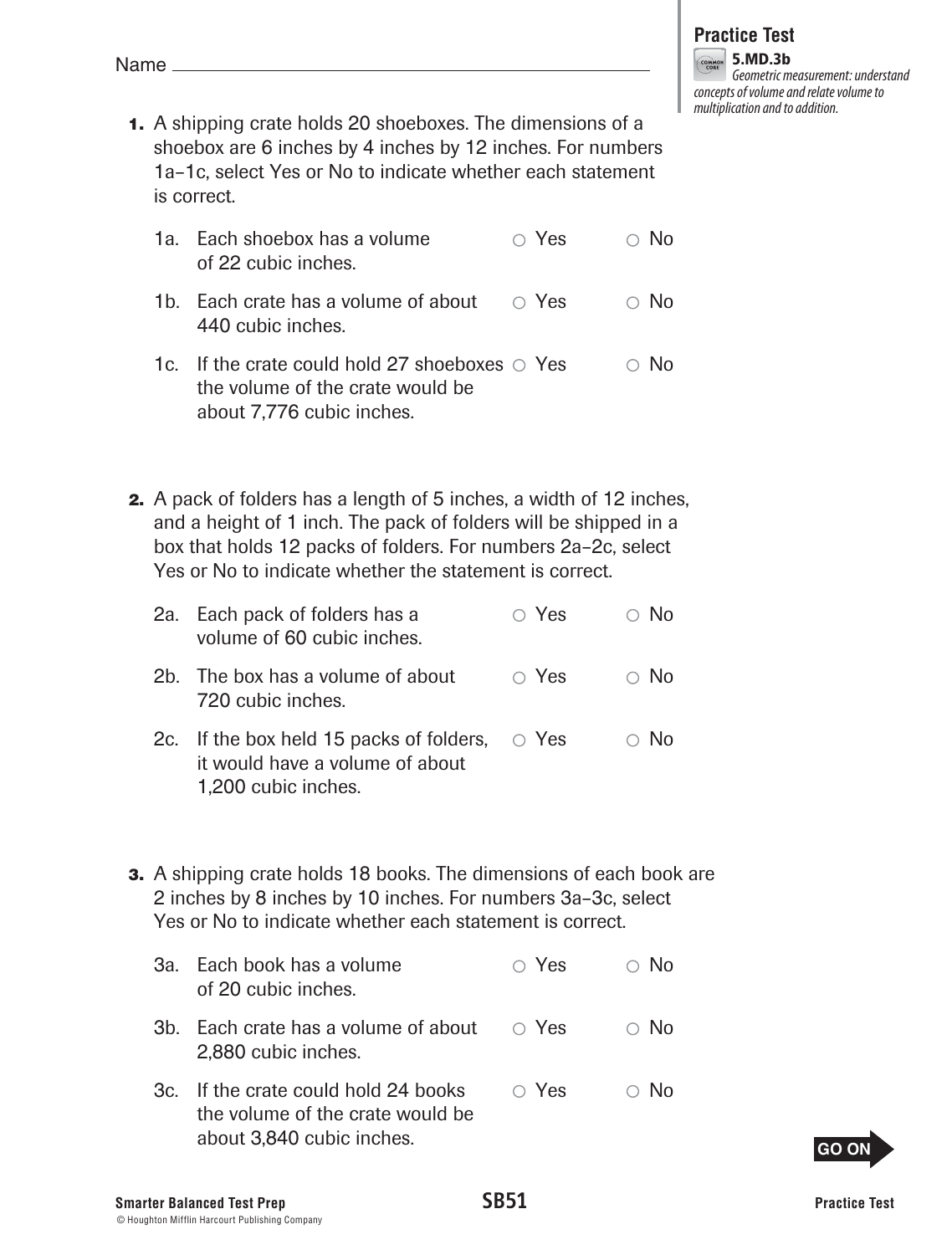- **4.** A shipping container holds 40 tissue boxes. The dimensions of a tissue box are 4 inches by 6 inches by 3 inches. For numbers 4a–4c, select Yes or No to indicate whether each statement is correct.
	- 4a. Each tissue box has a volume of 72 cubic inches. 4b. Each container has a volume of about 1,440 cubic inches. 4c. If a container could hold 48 tissue  $\bigcirc$  Yes  $\bigcirc$  No  $\bigcirc$  Yes  $\bigcirc$  No  $\circ$  Yes  $\circ$  No
	- boxes, the volume of the container would be about 624 cubic inches.
- **5.** A shipping container holds 40 gift boxes. The dimensions of a gift box are 4 inches by 5 inches by 2 inches. For numbers 5a–5c, select Yes or No to indicate whether each statement is correct.
	- 5a. Each gift box has a volume of 40 cubic inches.  $\circ$  Yes  $\circ$  No
	- 5b. Each container has a volume of about 1,600 cubic inches.  $\circ$  Yes  $\circ$  No
	- 5c. If a container could hold 50 tissue boxes, the volume of the container would be about 1,000 cubic inches.  $\circ$  Yes  $\circ$  No
- **6.** Miranda has cubes that measure 4 inches on each side. Which of the statements are true? Mark all that apply.
	- **A** The volume of one cube is 48 cubic inches.
	- **B** If Miranda fills a box with 12 cubes, the volume of the box is about 768 cubic inches.
	- **C** If the volume of the box is 800 cubic inches, Miranda can fit 14 cubes in the box.
	- **D** If the volume of the box is 1,000 cubes, Miranda can fit 15 cubes in the box.

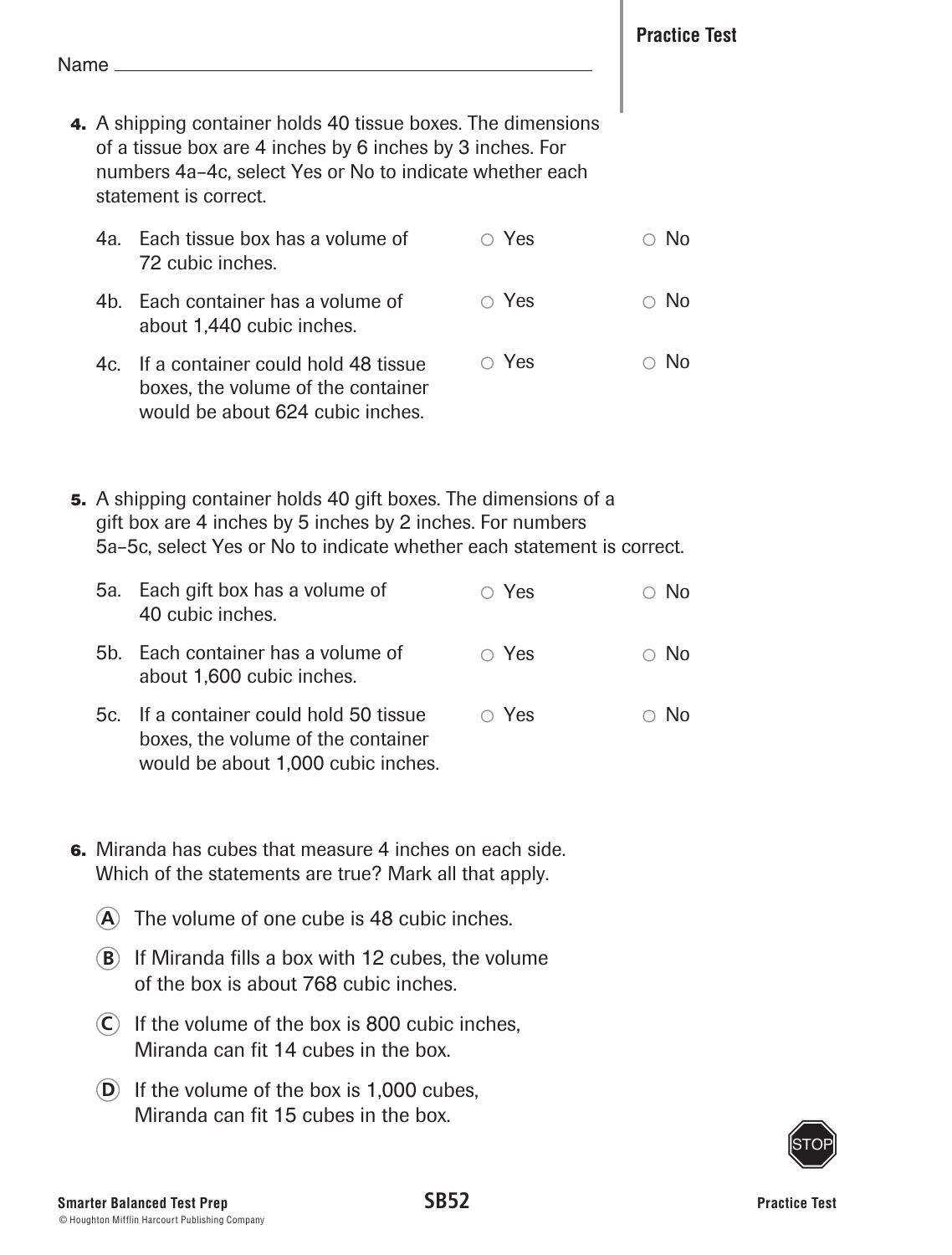

## Part B

Name\_

prism shown.

Ryan added 4 cubes to his prism. Calculate the volume. How has the volume changed?

**GO ON** 

- **Practice Test EQUALA** 5.MD.4 Geometric measurement: understand concepts of volume and relate volume to multiplication and to addition.  **1.** Victoria used 1-inch cubes to build the rectangular prism shown. Find the volume of the rectangular prism Victoria built. cubic inches  **2.** Carlton used 1-centimeter cubes to build the rectangular Find the volume of the rectangular prism Carlton built. 4 in. 3 in. 6 in. 5 cm
- 

Find the volume of the prism.



3 cm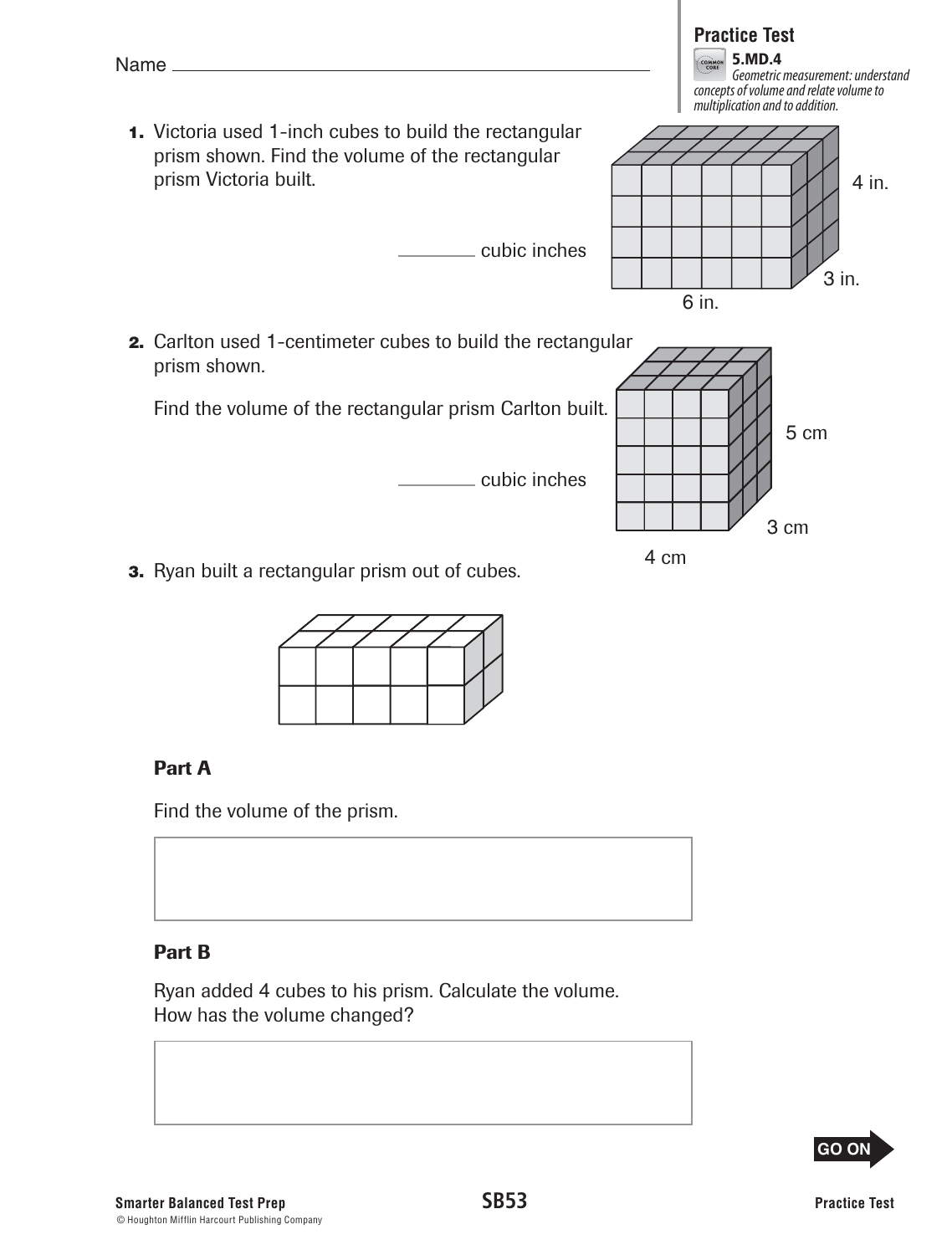

 **6.** Julio built a rectangular prism out of cubes.



# Part A

Find the volume of the prism.

# Part B

Julio added 6 cubes to his prism. Calculate the volume. How has the volume changed?

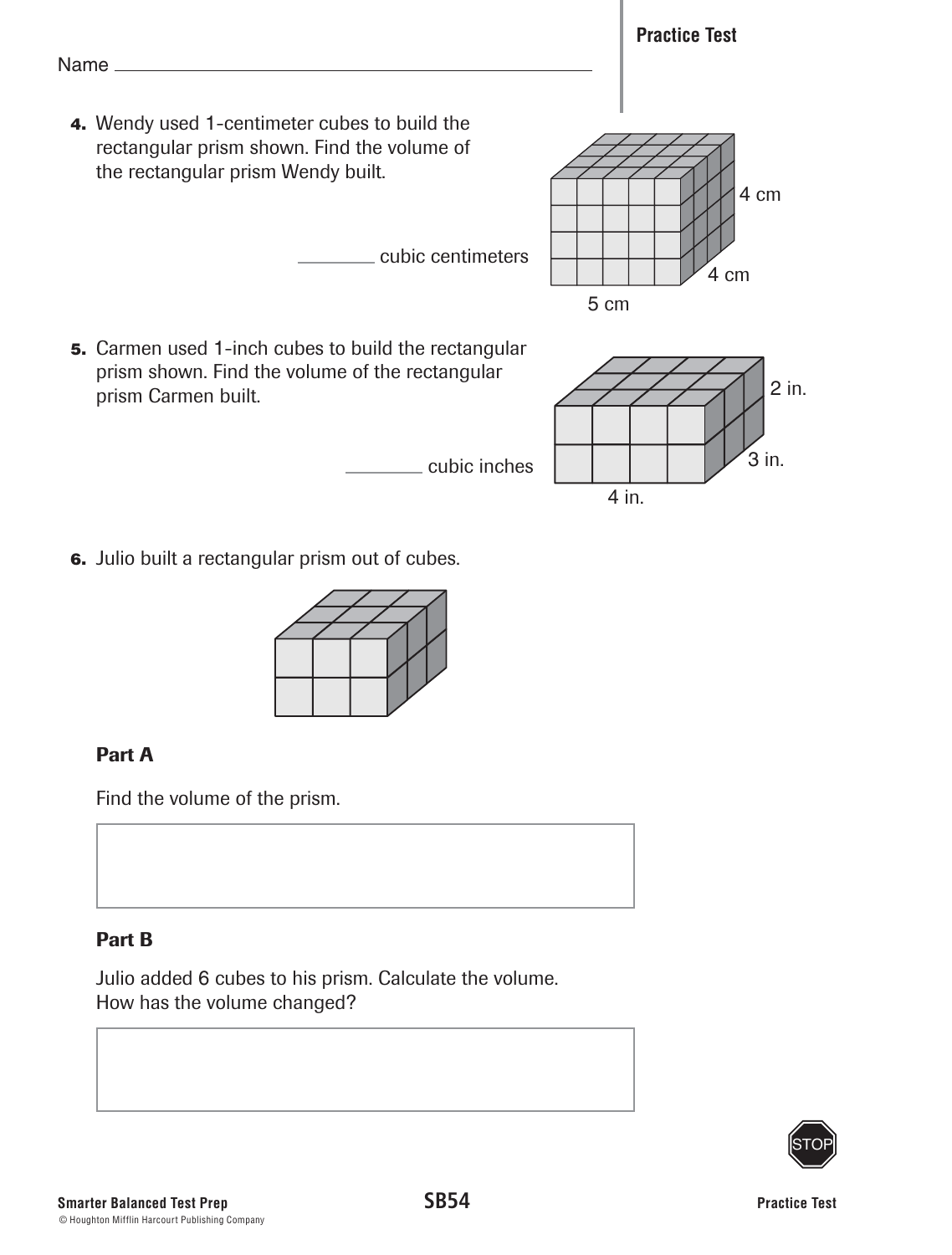**1.** Mark packed 1-inch cubes into a box with a volume of 120 cubic inches. How many layers of 1-inch cubes did Mark pack?



layers

 **2.** Monica used 1-inch cubes to make the rectangular prism shown. For numbers 2a–2d, write the value from the tiles that makes each statement true. Each value can be used more than once or not at all.



- 5 in. 3 in. 4 in.
- 2a. Each cube has a volume of <u>cubic inch(es)</u>.
- 2b. Each layer of the prism is made up of  $\equiv$  cubes.
- 2c. There are \_\_\_\_\_\_\_\_ layers of cubes.
- 2d. The volume of the prism is \_\_\_\_\_\_\_\_ cubic inches.
- **3.** John used 1-inch cubes to make the rectangular prism shown. For numbers 3a–3d, write the value that makes each statement correct. Each value can be used more than once or not at all.

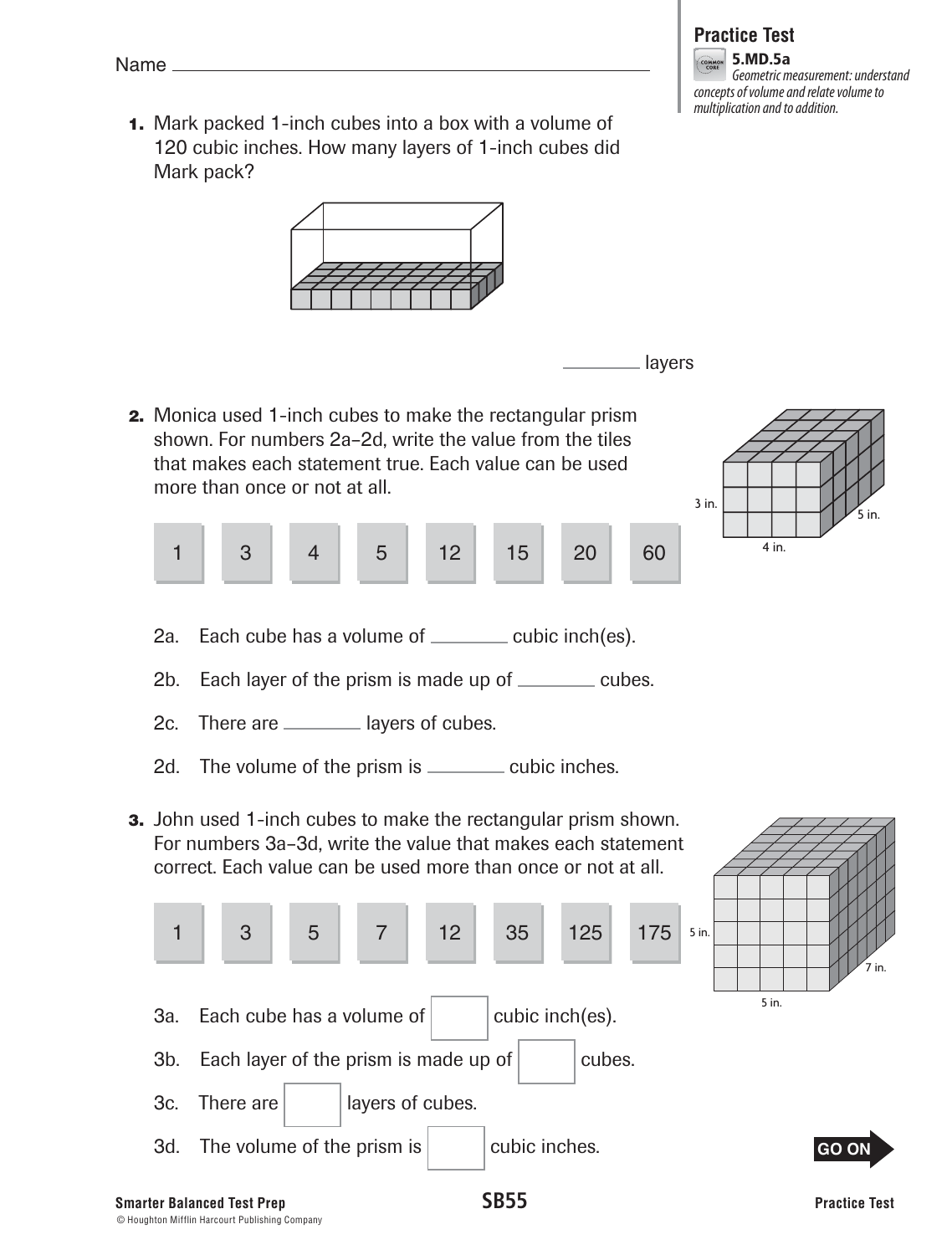**4.** Jessica packed 1-inch cubes into a box with a volume of 144 cubic inches. How many layers of 1-inch cubes did Jessica pack?





15 cm

7 cm

 **5.** Donald used 1-inch cubes to make the rectangular prism shown. For numbers 5a–5d, write the value that makes each statement true. Each value can be used more than once or not at all.



- 5a. Each cube has a volume of <u>cubic inch(es)</u>.
- 5b. Each layer of the prism is made up of \_\_\_\_\_\_\_ cubes.
- 5c. There are \_\_\_\_\_\_\_\_ layers of cubes.
- 5d. The volume of the prism is \_\_\_\_\_\_\_ cubic inches.
- **6.** Manuel stores his favorite CDs in a box like the one shown.

 Use the numbers and symbols on the tiles to write a formula that represents the volume of the box. Symbols may be used more than once or not at all.



What is the volume of the box? \_\_\_\_\_\_\_ cubic centimeters



10 cm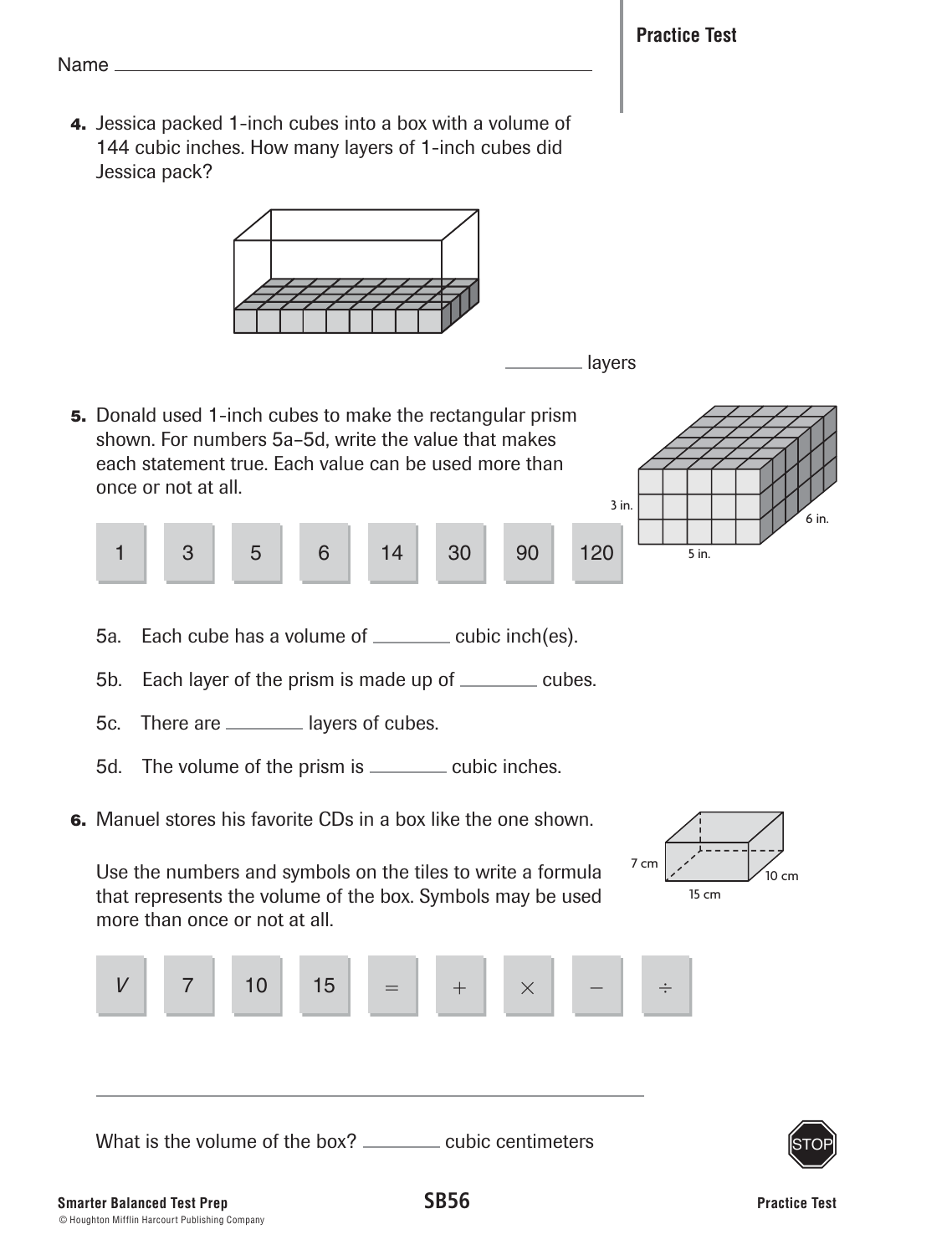

 **1.** Jose stores his baseball cards in a box like the one shown.



Use the numbers and symbols on the tiles to write a formula that represents the volume of the box. Symbols may be used more than once or not at all.



What is the volume of the box? \_\_\_\_\_\_\_\_ cubic inches

- **2.** Megan's aquarium has a volume of 4,320 cubic inches. Which could be the dimensions of the aquarium? Mark all that apply.
	- **A** 16 in. by 16 in. by 18 in. **C** 12 in. by 15 in. by 24 in.
	- **B** 14 in. by 18 in. by 20 in. **D** 8 in. by 20 in. by 27 in.
- **3.** Ken keeps paper clips in a box that is the shape of a cube. Each side of the cube is 3 inches. What is the volume of the box?

cubic inches

 **4.** Tom keeps sticky notes in a box that is the shape of a cube. Each side of the box is 4 inches. What is the volume of the box?

cubic inches

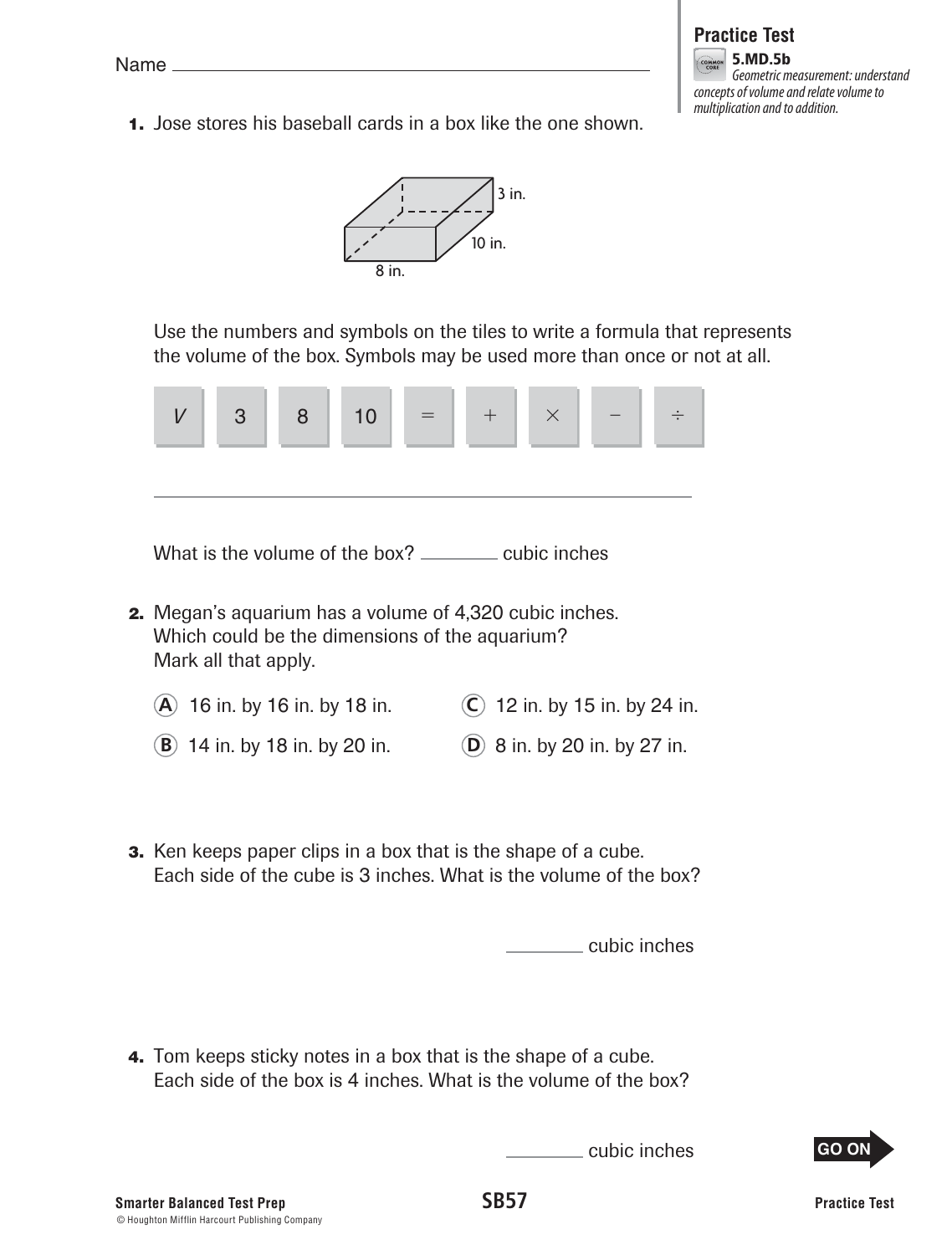- **5.** Dakota's wading pool has a volume of 8,640 cubic inches. Which could be the dimensions of the wading pool? Mark all that apply.
	- **A** 24 in. by 30 in. by 12 in.
	- **B** 27 in. by 32 in. by 10 in.
	- **C** 28 in. by 31 in. by 13 in.
	- **D** 30 in. by 37 in. by 18 in.
- **6.** Erin stores her photos in a box like the one shown.



Use the numbers and symbols on the tiles to write a formula that represents the volume of the box. Symbols may be used more than once or not at all.



What is the volume of the box?

cubic inches

- **7.** A shipping container has a volume of 2,880 cubic inches. Which could be the dimensions of the container? Mark all that apply.
	- **A** 10 in. by 12 in. by 24 in. **C** 12 in. by 15 in. by 18 in.
	- **B** 12 in. by 12 in. by 20 in. **D** 10 in. by 16 in. by 20 in.

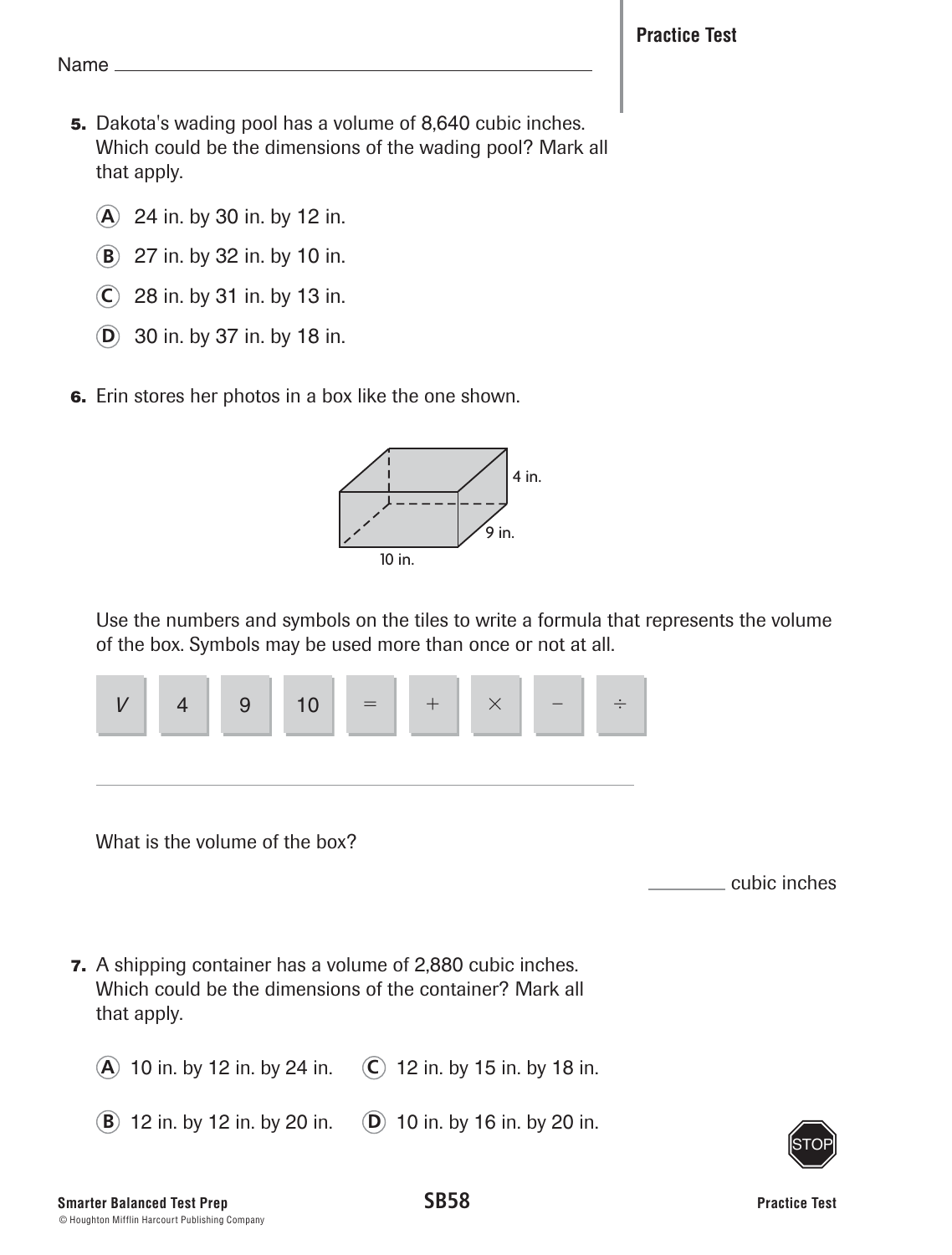**1.** What is the volume of the composite figure?



cubic feet

**Practice Test** 5.MD.5c

Geometric measurement: understand

concepts of volume and relate volume to multiplication and to addition.

 **2.** A composite figure is shown. What is the volume of the composite figure?





**3.** A composite figure is shown. What is the volume of the composite figure?



```
Volume = cubic centimeters
```
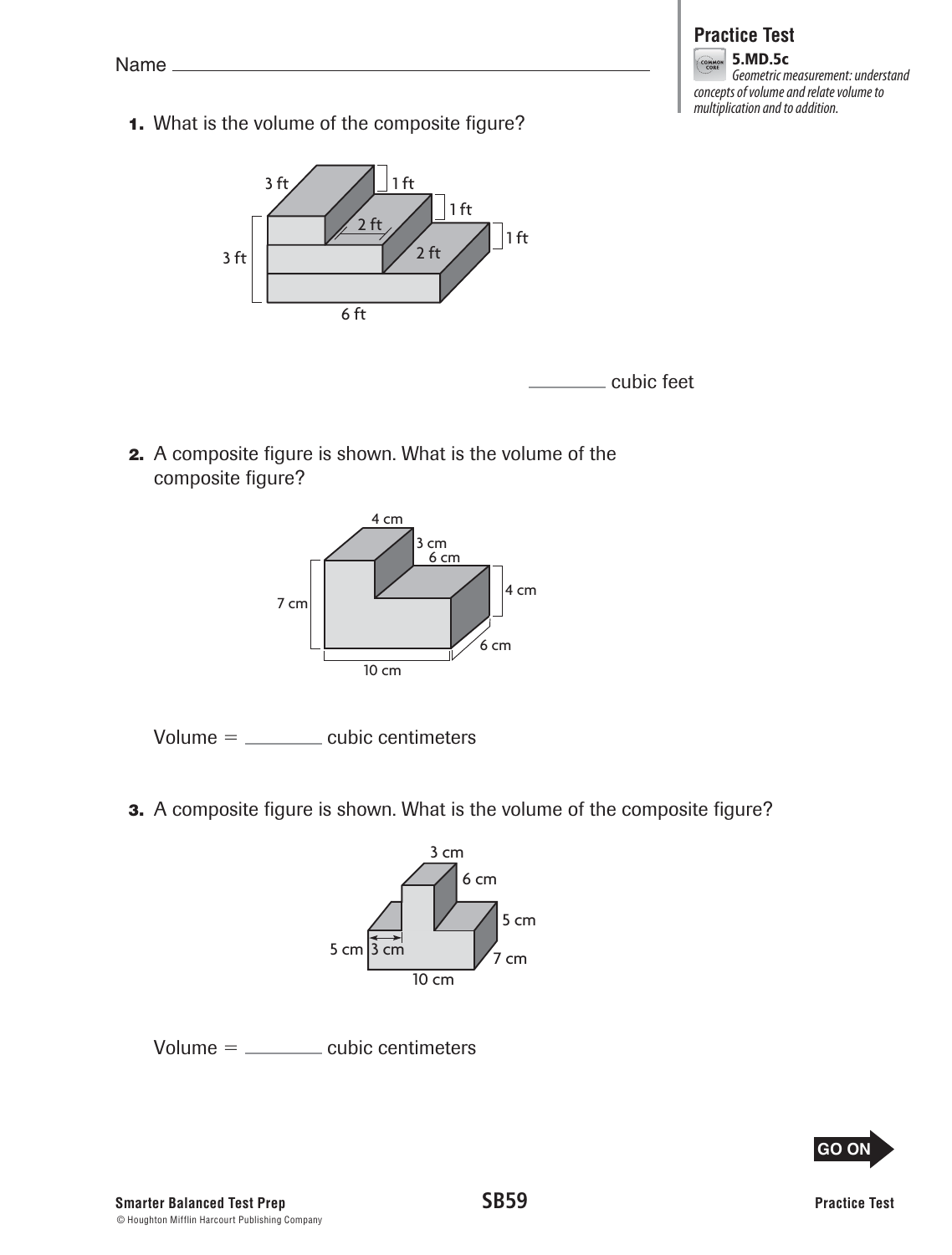**Practice Test**

Name

 **4.** What is the volume of the composite figure?





 **5.** A composite figure is shown. What is the volume of the composite figure?



 $Volume =$  cubic centimeters

 **6.** Write the missing dimensions of the figure. Then use a formula and calculate the volume of the figure.



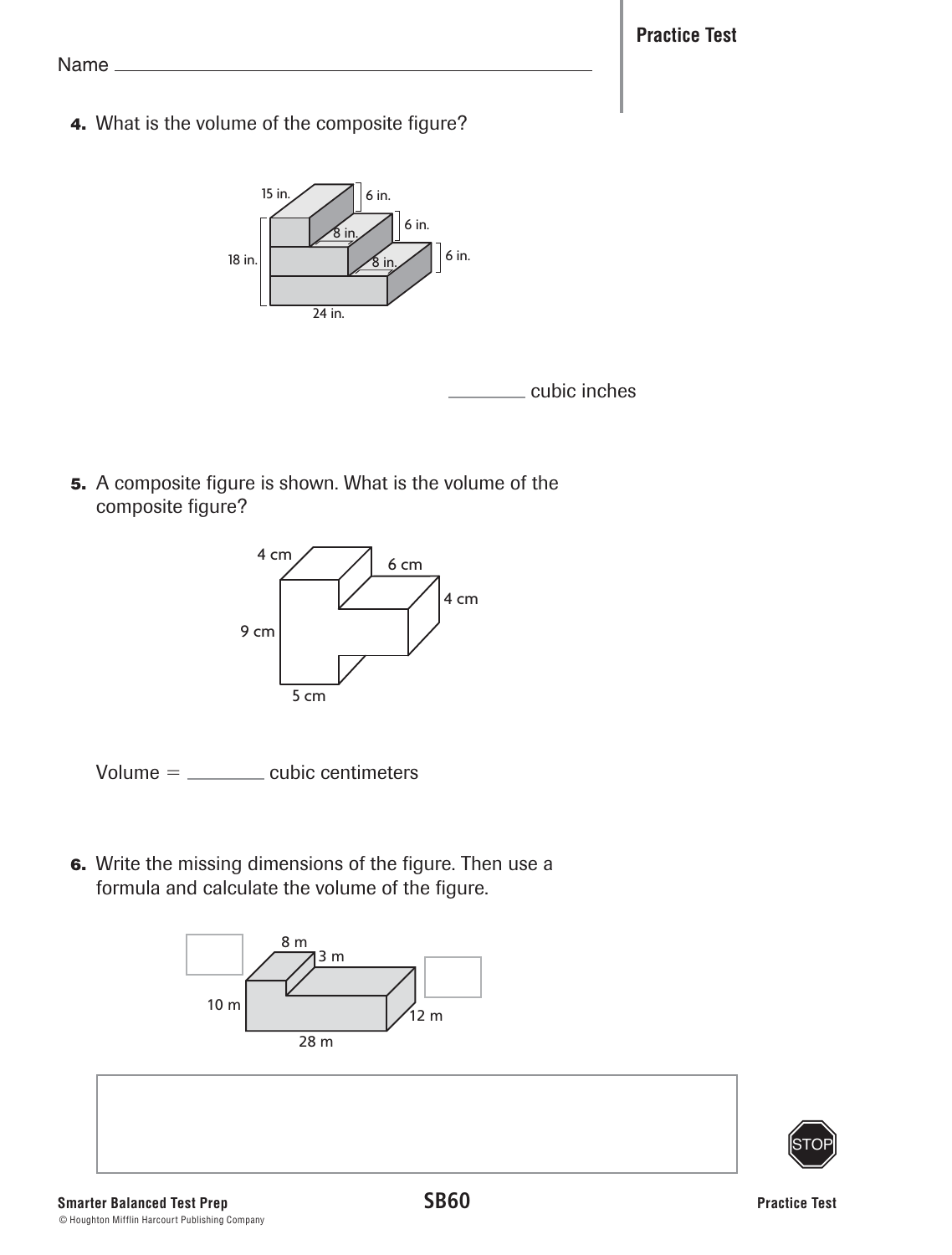- **1.** The letters on the coordinate grid represent the locations of the first four holes on a golf course. Which of the following accurately describes the location of a hole? Mark all that apply.
	- **A** Hole *U* is 4 units left and 4 units down from hole *S*.
	- **B** Hole *F* is 1 unit right and 7 units down from hole *U*.

 $\bullet$  (4, 1)

- **C** Hole *T* is 2 units left and 4 units up from hole *S*.
- **D** Hole *S* is 3 units left and 5 units up from hole *F*.

# **Practice Test**

**COMMON** 5.G.1 Graph points on the coordinate plane to solve real-world and mathematical problems.





 **2.** Lindsey made a map of her town. Match each location below with the correct ordered pair that marks it on the coordinate grid. Not every ordered pair will be used. Clock Tower  $\bullet$  (4, 4)

|                         | - 1 - 1          |
|-------------------------|------------------|
|                         | $\bullet$ (5, 4) |
| East Park •             | $\bullet$ (4, 5) |
|                         | $\bullet$ (3, 1) |
| Movie Theater $\bullet$ | $\bullet$ (2, 4) |
|                         | $\bullet$ (1, 4) |
| School ●                | $\bullet$ (4, 2) |

Art Museum  $\bullet$  (1, 3)

 **3.** Lucy's house is located at the point shown on the coordinate grid. Ainsley's house is located 2 units right and 3 units down from Lucy's house. Plot a point on the coordinate grid to represent the location of Ainsley's house.

What ordered pair represents the location

of Lucy's house?

What ordered pair represents the location

of Ainsley's house?

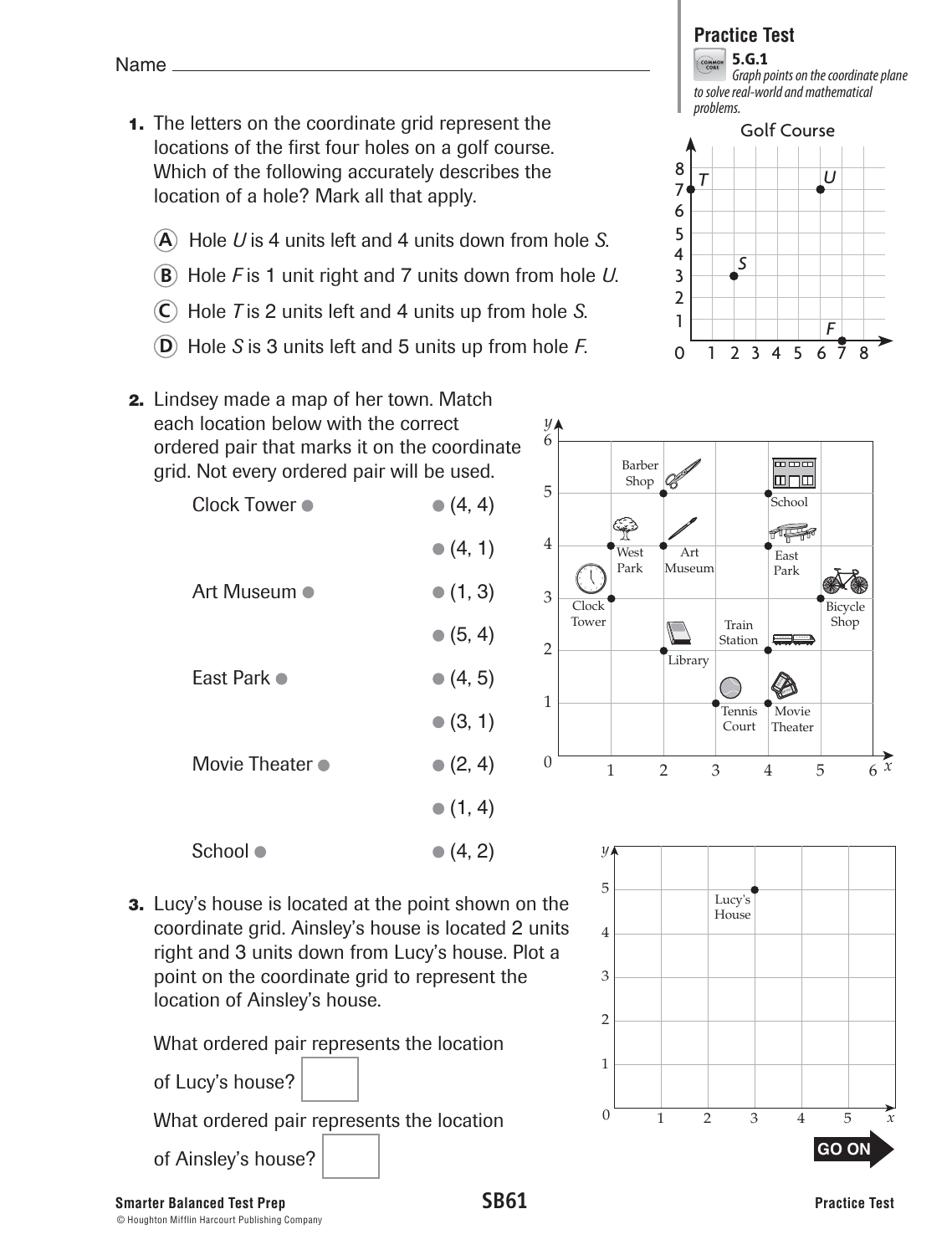**Practice Test**

Name

 **4.** The map shows the locations of attractions at an amusement park. Match each location below with the correct ordered pair that marks it on the map. Not every ordered pair will be used.

| Ferris Wheel ●         | $\bullet$ (0, 4) |
|------------------------|------------------|
|                        | $\bullet$ (2, 4) |
| Swimming Pool ●        | $\bullet$ (4, 3) |
| <b>Rollercoaster ●</b> | • (4, 0)         |
| Petting Zoo ●          | • (4, 2)         |
| Water Slide ●          | $\bullet$ (3, 4) |
|                        | $\bullet$ (1, 2) |



1

2

3

4

5

*y*

 **5.** Luke's house is located at the point shown on the coordinate grid. Kyle's house is located 4 units left and 2 units up from Luke's house. Plot a point on the coordinate grid to represent the location of Kyle's house.

What ordered pair represents the location of Luke's house?

What ordered pair represents the location of Kyle's house?

- **6.** The coordinate grid represents the school playground. Which of the following accurately describes the location of a playground area? Mark all that apply.
	- **A** The slide is 2 units left and 4 units up from the soccer field.
	- **B** The baseball field is 1 unit left and 3 units down from the slide.
	- **C** The jungle gym is 4 units right and 1 unit down from the baseball field.
	- **D** The soccer field is 3 units right and 1 unit up from the baseball field.



0 1 2 345 *x*

Luke's House

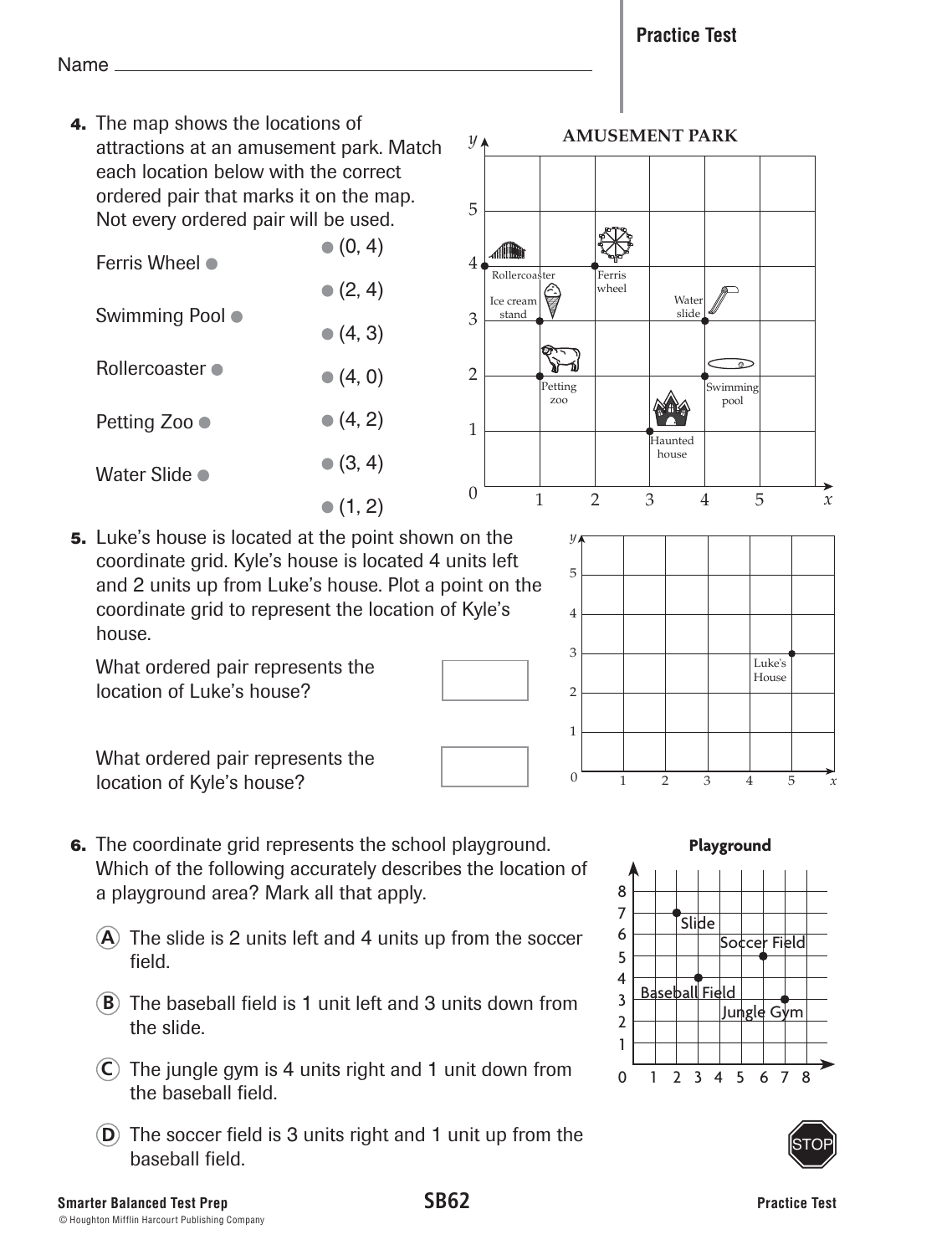**1.** For 6 days in a row, Julia measured the depth of the snow in a shaded area of her backyard. The line graph shows her data. Between which two days did the depth of the snow decrease the most?



 **2.** The table shows how much a puppy weighs from 1 month old to 5 months old.

| <b>Puppy's Weight</b>     |    |    |    |    |    |
|---------------------------|----|----|----|----|----|
| Age (in months)           |    |    |    |    |    |
| <b>Weight (in pounds)</b> | 12 | 18 | 23 | 31 | 34 |

What ordered pairs would you plot to show the puppy's weight on a coordinate grid? How do you think the ordered pairs would be different if the puppy's weight was measured every week instead of every month? Explain your reasoning.









5.G.2 Graph points on the coordinate plane to solve real-world and mathematical problems.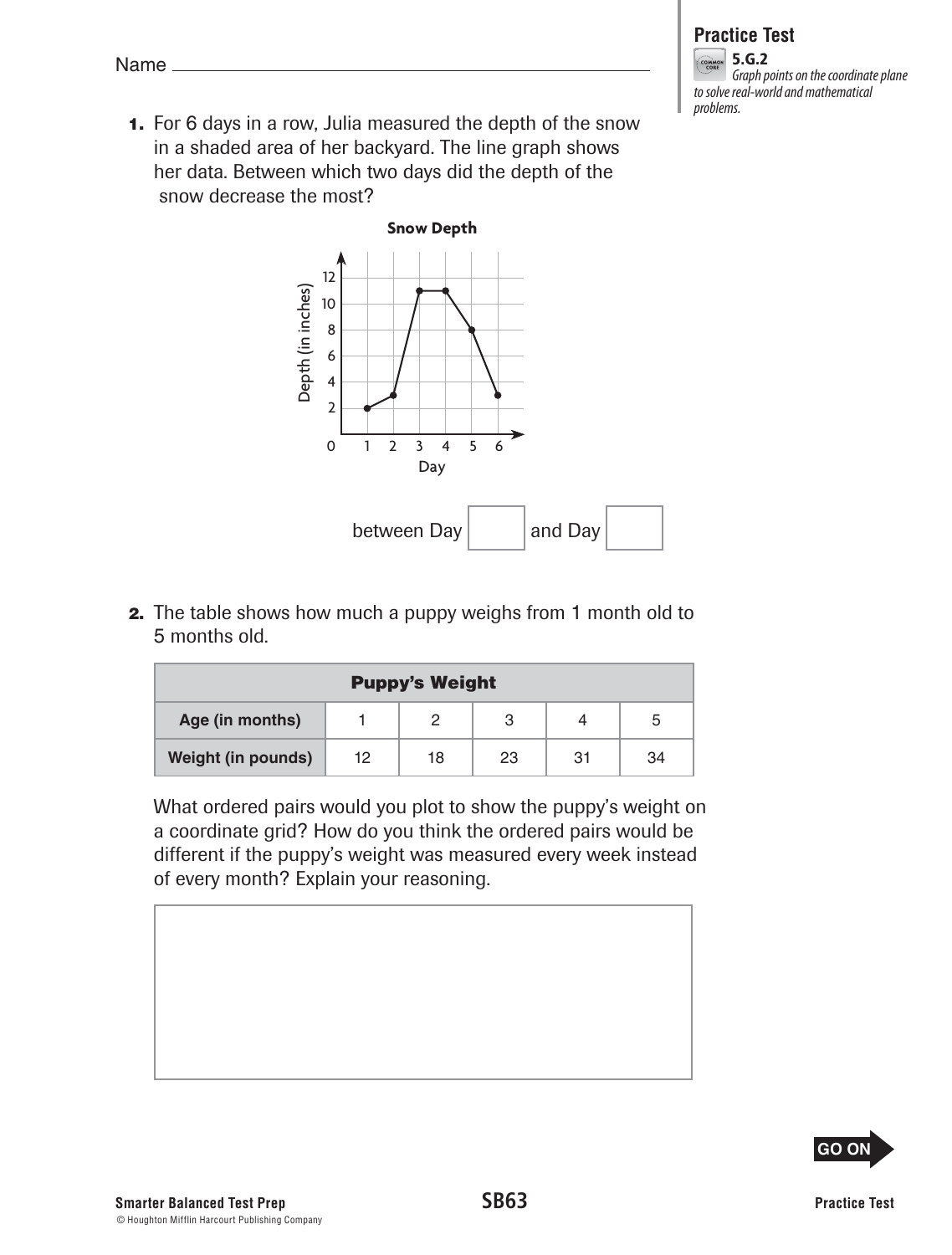**Practice Test**

Name

 **3.** Randy is training for a race. She makes a table that shows how long it takes her to run different distances.

| <b>Running Time and Distance</b> |    |    |    |    |
|----------------------------------|----|----|----|----|
| <b>Number of Miles</b>           |    |    |    |    |
| Time (in minutes)                | 10 | 20 | 30 | 40 |



# Part A

Write the number pairs as ordered pairs. Then write the rule to describe how the number pairs are related.



# Part B

Graph the ordered pairs on the coordinate plane.

 **4.** A scientist made a line graph that shows how a bear's average heart rate changes over time.



For numbers 4a–4c, select Yes or No to indicate whether each statement is correct.

| .                                                                                             | CDC <i>a</i> |            |
|-----------------------------------------------------------------------------------------------|--------------|------------|
| 4c. The bear's heart rate is at its lowest<br>in January.                                     | $\circ$ Yes  | N∩         |
| 4b. The bear's average heart rate<br>increases by 10 beats per minute<br>from July to August. | $\circ$ Yes  | $\circ$ No |
| 4a. The bear's heart rate is at its<br>highest in July.                                       | $\circ$ Yes  | N∩         |
|                                                                                               |              |            |

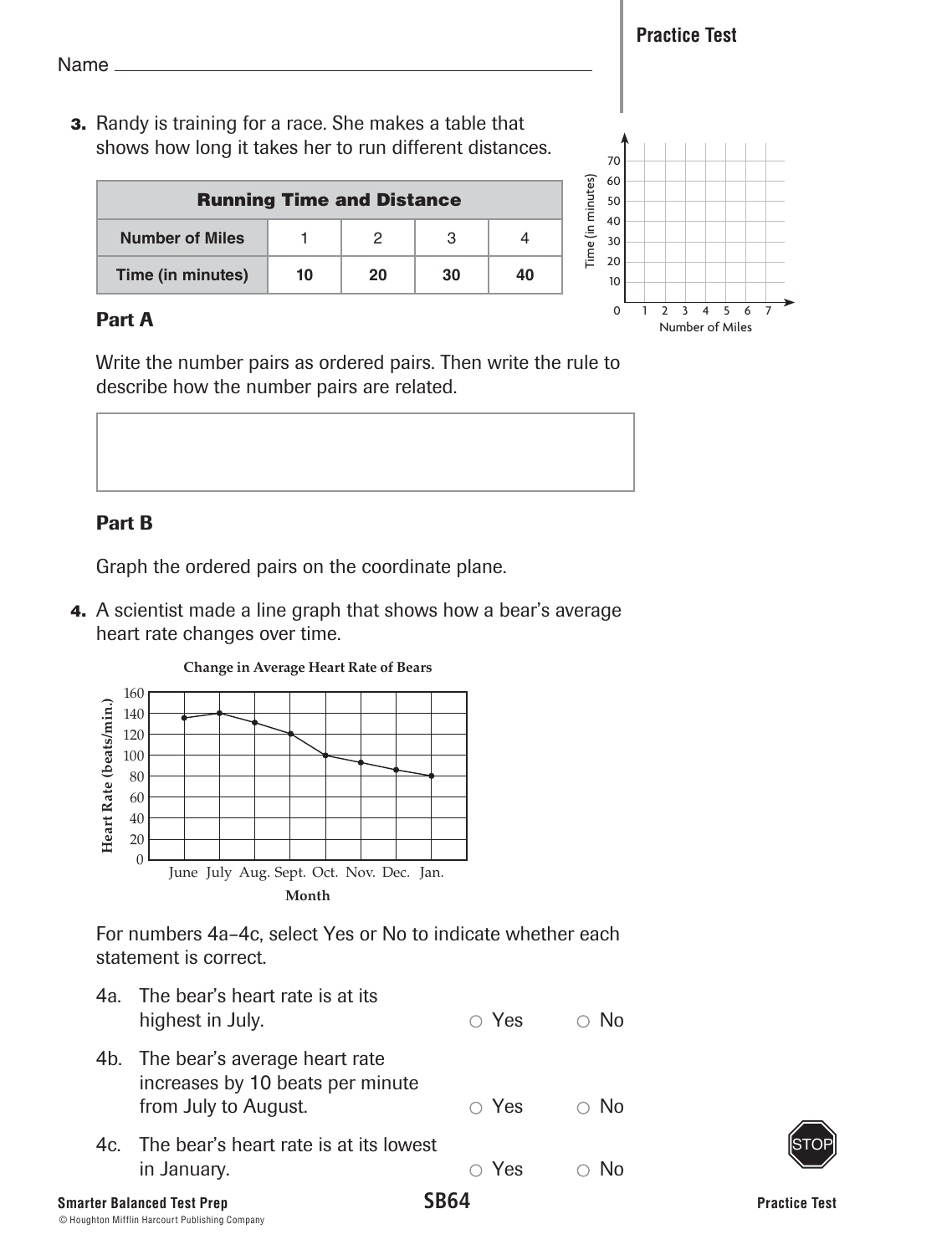# **Practice Test**

COMMON 5.G.3 Classify two-dimensional figures into categories based on their properties.

.

 **1.** Mr. Delgado sees this sign while he is driving. For numbers 1a–1b, choose the values and term that correctly describes the shape Mr. Delgado saw.





- 1b. All of the sides are congruent, so the figure is not a polygon a regular polygon not a regular polygon
- **2.** Javier drew the shape shown. For numbers 2a–2b, choose the values and term that correctly describe the shape Javier drew.
	- 2a. The figure has 6 7 8 sides and 6 8 12 angles. 2b. The figure is a regular octagon regular heptagon regular quadrilateral .
- **3.** For numbers 3a–3c, write the name of one quadrilateral from the tiles to complete a true statement. Use each quadrilateral once only.



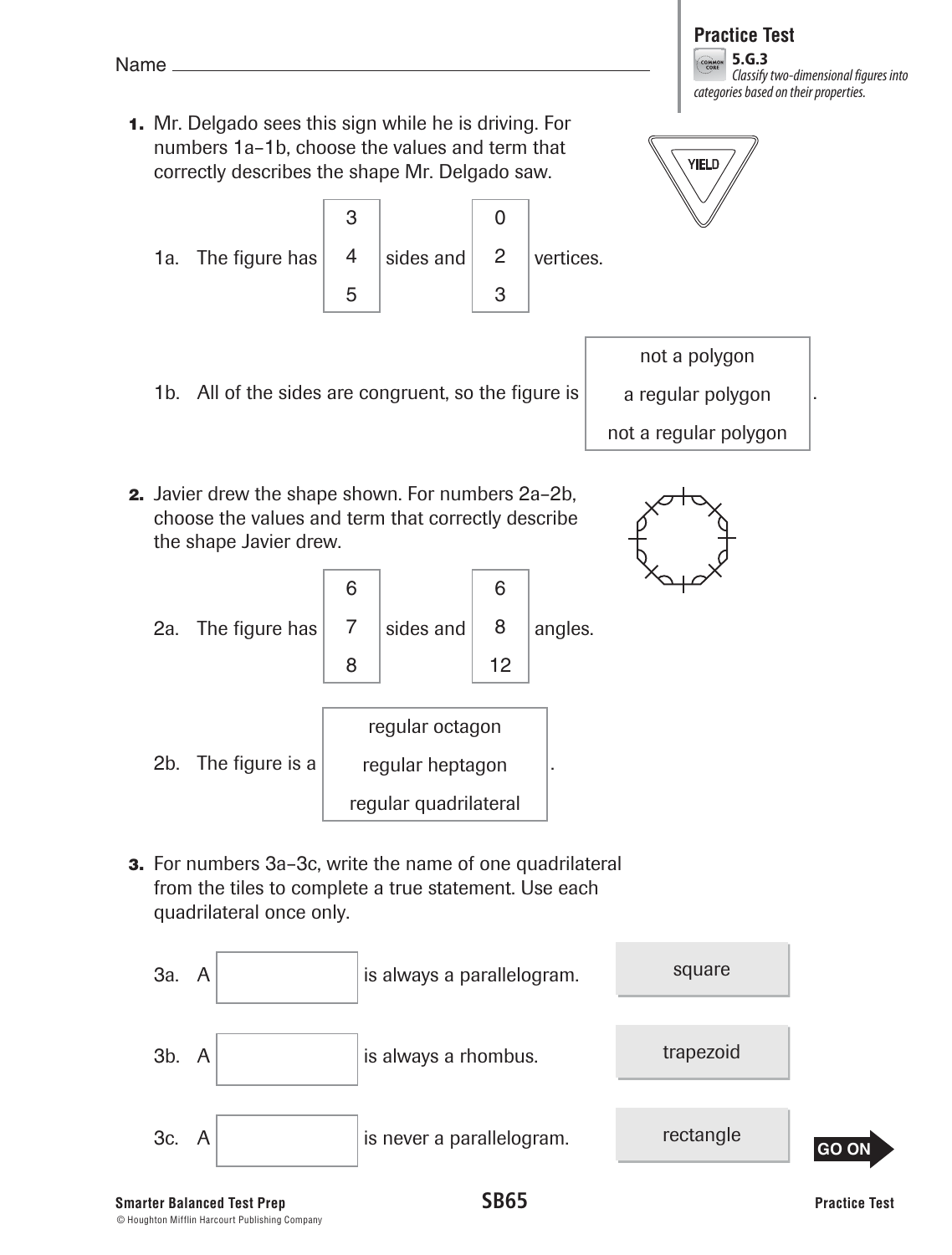**4.** Mario is making a diagram that shows the relationship between different kinds of quadrilaterals. In the diagram, each quadrilateral on a lower level can also be described by the quadrilateral(s) above it on higher levels.

# Part A

Complete the diagram by writing the name of one figure from the tiles in each box. Not every figure will be used.



## Part B

Mario claims that a rhombus is *sometimes* a square, but a square is *always* a rhombus. Is he correct? Explain your answer.

 **5.** Kayla drew the shape shown. For numbers 5a–5b, choose the values and term that correctly describe the shape Kayla drew.





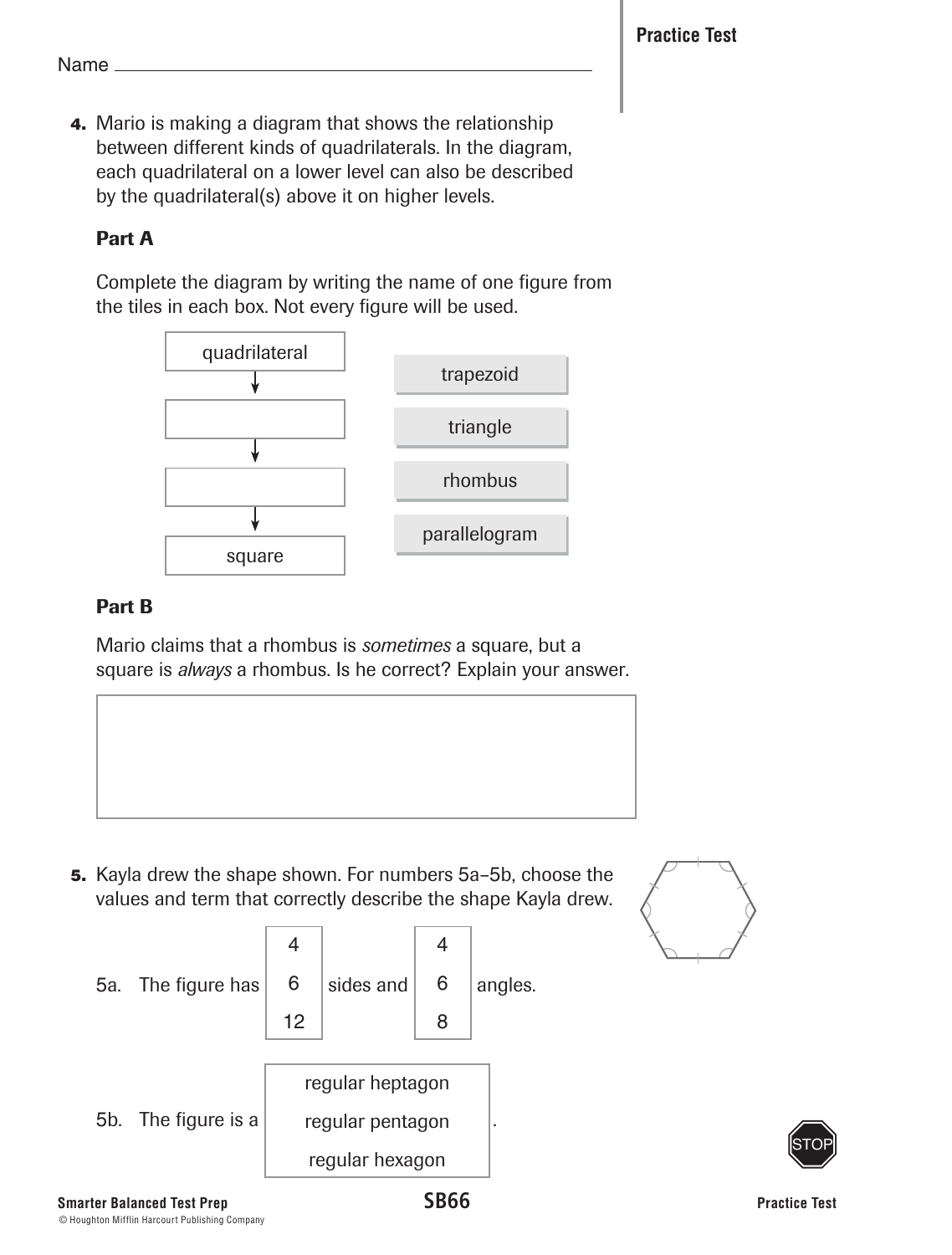#### **Practice Test COMMON** 5.G.4 Classify two-dimensional figures into categories based on their properties.

- **1.** Fran drew a triangle with no congruent sides and 1 right angle. Which term accurately describes the triangle? Mark all that apply.
	- **A** isosceles **C** acute
	- **B** scalene **D** right
- **2.** Nathan drew a scalene, obtuse triangle. For 2a–2c, choose Yes or No to indicate whether the figure shown could be the triangle that Nathan drew.



- **3.** Kelly drew a triangle with exactly 2 congruent sides and 3 acute angles. Which of the following accurately describes the triangle? Mark all that apply.
	- **A** isosceles **C** obtuse
	- **B** acute **D** equilateral